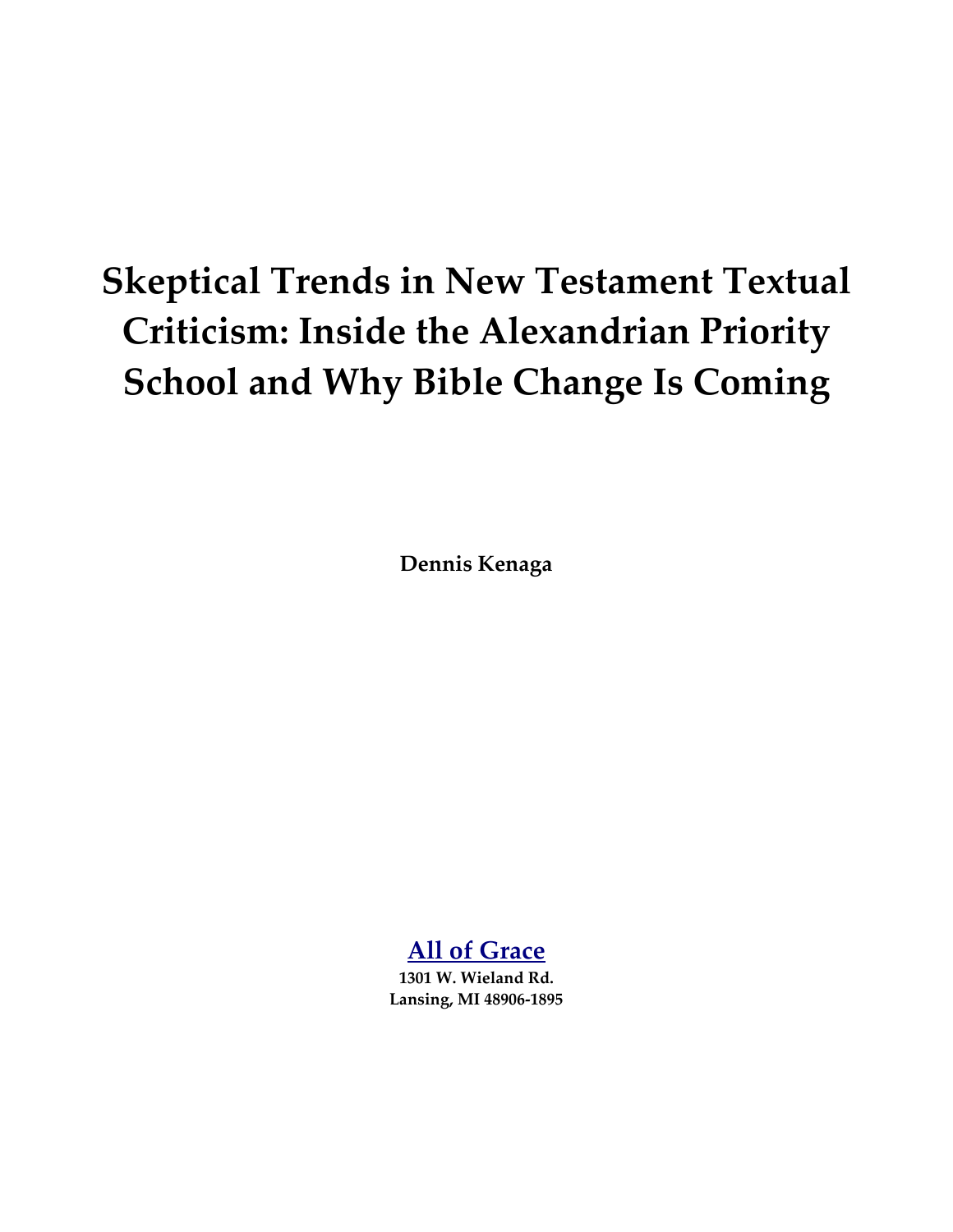# **Contents**

| Part I. History, Schools and Outlines                                               | 3              |
|-------------------------------------------------------------------------------------|----------------|
| 1. Historic Shifts in Scholarly Positions                                           | 3              |
| 2. The Three Schools of Textual Criticism                                           | $\mathbf 5$    |
| 3. The Author and the Target Audience of This Article                               | 5              |
| 4. Outline of the NU Variant Editing Stages to Reject Corruptions                   | $\overline{7}$ |
| 5. Outline of the Flow of the Argument to Discredit the NU Critical Editing Program | $\,8\,$        |
| Part II. Standard Editing: Common to All Schools                                    | $\, 8$         |
| 6. Standard Editing, Critical Editing and Corruptions                               | $8\,$          |
| 7. Normalization: Standard Editing, Stage 1                                         | 9              |
| 8. Eliminating Singular Readings: Standard Editing, Stage 2                         | 10             |
| Part III. External Editing (Age and Text types): The NU Primary Method              | 12             |
| 9. Critical Editing: Applying the External and Internal Criteria                    | 12             |
| 10. The External Criteria, Stage 3                                                  | 13             |
| 11. The A-list (an Alexandrian subset) and the Mechanical Vote                      | 14             |
| 12. Type Vote Is Determinative, Not Internal Probabilities: Evidence                | 15             |
| 13. NU Seriously Misrepresents the Role of Age in the External Rules                | 17             |
| 14. NU Seriously Misrepresents the Role of Text type in the External Rules          | 17             |
| 15. The Papyri Ruined the External Claim That Older Is More Original                | 18             |
| 16. Singular Corruption Rates Made the Critical Scholars Abandon the Age Criterion  | 19             |
| 17. Singular Corruption Rates Should Cause Abandonment of the Alexandrian Text20    |                |
| 18. History of Text Types and the Indispensable Recension Legend                    | 21             |
| 19. When and Where Did the Alexandrian Text Type Flourish?                          | 23             |
| Part IV. Internal Editing: The NU Secondary Method                                  | 24             |
| 20. The Internal Probabilities or Criteria, Stage 4                                 | 24             |
| 21. Internal Evidence Is More Inconsistent and Circular Than External Evidence      | 25             |
| 22. The Inconsistent Application of the Internal Evidence                           | 26             |
| 23. The Venerable TCGNT                                                             | 27             |
| 24. Definitions of Omission and Why Modern Bibles are Shorter                       | 28             |
| 25. Why Lectio Brevior Is Invalid but Its Influence Endures Anyway                  | 30             |
| 26. When Lectio Brevior Got Longer: Western Non-Interpolation                       | 31             |
| 27. The Lure of Style                                                               | 33             |
| 28. The Bidirectionality of Style: A Case Study                                     | 35             |
| 29. The Conflate Argument: Why Reason Does Not Win                                  | 36             |
| 30. Many Meaningless Minor Changes in the Early Manuscripts                         | 37             |
| Part V. Conclusion                                                                  | 38             |
| 31. The Alexandrian-Byzantine Situation Today                                       | 38             |
| 32. Theological Bias                                                                | 39             |
| 33. Providential Preservation and Inerrancy                                         | 40             |
| 34. Conclusion: A Long-term Truce between Byzantine and Alexandrian                 | 41             |
| 35. The Next Generation of Critical Scholars: Where Are We Headed?                  | 41             |
| 36. Multivalence: Multiple Originals                                                | 42             |
| 37. Modern Scholars Cited                                                           | 44             |
| 38. The Author's Preference and Apologetic                                          | 45             |
| <b>Glossary (Including Some Bibliography)</b>                                       | 48             |
|                                                                                     |                |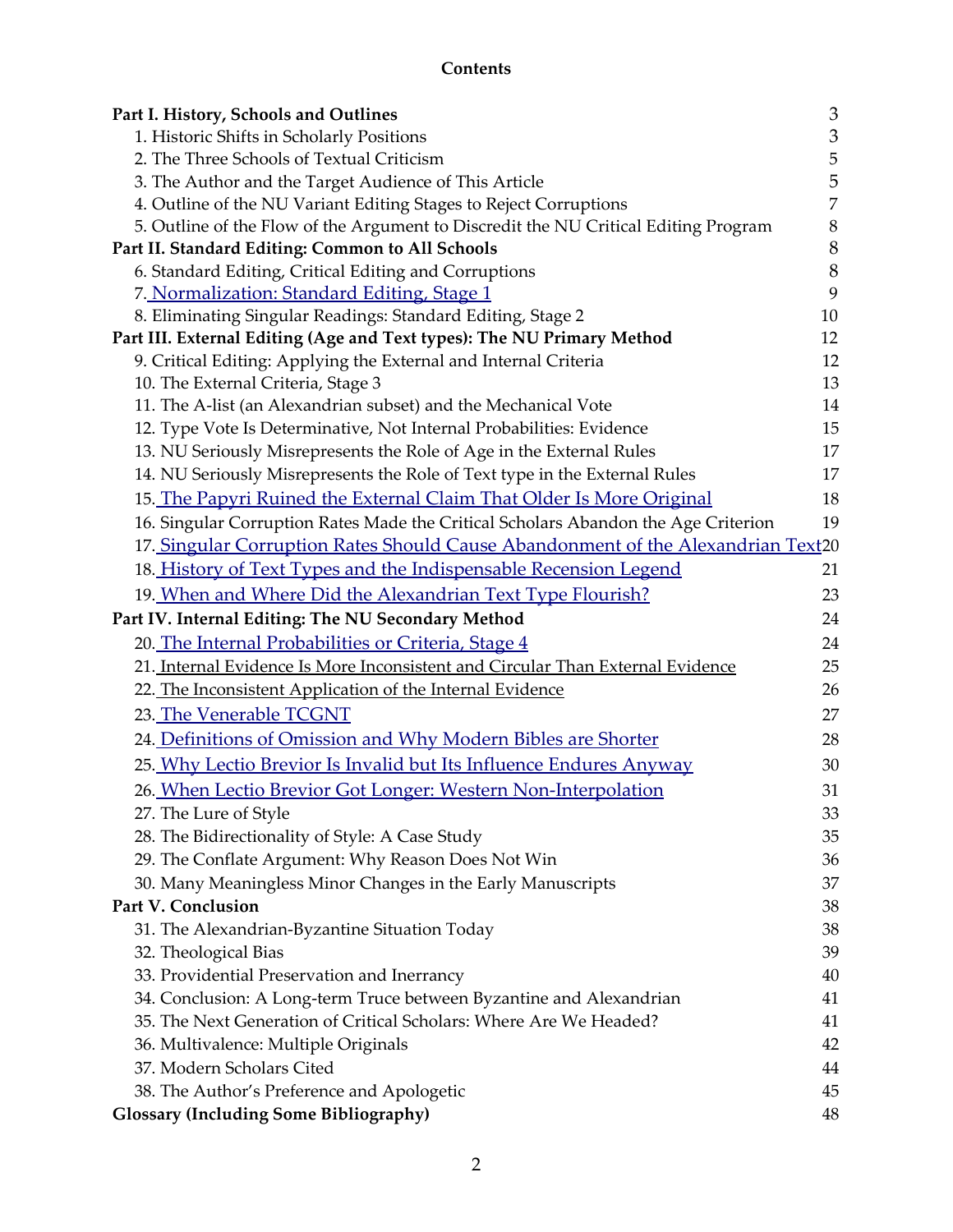The *New American Standard Bible* (NASB) has "Servant" in Acts 3:26 where the King James Version (KJV) has "Son." The Greek word  $\pi \alpha \bar{\iota}$  can mean "servant" or "son." Most differences between versions are translational, but 5% are textual. NASB has "fruit of the Light" in Ephesians 5:9 where the New King James Version (NKJV) has "fruit of the Spirit." This is a Greek question because the English difference results from two different Greek words. One is a corruption because only one can be original (though some textual scholars hope to change this assumption). Although manuscript differences occur in virtually every verse of the Greek New Testament (NT), the main text editors agree on 95% of the selections because most of the variants involve spelling (e.g., Δαυείδ or Δαβίδ for Δαυίδ) or abbreviations for the *nomina sacra* (e.g., Ις or Ιης for Ιησοῦς), and many variants are rejected as nonsense, mistakes or rare. Most of the 5% that textual scholars still disagree on is sub-translational, like word order, or relatively minor, like synonyms, a pronoun for a noun, or "Jesus" for "the Lord Jesus." So the number of significant text disputes is only a fraction of 1%, though degree is on a scale.

Even though textual differences cause a small percentage of the differences in our English versions, they are important, for the Word of God is life to the perishing. Why do we sometimes hear about wide agreement among scholars over recovering the original NT, and sometimes that scholars have given up hope of ever recovering the original? When we emphasize agreement, we talk about the 95% or 99%. When we focus on differences, we look at the 1%. Are scholars getting closer to resolution? Some scholars believe they are getting a little closer, but others believe the decisions will remain subjective permanently. Minor skepticism coming from NT textual criticism must weaken the faith that we possess the whole exact original NT to a minor extent, but does not need to weaken faith in Christ, the Word of God, or who he is.

# <span id="page-2-1"></span>**Part I. History, Schools and Outlines**

# <span id="page-2-0"></span>**1. Historic Shifts in Scholarly Positions**

The path from the original NT to the typical English NT follows three steps. First, the autograph was copied successively into many Greek manuscripts. Some of the 5,000+ survivors (many fragments and all except the shortest with errors) are edited back into a few printed critical Greek editions, which attempt to represent the original. Then, the critical Greek editions are translated into many contemporary language versions.

The Greek NT scholars of sixteenth-century Europe were acquainted with the manuscript families available to us in the twenty-first century, though not extensively, but felt confident that the Greek church had substantially preserved the original Word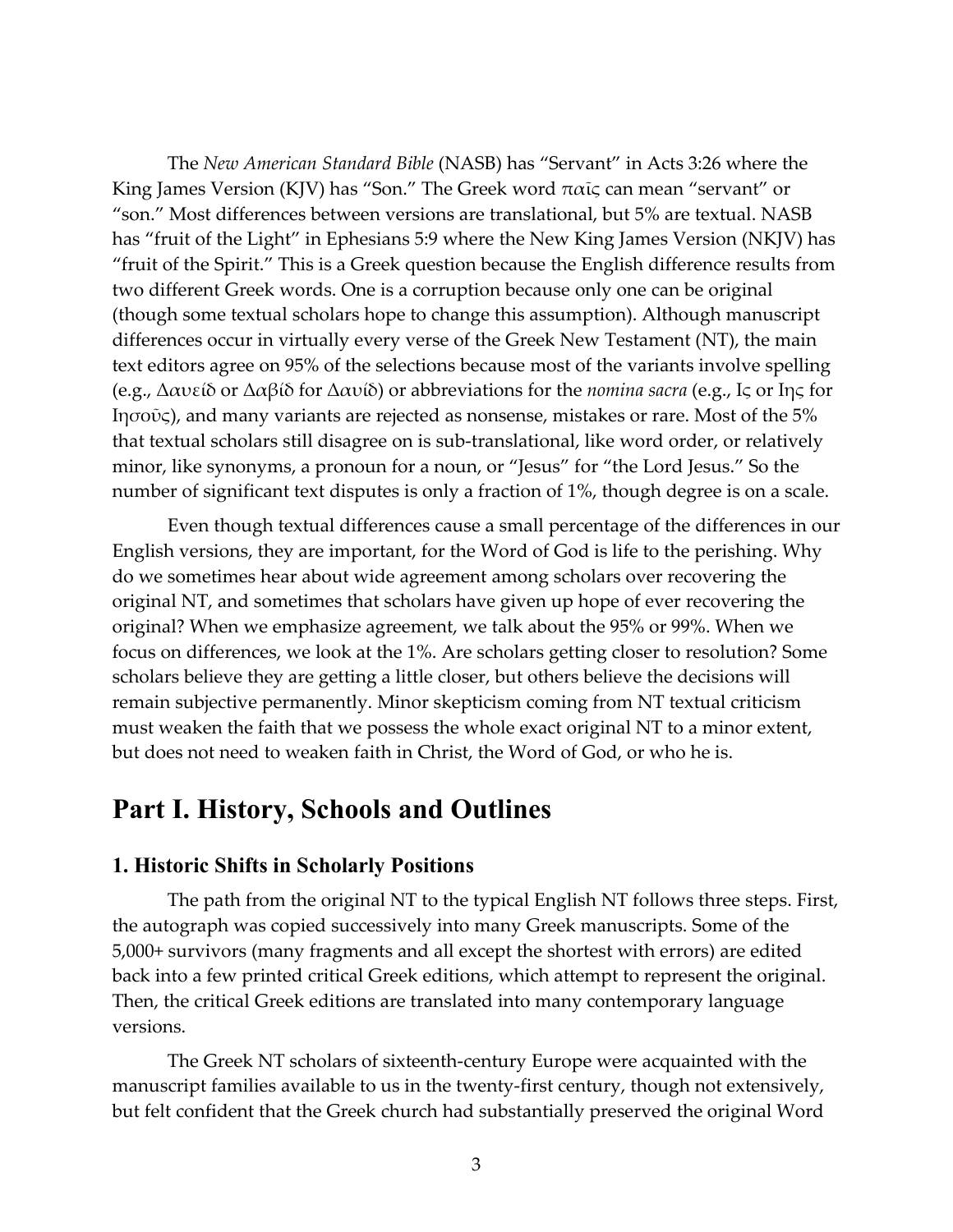of God in the *Textus Receptus* (TR) editions, based on a set of Byzantine manuscripts, which differed from the Vulgate in numerous places. The biggest change in the history of textual criticism so far occurred in 1881, when Westcott and Hort (WH) published a shorter critical edition based on a completely different and smaller set of older Greek manuscripts (now commonly called Alexandrian) containing over 6000 differences from the TR. The resultant Revised Version and its successors came to replace the KJV extensively. These scholars believed that they, like Hilkiah of old, had recovered the original Word of God.

In the twenty-first century, the majority of textual scholars still prefer the Alexandrian manuscripts over the Byzantine ones (even though they have a conflicted relationship with the nineteenth-century principles that support their preferences), but they no longer believe that it will be possible, barring miraculous new discoveries, to recover all the original words of the Bible. For example, Reuben Swanson, one of the most eagerly-read modern critical scholars, an advocate of the Alexandrian text over the Byzantine text, and a creator of a kind of successor to the Nestle-United Bible Societies Greek NT (NU), states: "To believe that we can reconstruct out of fragmentary and late material 'the original pure text' is thus a delusion.... There can, therefore, be no agreement among critics as to which reading may have been original."<sup>[1](#page-3-2)</sup> He calls it simply "an impossible task."<sup>[2](#page-3-1)</sup> According to Swanson, the preferences of the scholars, like everyone else's, are subjective. He opts instead for a massive, uncommentated, fulldisclosure manuscript-information-dump which, however, does not facilitate a traditional translation. Following the same cautious trend the International Greek New Testament Project has started to publish a critical edition, the huge *New Testament in Greek*, [3](#page-3-0) in which they also decline to commit on the disputes in the NU manner. They use the 1874 TR as a collating base for the papyri readings. A modern trend is to back off from claims of having the solution.

<span id="page-3-1"></span><span id="page-3-0"></span>Reformation-era Bible translations such as the Luther Bible and later the KJV were translated from the TR series of editions. Western NT scholars today frequently accept the opinion that the critical editions of Nestle Aland (NA) and United Bible Society (UBS) more accurately approximate the autograph than do the Byzantine TR or Greek Orthodox Patriarchal edition. NA and UBS now have the same Greek edition (NU), and all the popular versions except NKJV are translated from that one Greek edition. The NU critical edition is based mostly on two parchment uncial manuscripts from the fourth century, Vaticanus and Sinaiticus, supported at any given place by a small set of other Alexandrian uncials (capitals) and papyri. The Byzantine family has no popular English translations besides KJV and NKJV. The Orthodox have a modern Greek translation from the Patriarchal edition. So, from the version perspective, the

<span id="page-3-2"></span><sup>1</sup> *New Testament Greek Manuscripts: Variant Readings Arranged in Horizontal Lines against Codex Vaticanus: 1 Corinthians* (Wheaton, Illinois: Tyndale House Publishers/Pasadena: William Carey International University Press, 2003), xxxi.

<span id="page-3-3"></span><sup>2</sup> *Ibid*., xxx.

<span id="page-3-4"></span><sup>3</sup> Leiden, New York, Köln: E. J. Brill, 1995.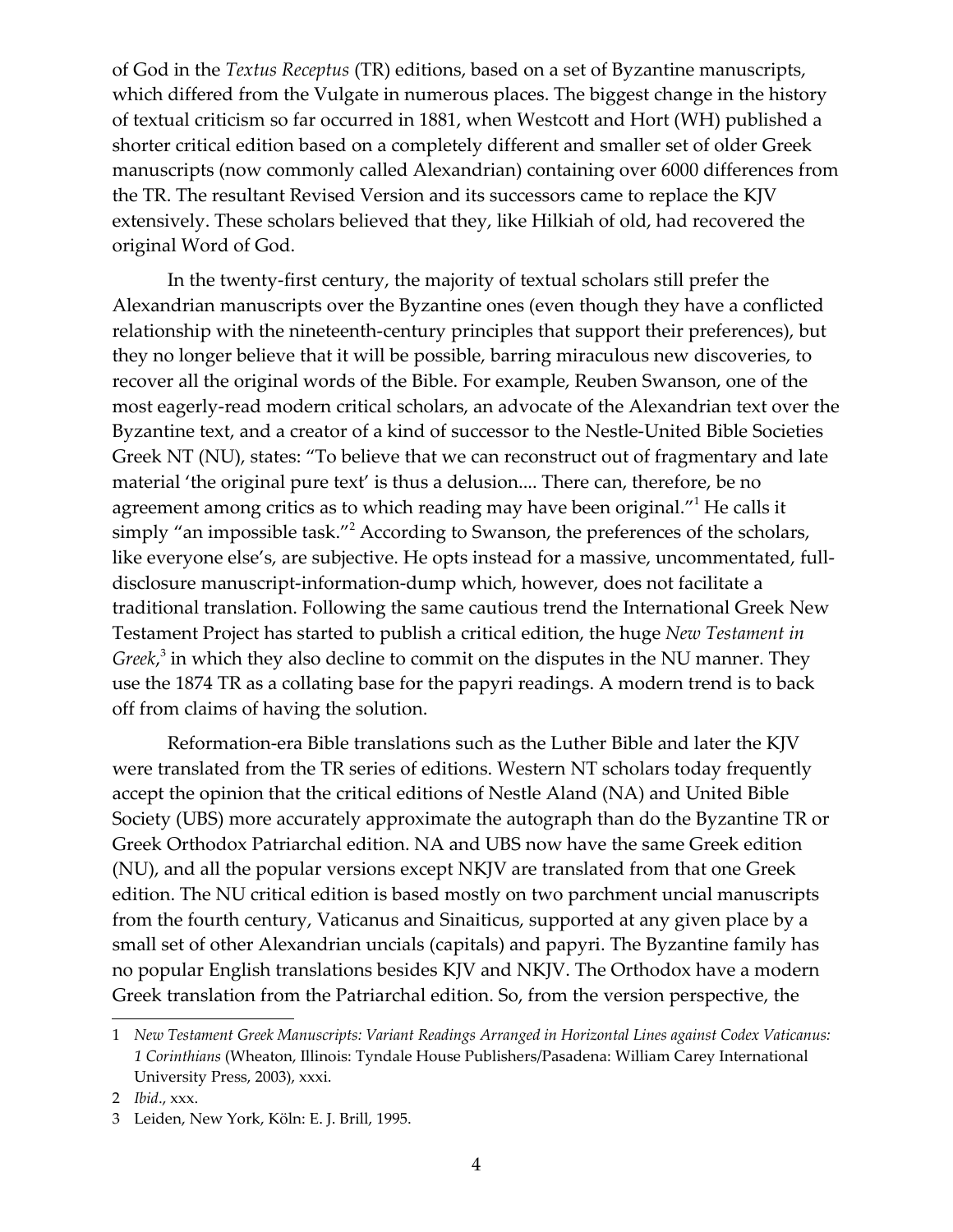current worldwide Greek edition conflict largely boils down to NU (Alexandrian) vs. TR or the Patriarchal edition (Byzantine).

#### <span id="page-4-1"></span>**2. The Three Schools of Textual Criticism**

Textual criticism currently has three schools, popularly known as thoroughgoing eclecticism, reasoned eclecticism and Byzantine priority. Thoroughgoing eclecticism has published the works of the International Greek NT Project, but that is not an edition in the sense used here because it provides a multiplicity of texts rather than a final Greek selection. Swanson's works fall in the same category. Various eclectic editors have published results (usually mostly Alexandrian) that may influence Greek scholars. However, no popular version is based on them, since there is no institutional continuity and they keep changing. The two Byzantine priority editions have had virtually no impact on the Bible market so far. The Hodges and Farstad Byzantine majority edition was used in the footnotes of the NKJV, but the TR was the basis for the NKJV. The TR has been static since 1894 and no longer has a recognized school, and there is no published school for the Patriarchal edition. Therefore, neither the Byzantine nor the thoroughgoing eclectic school will be the subject of this article.

The school of reasoned eclecticism, the school that produces the NU, is a misleading misnomer. The school will be called the Alexandrian priority. It is no more reasoned than the other schools, and it is the least eclectic. It is over 99% Alexandrian, a result that could not be produced by any other method than excluding its rival text types. The Alexandrian priority with its NU edition is currently the dominant effective scholarly enterprise, with the Institute for New Testament Textual Research headquartered in Munster, Germany, its alliance with the UBS, and close adherence to the 1881 WH edition. The Alexandrian priority is the main subject of this article. All schools involve selections by vote of the most qualified readings. The main difference between schools involves voter qualifications.

The salient characteristic of the Alexandrian Bible is shortness. The English Bible reader's three main options are to choose an Alexandrian Bible as the original, or to choose a Byzantine TR Bible as the original, or to use either one but regard them both as reconstructions of non-original early Bibles whose original cannot be scientifically determined. The third option, although closest to the evidence in my opinion, is the least satisfactory or popular with textual critics and lay readers alike.

# <span id="page-4-0"></span>**3. The Author and the Target Audience of This Article**

Anyone who is interested in why NU editors pick one manuscript variant over another may read this article without knowing Greek. The target audience that I have in mind is thousands of people like myself who read the Greek NT in an NU edition and look down at the bottom of the page in the apparatus to see what other variants occur and what witnesses support them. When the reasons for the NU selection are unclear,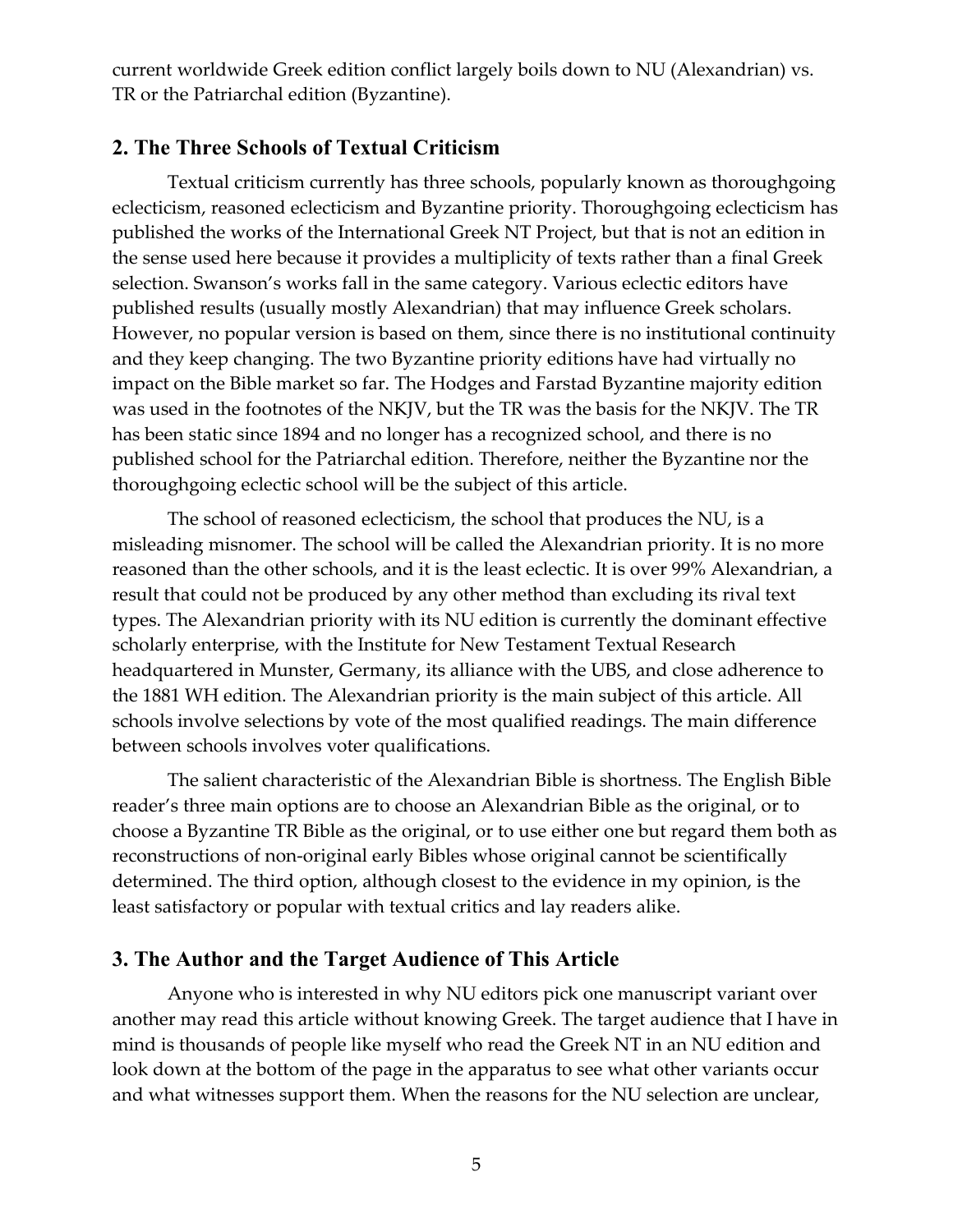the *Textual Commentary on the Greek New Testament* (TCGNT)<sup>[4](#page-5-4)</sup> is consulted for an editor's justification. Seminary professors used to teach that we have the original NT. We just do not know if it is above the line or below. The old Nestle apparatus used to have the TR variants below the line. However, as time passed and newer NU editions appeared, the majority of strictly TR or Byzantine variants disappeared from below the line also, in keeping with NU thinking of TR and the Byzantine text as corrupt and debased.<sup>[5](#page-5-3)</sup>

<span id="page-5-3"></span>This article focuses primarily on how the NU decisions were made, paying special attention to the words of Aland and Metzger, who made those decisions, rather than what hundreds of experts think about textual criticism in general, because those experts did not make the selections for the NU editions or publish NT editions. Therefore, the primary sources, besides the UBS4-NA27 itself and the TCGNT that lists its justifications, are *The Text of the New Testament*,<sup>[6](#page-5-2)</sup> by Aland, the chief NU editor, and Swanson's *NT Greek Manuscripts,*<sup>[7](#page-5-1)</sup> that lists the variants more fully and conveniently.

<span id="page-5-2"></span><span id="page-5-1"></span>I am a Greek reader, not a textual critic. My tools also include Greek NT databases and math and programming skills. Sometimes it is considered presumptuous for a non-expert to judge experts. I have great respect and appreciation for the labor, collection, transcription, classification, study and analysis of textual critics. However, it is apparent that textual critics have no special advantage in the area of clear thinking, once all the facts are before us and originals are to be selected from the variants.

Here is a typical example of scholars' thinking problems. Aland,<sup>[8](#page-5-8)</sup> speaking of P52, the oldest extant NT manuscript, from 125 AD, associates it with P75, the best Alexandrian papyrus. He states: "It preserves the text of the original exemplar in a relatively faithful form." Alexandrian prioritists often use this fact as evidence of the continuity of the Alexandrian text back to the original. Metzger classified P52 as Alexandrian. The words οὐδένα ἵνα are easily legible. $^9$  $^9$  It is a wonderful treasure reaching theoretically to within a few copies of the autograph.

<span id="page-5-0"></span>What neither the experts nor Aland nor Metzger think to mention is that the 33 words or word fragments of P52 all happen to fall in a common section of the NT that is agreed on by the main Alexandrian and Byzantine manuscripts. The same 33 words are in the 1894 TR. Surprisingly, not a single one of the words in P52 is a type discriminator. Anyone who reads Swanson can see this right away. So, in spite of what the experts

<span id="page-5-4"></span><sup>4</sup> Bruce Metzger, *Textual Commentary on the Greek New Testament* (Stuttgart: Deutsche Bibelgesellschaft, 1994).

<span id="page-5-5"></span><sup>5</sup> TCGNT, 7.

<span id="page-5-6"></span><sup>6</sup> Kurt Aland and Barbara Aland, *The Text of the New Testament*, 2nd ed. trans. Erroll F. Rhodes (Grand Rapids: Wm. B. Eerdmans, 1995).

<span id="page-5-7"></span><sup>7</sup> Reuben Swanson, *New Testament Greek Manuscripts: Variant Readings Arranged in Horizontal Lines against Codex Vaticanus* (Wheaton, Ill.: Tyndale House Publishers/Pasadena, Cal.: William Carey International University Press, 1995ff.).

<span id="page-5-8"></span><sup>8</sup> Aland, 69.

<span id="page-5-9"></span><sup>9</sup> Here is the URL for an image of the papyrus: <http://www.kchanson.com/ANCDOCS/greek/johnpap.html>(accessed June 24, 2007).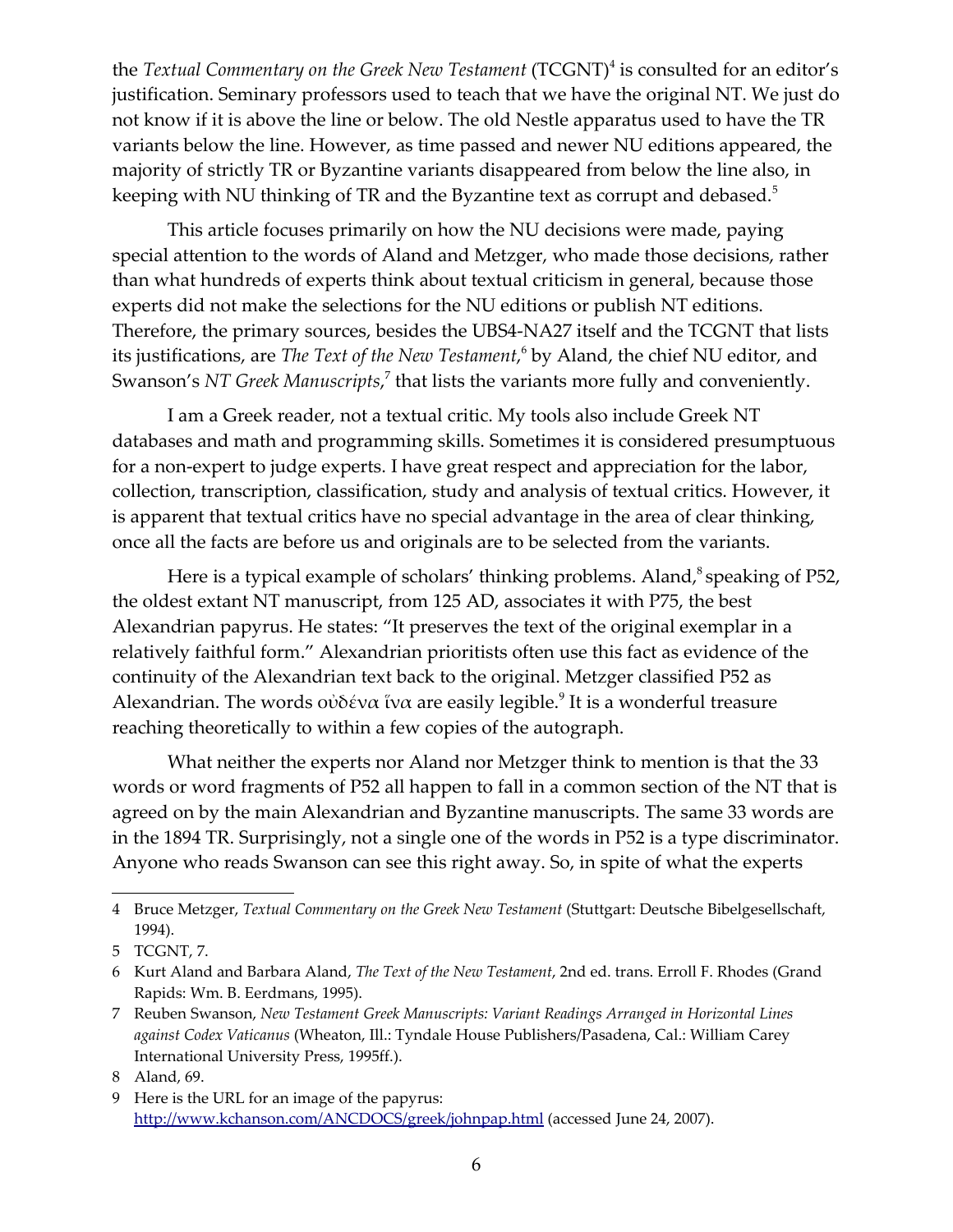claim, P52 proves nothing about text types. The experts mislead people who accept their opinion into thinking that there must be something specially Alexandrian about P52. When experts with commitments come to conclusions, readers do well to read between the lines and read the source lines and think for themselves. The NU experts want P52 to be Alexandrian and think of it as Alexandrian and have the knowledge to make judgments, but textual critics as a whole can still make simple mistakes in objectivity that ordinary Greek readers can see through if they compare the available material.

# <span id="page-6-0"></span>**4. Outline of the NU Variant Editing Stages to Reject Corruptions**

The following outline may be consulted for orientation as the reader progresses through the article. Percentages are the portion of the edit work on variants completed by each stage.

- I. Standard editing—solid basic historic common-ground among all schools [\(Part II\)](#page-7-1)
	- A. Normalization (*nomina sacra*, spelling and lexical mistakes)—stage 1 (50%)
	- B. Elimination of singular readings (Aland Rule 7)—stage 2 (25%)
- II. NU critical editing—speculative, specific to Alexandrian priority (elimination of corruptions)
	- A. External rules (evidence, criteria, canons, reasons: text types)—stage 3 (20%) [\(Part III\)](#page-11-1)
		- 1. Aland categories, the A-list (Aland Rule 6: "weigh not count")
			- a) Category I. Alexandrian (uncials) [candidates] VATICANUS, Sinaiticus
			- b) Category IV. Western [voter] Bezae
			- c) Category V. Byzantine [non-voters]
			- d) Papyri categories (Aland degrees of copy fidelity)
				- i. Strict (P75) [candidate]
				- ii. Normal (P72) [voters]
				- iii.Free (P46, P66, P45, P47, most) [voters]
				- iv. Periphrastic [voters]
		- 2. Elimination of the Byzantine, Western text types and free Papyri
		- 3. The A-list vote (mechanical)
	- B. Internal or secondary rules (evidence, criteria, probabilities) override—stage 4 (5%) [\(Part IV\)](#page-23-1)
		- 1. Transmissional probabilities (circular and inconsistently applied)
			- a) *Lectio brevior* (shorter)
			- b) *Lectio difficilior* (harder)
			- c) Order of derivation, etc., etc.
		- 2. Intrinsic probabilities (exegetical, open-ended, arbitrary and subjective)

Note: the outline applies to the variant-by-variant selection process, not to the prior establishment of the A-list. A distinction between "external" and "internal" is very regular in the text-critical literature (although content varies), but the terms "rules," "criteria," "probabilities," "evidence," "canons," and "reasons" are used more or less interchangeably, suggesting their vagueness.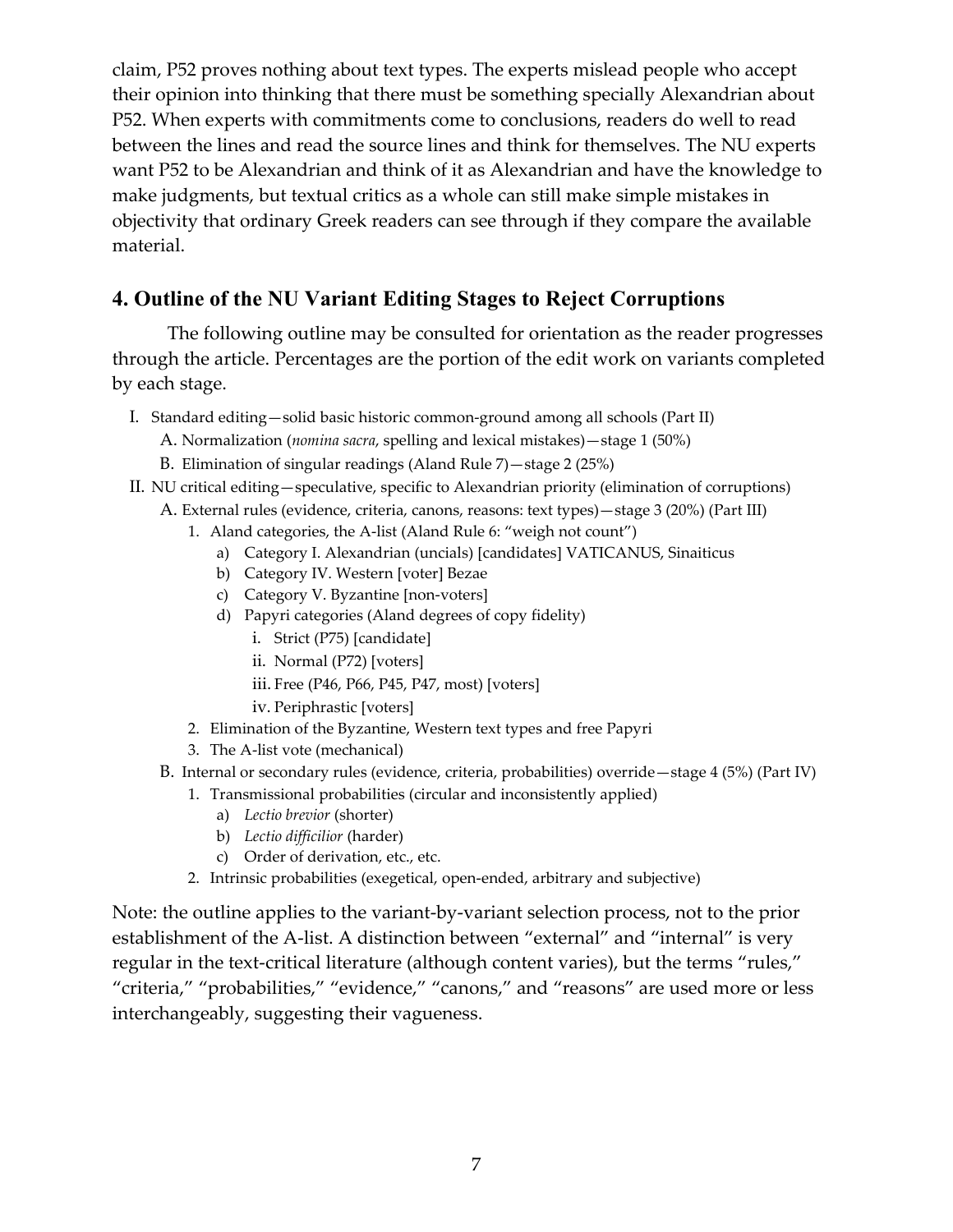# <span id="page-7-2"></span>**5. Outline of the Flow of the Argument to Discredit the NU Critical Editing Program**

The propositions stated below without proof or explanation will be discussed in the article. They are outlined here first to help the reader identify interrelations in the extended argument flow.

- 1. The manuscript age and internal rules are not the primary selectors of variants.
- 2. The confusing, inconsistent critical rules are a smoke screen when applied to variant selection.
- 3. Any exegetical ideas may be called internal rules. Internal rules are subjective and fluid.
- 4. To the extent that variant selection depends on internal rules (a minority), it is subjective.
- 5. Actual main NU edit selections depend first on standard editing, a valid historical process.
- 6. The singular corruptions from standard editing are determined by an extreme form of vote.
- 7. NU edit selection depends second on mechanical voting and the A-list, not on rules.
- 8. Both Byzantine and Alexandrian programs ultimately depend mainly on a (secret?) vote.
- 9. But the Alexandrian vote ultimately depends on disqualifying most of the potential electorate.
- 10. Proof of vote dependency is that the vote better predicts NU results than do the critical rules.
- 11. Voting is more defensible than critical rules because it is objective, grounded on text types.
- 12. The actual main function of the critical rules is to determine *a priori* text types, not variants.
- 13. However, the internal rules are circular and inherently invalid.
- 14. Based on Aland Rule 7, corruption rates disprove the external rule: the older, the more errors.
- 15. Since the critical rules are inherently invalid, the A-list and the NU process are invalid.
- 16. The second factor that determines the A-list is text history.
- 17. In normal text history, the text that dominated the heartland early would dominate it later.
- 18. The critical history of the Byzantine text invents an imaginary interruption.
- 19. Since the text history is invalid, the A-list and the NU process are invalidated again.

# <span id="page-7-1"></span>**Part II. Standard Editing: Common to All Schools (Stage 1 and 2)**

# <span id="page-7-0"></span>**6. Standard Editing, Critical Editing and Corruptions**

Textual Criticism is divided into manuscript collection (a science) and selection (an art). Edit selection is divided into standard editing (a solid practice common to all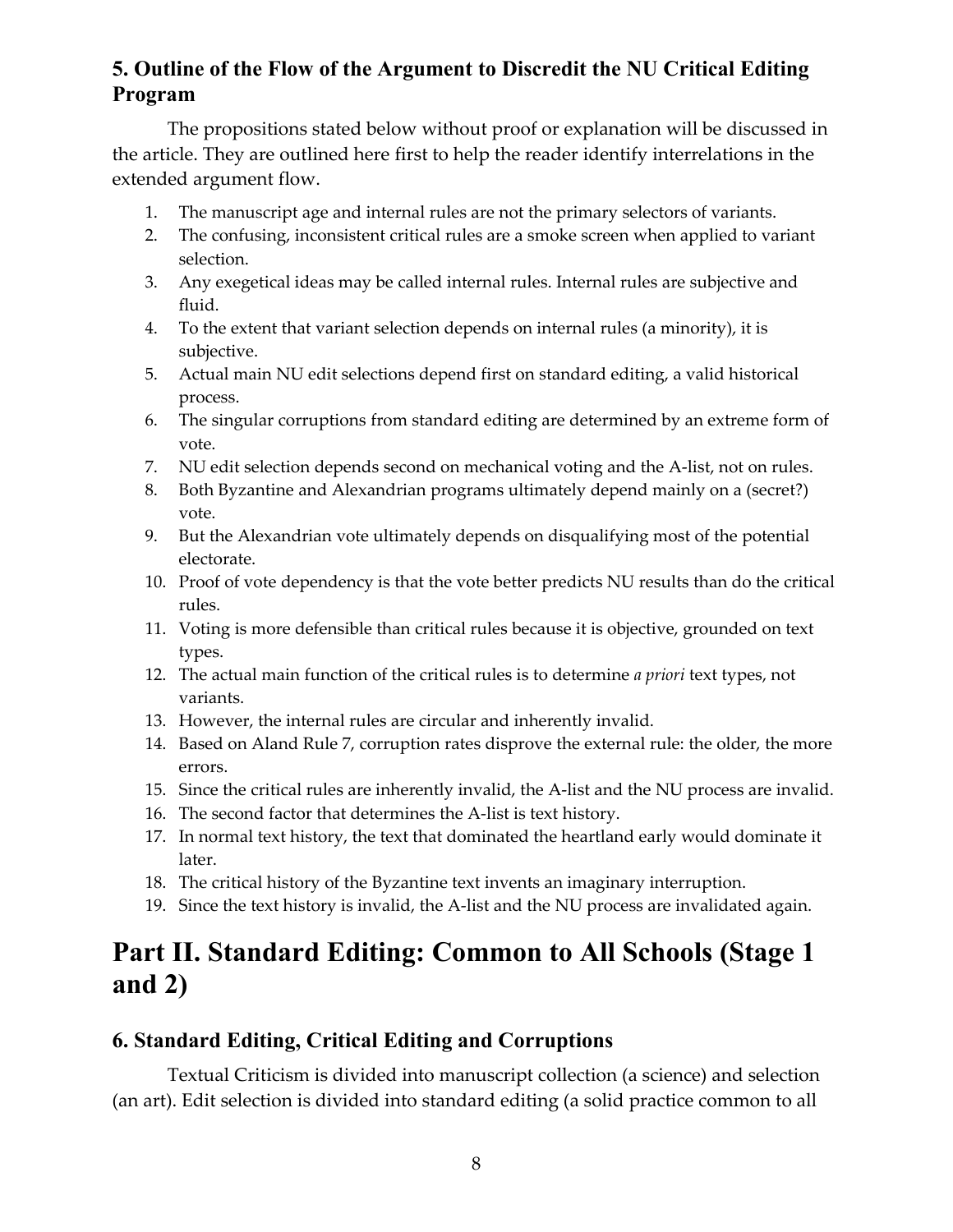schools) and critical editing (a speculative and subjective art specific to each school). When faced with differences in manuscripts, editors compare the different readings (variants) and attempt to identify the one original and discard the remaining corruptions (the changes that later scribes presumably introduced). Manuscript copyists and editors have been performing standard edits in a roughly similar fashion from the first- to the twenty-first century. Standard editing falls into two main parts: (1) normalizing spelling (including word fragments and garbled letter sequences), and (2) eliminating singular readings. After standard editing, critical editing involves deciding between readings that all make sense and have enough witness support, based on ideas about how scribes were supposed to alter their exemplars. In the NU world critical editing typically involves text types (like Alexandrian and Byzantine), theories of text history, and decision criteria or rules based on presumptive scribal habits.

#### <span id="page-8-0"></span>**7. Normalization: Standard Editing, Stage 1**

Normalization is the simplest part of editing that governs the great majority of the decisions. The NU reader is largely unaware of it because most of the deviant spellings do not appear in the apparatus. Usually scribes abbreviated sacred names into *nomina sacra* (e.g. θς for θεός) with a bar on top. The abbreviations were somewhat irregular but the editors expand them all. They also standardize spelling. In John 1:39 all the papyri and older uncials have ραββεί, but NU normalizes it to ραββί. Most spelling deviations are phonetic. In John 7:7 some manuscripts have μισίν and some have μεισεῖν for μισεῖν, *to hate*. Vaticanus is the worst with μεισῖν, the only one with both vowels wrong. NU normalizes them. Vaticanus always writes παρισία for παρρισία (e.g., John 7:4). Such deviations do not appear in the apparatus and are not counted as corruptions. Not all text editors use the same orthographic standards. The TR editor removed most of the movable-nu's before consonants while the NU editor retained most of them (ἔφαγε, ἔφαγεν). The manuscripts go either way—movable-nu is the most common difference between NU and TR. A number of other NU-TR differences, like contractions and second aorist endings, fall under such normalization differences. So some normalizations become edition differences, while most do not.

Lexical mistakes form a subtype of spelling deviations. Vaticanus has ἐσίν for εἰσίν (John 6:64), ἀσπασθε for ἀσπάσασθε (Rom. 16:7), συγγενην for συγγενῆ (Rom. 16:11) or the declensional mistake χειραν for χεῖρα. These are not phonetic equivalents, and are not even real words as written. Lexical mistakes are scribal mistakes, because God's word is not nonsense. Even if Paul's amanuensis had accidentally written a vowelless verb in the autograph, the next copyist would have corrected it. A scribe would not copy such items if he saw them in his exemplar. So these mistakes are useful to characterize habits of the particular scribe who copied this manuscript, not his predecessor.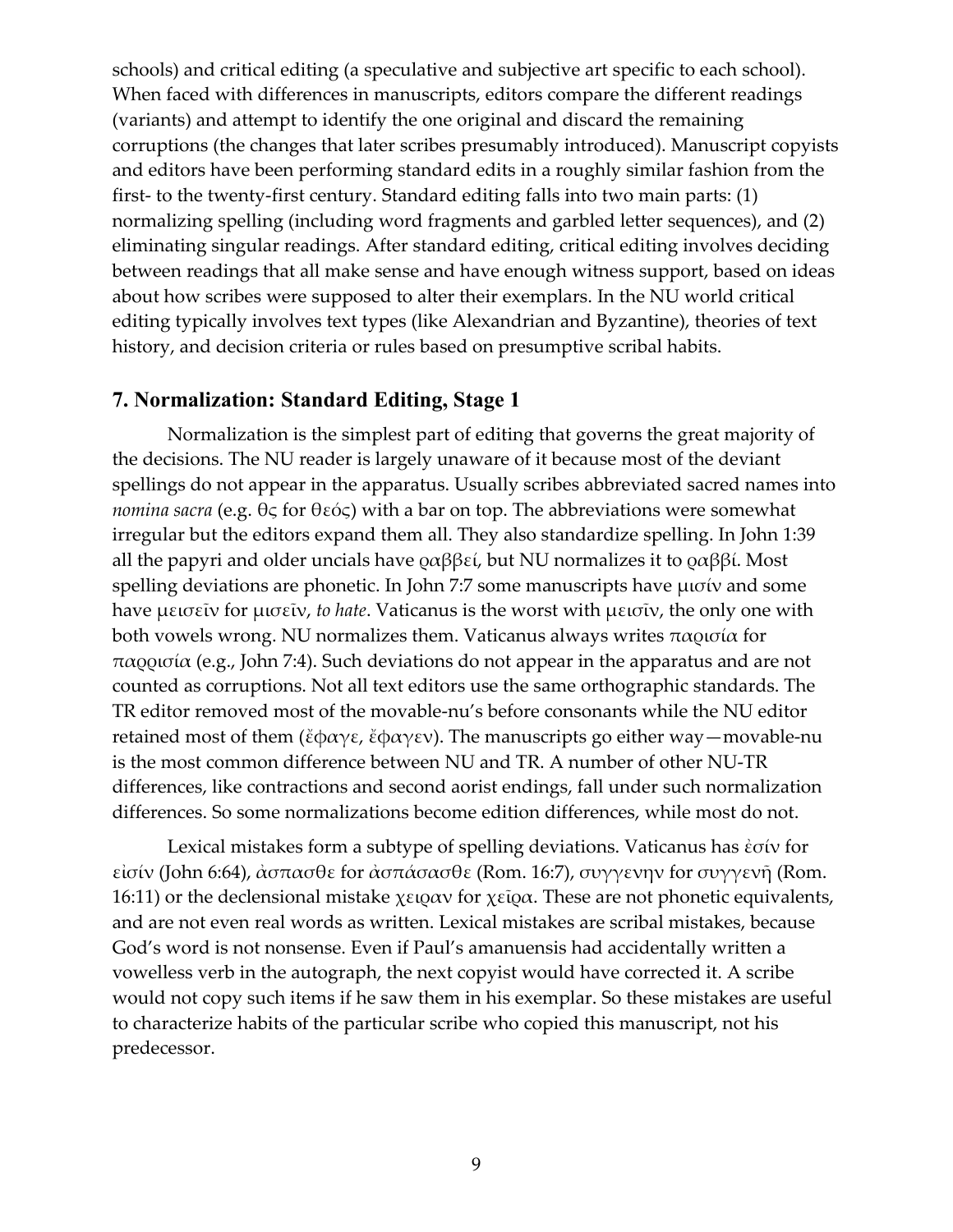#### <span id="page-9-0"></span>**8. Eliminating Singular Readings: Standard Editing, Stage 2**

Eliminating singular readings has historically been the second major standardization technique after normalization. A singular reading is one that occurs in only one manuscript. However, the singular status may vary, depending on the manuscript population under consideration. A reading may be singular among Alexandrian manuscripts, or singular among pre-seventh century manuscripts. The singular reading is considered a corruption and is rejected by most editors. "Singular" is a relative term. If a new manuscript is found, a reading that used to be singular might become merely an infrequent reading. There are many extant manuscripts, and singularity shows that scribes probably did not like these readings enough to reproduce them. Sometimes the singular readings do not make sense. At other times they differed from the familiar majority. The idea is that one scribe is much more likely to make a singular corruption than many scribes are to make the same corruption.

Modern editors are extremely wary of selecting a singular variant, and correctly so, as were ancient copyists. NU has a rule against it and virtually never selects singular readings. Often mistakes or non-standard spellings are also singular. The Vaticanus scribe changed the official's son, υἱόν, from "him" (αὐτόν) to "her" (αὐτήν, John 4:52). No other manuscript before the ninth century had αὐτήν there. No one copied it, because it was obviously a careless error, even though it makes sense within the immediate phrase. All the manuscripts except Vaticanus say that God "does not give the Spirit in measure" (John 3:34). Vaticanus dropped "the Spirit." This corruption makes sense and is not an obvious corruption. Yet it is still classed as a corruption because it is singular. NU rejected it. Likewise in Acts 6:14, which has "and changes the customs that Moses handed down to you," Vaticanus changed "customs" to "gentiles." No one copied this singular corruption, for obvious reasons.

NU rejected the Vaticanus' νόμω τοῦ νοός ("law of the mind") for νόμω τοῦ θεοῦ ("law of God," Rom. 7:22) because it was singular, even though it makes sense linguistically. Perhaps the Vaticanus scribe was using Scripture to communicate his ideas about God, the law and the mind, or perhaps he was just absent-minded. But standard editing classifies it as a corruption mechanically without indulging in guesswork. The Vaticanus scribe or his predecessor omitted the phrase "of my brothers" in Romans 9:3 ("for the sake of my brethren, my kinsmen according to the flesh"). NU rejected this variant, since Vaticanus was the only one to drop this phrase. We could speculate about whether the scribe was offended at Paul calling the Jews his brethren, but the bottom line is that we know from this and a number of other singular omissions that the Vaticanus scribe or the scribe of his Alexandrian exemplar had a habit of dropping words and shortening his exemplar. These decisions, based on the singular readings, are common ground between the NU and all the Byzantine textual scholars.

In Romans 12:20, we see the Vaticanus scribe changing the accusative case τήν κεφαλήν to the genitive τῆς κεφαλῆς. NU and all scholars judge that Vaticanus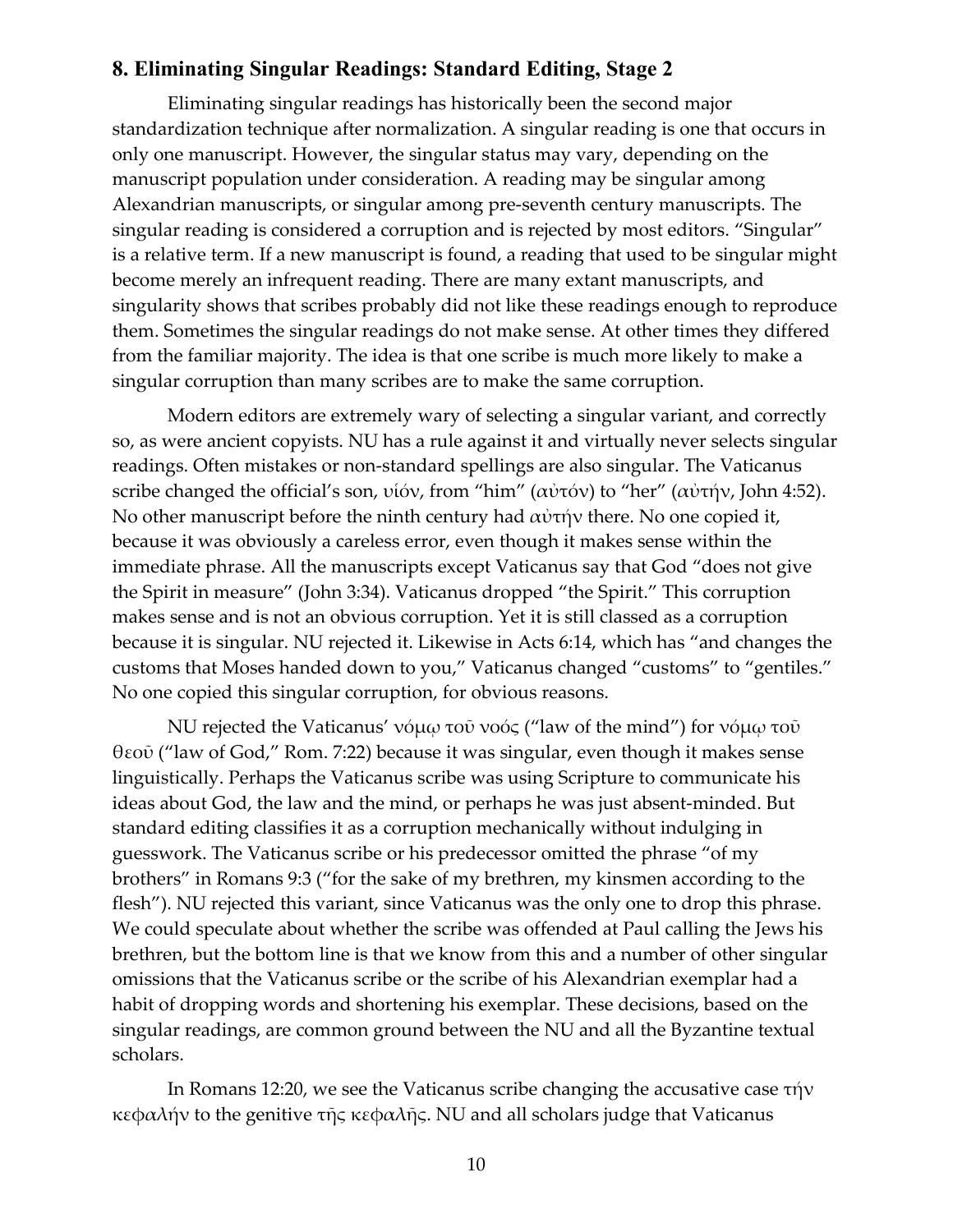changed it. They reject the variant because it is a singular reading. We add inflectional corruption to the list of the Vaticanus scribe's suspected bad habits or to those of his predecessors. In Romans 15:32 Vaticanus changed "by the will of God" to "by the will of the Lord Jesus." Who knows why? Since he was the only one to have that reading, NU and all scholars rejected it. In John 4:16 the Vaticanus scribe engaged in transposition by substituting the singular σου τόν ἄνδρα for τόν ἄνδρα σου, telling us more about the kinds of corruptions he generated. Although there is a minute theoretical chance that Vaticanus alone was original and all the others changed it, NU and all scholars are convinced by the laws of probability that Vaticanus has the corruption. Ancient scribes also operated under this assumption. When Paul wrote "Timothy my fellow worker" in Romans 16:21, the Vaticanus scribe alone dropped the word "my." The possessive idea is implied in Greek anyway. We learn that when he (or his predecessor) came to a word that he considered superfluous, he felt free to eliminate it. He did it hundreds of times, and the NU editor restored it each time. The other Alexandrian uncial and papyri scribes also made similar singular omissions in other places. That is probably why the modern Bibles are shorter. The Vaticanus scribe frequently shortened ἐάν to ἄν. He shortened "Golgotha" (Γολγοθᾶ) to "Golgoth" (Γολγοθ). At other times he dropped or added a whole clause (John 17:15, 18). NU editors do not keep those particular corruptions because they are singular.

Often the Vaticanus scribe's singular corruptions give us a little window into his mind. When he saw the phrase "the day of that sabbath" (ἡ ἡμέρα ἐκείνου τοῦ σαββάτου, John 19:31), he changed the gender of the demonstrative pronoun from masculine to feminine (ἐκείνη) because he probably thought it was on the "day" side of the article rather than with "sabbath." While either way makes sense and the Vulgate also applied it to "day," NU rejected it as a corruption because most of the early scribes rejected it when they made their copies. When the Vaticanus scribe saw "seeketh not her own" in 1 Corinthians 13:5 (the "love chapter"), he apparently thought "seeketh not what is not her own" would improve the text, but all editors reject it because it is singular. Alexandrian proponents usually claim that the changes were mostly accidental, but they were often not random accidents because random changes produce gibberish. Who knows why Vaticanus changed "for in Christ Jesus I have begotten you through the gospel (evangel)" (1 Cor. 4:15) to "for in Christ I have begotten you through the angel"? He shortened it. In any case, both changes are singular, and everyone rejects them as a corruptions.

In general, as we go back in time from the Byzantine scribes to the Alexandrian ones and all the way back to the papyri, the singular corruption rate doubles and doubles again, even when we control it for numbers of text types. The older, the worse, generally, in terms of this objective measure. Not all scribal corruptions were lexical mistakes or singular readings. If a scribe dropped a word and two other scribes copied that omission and their manuscripts survived, then the omission is not singular. If NU adopts the omission, it is not considered a corruption. Singular corruptions, as defined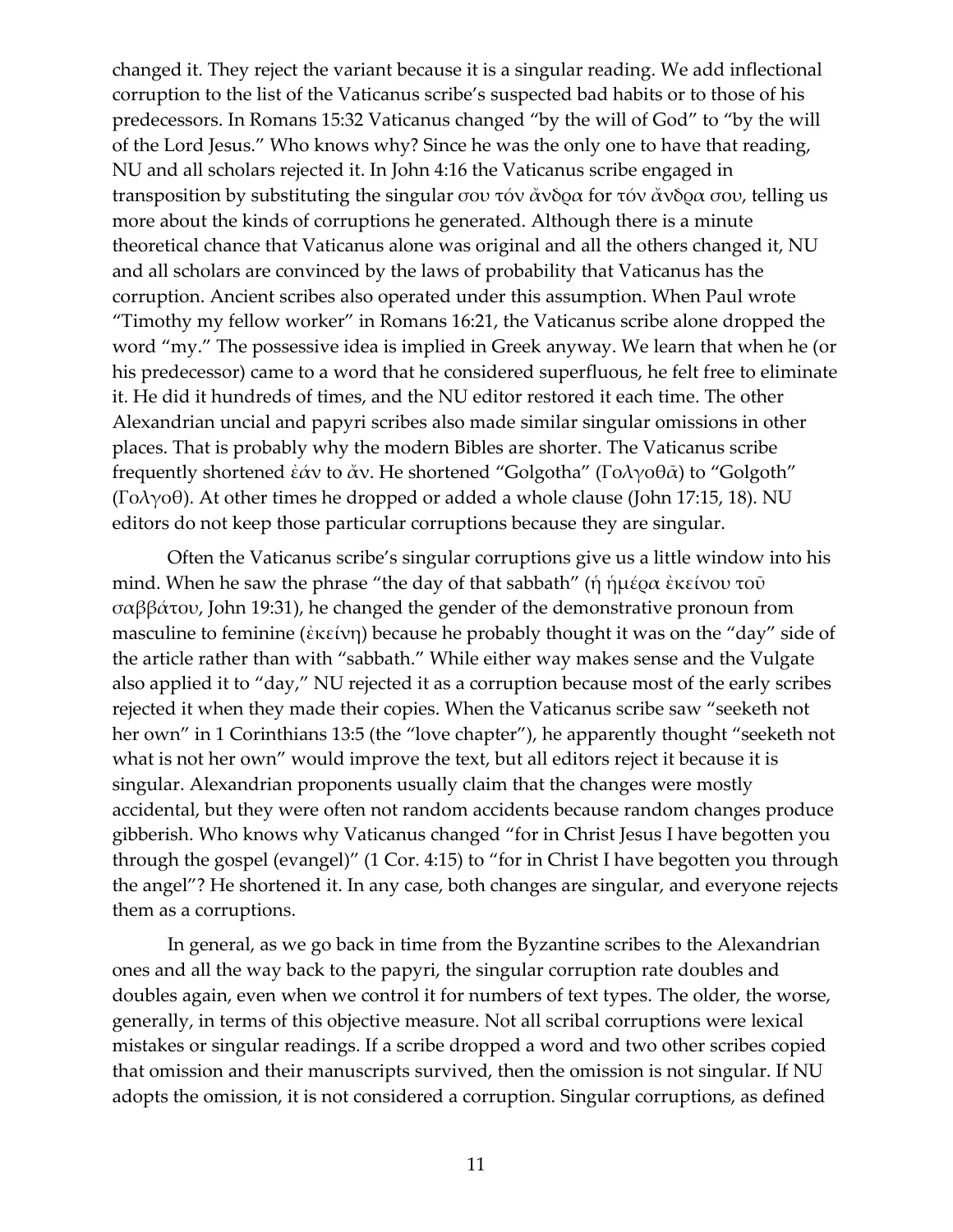here, are easy to identify objectively, but other corruptions are more difficult. In Luke 11:11 ("If a son shall ask bread of any of you that is a father, will he give him a stone? Or if he ask a fish, will he for a fish give him a serpent?") NU leaves out the part with the fish and serpent based on Vaticanus, P45 and P75. Sinaiticus and all other manuscripts have it. If those three Alexandrian witnesses dropped the original clause, NU is mistaken. One hint that NU is mistaken is that all three of the omitting witnesses have singular corruptions in the adjacent words. If the minority witnesses cannot agree among themselves, should they be trusted?

A high singular rate for a scribe does not necessarily predict a high rate of other corruptions, but it is suggestive, especially when he shows repetitive patterns and a variety of types. Both normalization and the standard elimination of singular readings are edit methods that deal with a larger variant set than critical editing, which deals with corruptions other than the obvious. The NU reader does not appreciate the standard editing scope because the majority of these variant readings do not appear in the apparatus. However the scope becomes apparent in the Swanson format.

The three key points about standard editing are: (1) it is by far the most extensive part of editing and is settled before critical editing, (2) its methods are objective and its results are agreed on by the modern Alexandrian and Byzantine schools and by ancient scribes, and (3) it is the method for identifying objectively defined corruptions, which are a predictor of general corruptions and a measure of scribal fidelity for each manuscript.

# <span id="page-11-1"></span>**Part III. External Editing (Age and Text types): The NU Primary Method (Stage 3)**

# <span id="page-11-0"></span>**9. Critical Editing: Applying the External and Internal Criteria**

Virtually none of the first and second century manuscripts have survived. Only a small fraction of one percent of the third- and fourth-century manuscripts have survived, and even they are limited to one region of the empire, completely missing from the autograph heartland. Since the oldest manuscripts show the greatest degree of wildness, statisticians would not agree that the tiny survivor sample with high variance is large enough to identify the probable representatives of even the third-century manuscripts with a significant confidence level, let alone the autographs. Yet this small set of early witnesses contains thousands of corruptions. The text critics face an apparently impossible task of separating out corruptions and identifying the originals. After they have preserved, dated, transcribed and collated the manuscripts, how do they attempt their goal?

After the NU Committee has performed the standard editing, it votes on the variant phrases of NU, phrase by phrase, theoretically based on "twelve basic rules for textual criticism" given by Kurt and Barbara Aland on p. 280 of their book, *The Text of*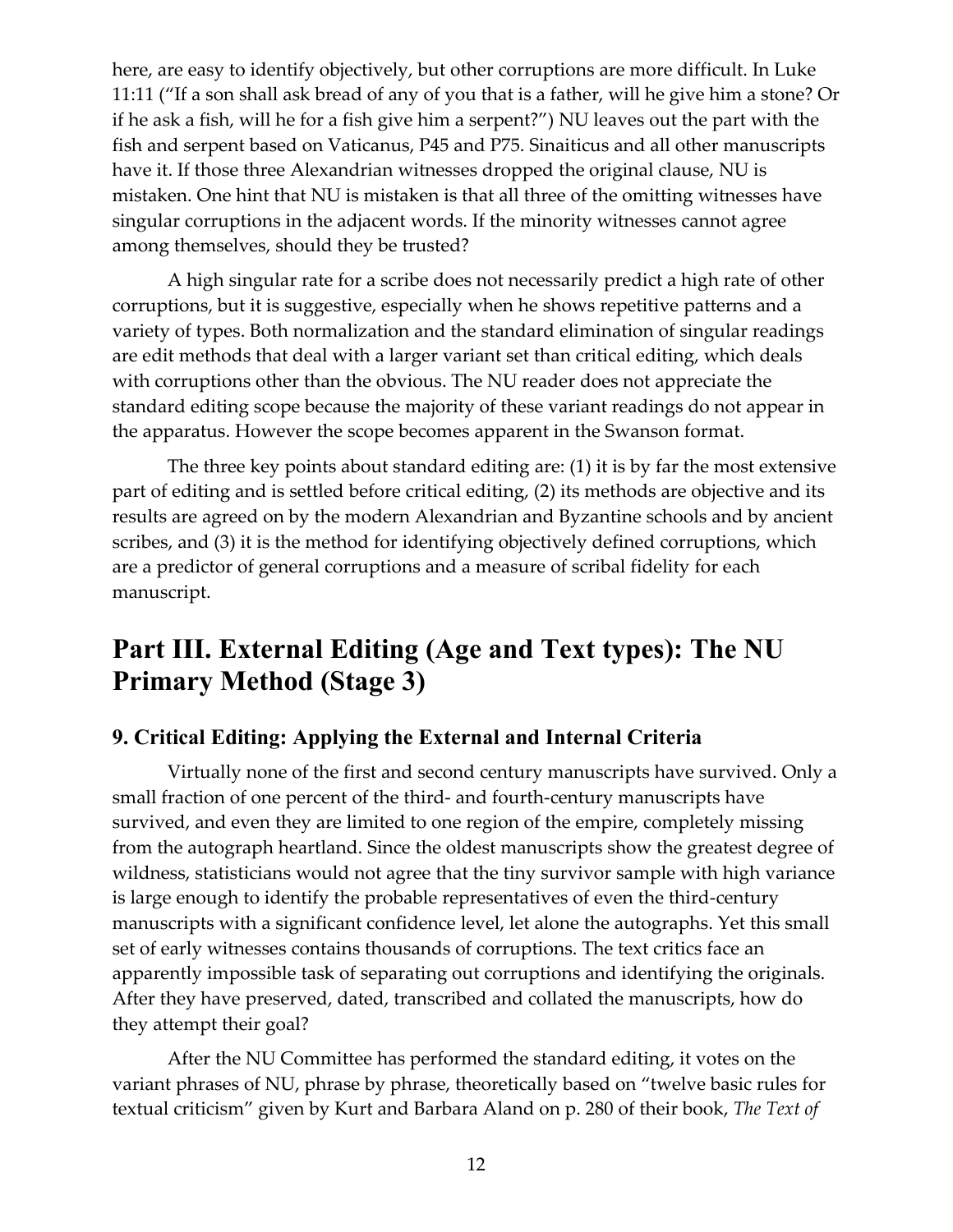*the New Testament.* (See [Aland's twelve rules.](#page-47-1)) Since Aland was the longest-standing member of NA, and Metzger, who was also a Committee member, wrote TCGNT, the commentary that provides the Committee's reasons for many selections, their books will be cited extensively. Aland Rule 7 belongs to the initial standard editing process. It virtually forbids singular and rare readings. Another four of the 12 rules are general standards such as: the texts must come from real manuscripts (not conjectural emendations), only one can be original, and the manuscripts have precedence over the quotes of the fathers and the early versions. These five rules are a part of the solid common background of textual criticism, including standard editing, agreed on by Alexandrian and Byzantine editors alike. The other seven rules govern critical editing and are specific to the Alexandrian priority.

#### <span id="page-12-0"></span>**10. The External Criteria, Stage 3**

Aland's seven critical rules are particular to NU editing and are often highly disputed. Metzger calls them criteria or evidence. He also calls them probabilities, since the probability of their being applied in any given variant set is unpredictable except that they need to support an Alexandrian reading. They are divided into four external and three internal rules (or criteria or probabilities). It is immediately evident that the external criteria come before the internal criteria generally and involve the age of the manuscript and text types. The text types that Aland identifies are Alexandrian, Western and Byzantine. Metzger states: "In general, earlier manuscripts are more likely to be free from those errors that arise from repeated copying. Of even greater importance, however, than the age of the document itself are the date and character of the type of text that it embodies, as well as the degree of care taken by the copyist while producing the manuscript." As we saw before and will see more so later, Metzger's claim that the earlier texts are more error-free is not true, and is contradicted by Aland's categories and by the NU selections themselves. Metzger himself is aware that most of the older papyri are not as good as the later Alexandrian uncials. But it is clear that in the Alexandrian priority text types, not age *per se*, are the determining fact of external evidence. Instead of text types, Aland usually uses the term categories, which is similar to text type but not identical.

Exactly how the text types or categories are applied to select variants, neither Aland nor Metzger reveals explicitly. The reader needs to gather this information inductively by examining the descriptions and the results. We get our first clue from Aland Rule 6: variants are to be "weighed, not counted." A little reading and observation of the choices shows that this means that the Byzantine text, which Aland also calls the Imperial text, is eliminated from the candidate pool for selection. We get a hint of the Byzantines' fate when Aland states: "They are all irrelevant for textual criticism, at least for establishing the original...."<sup>[10](#page-12-1)</sup> If the thousands of later Byzantine manuscripts each counted as equal votes, they would swamp the few, older

<span id="page-12-2"></span><span id="page-12-1"></span><sup>10</sup> Aland, 142.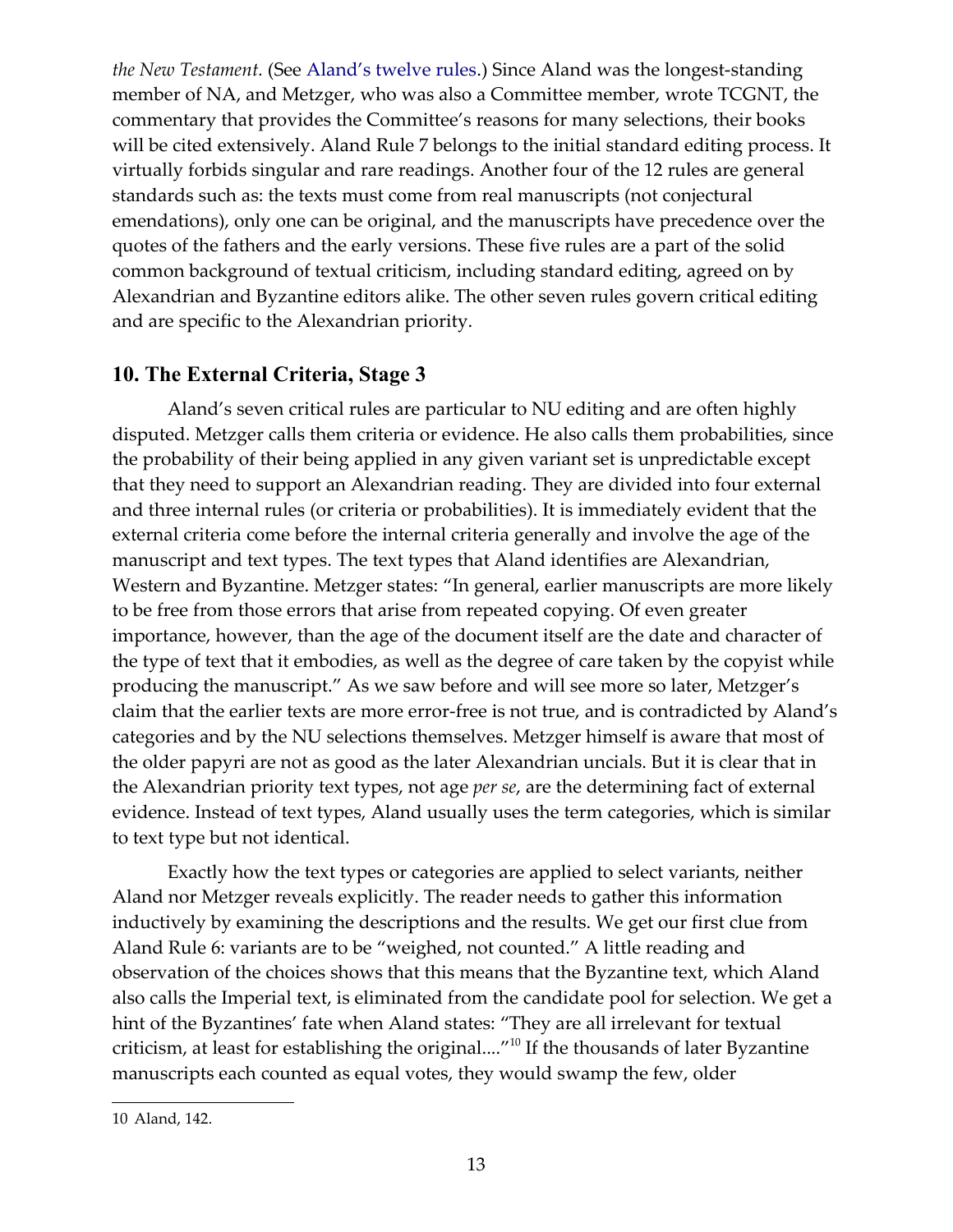Alexandrian ones, and the present NU would be just a quaint reconstruction of a longdiscontinued regional artifact. So the Byzantine elimination solves a central problem for the Alexandrian priority by axing the teeming Byzantine hoards with one stroke.

<span id="page-13-2"></span>The word "weigh" also does not mean to assign a measure or weighting factor to each manuscript, as it would imply. There is no table of weights. It is not individual readings or manuscripts that are weighed. Rather it is the five NU categories<sup>[11](#page-13-2)</sup> that are weighed. The categories span a continuum of text types from Category I (mainly Alexandrian) to Category V (mainly Byzantine) with Categories II and III in between and Category IV belonging to the "Western" codex Bezae and its allies. The Category V weight is zero. Metzger linked the external evidence to "the degree of care taken by the copyist while producing the manuscript." Besides the text types, NU classifies the papyri by Aland fidelity categories: strict, normal, free, paraphrastic. Free means fast and loose, relatively speaking. The scribe takes liberties and makes mistakes.

# <span id="page-13-0"></span>**11. The A-list (an Alexandrian subset) and the Mechanical Vote**

TCGNT often mentions external and internal evidence and gives witness lists for selected and rejected variants, but does not mention categories or give a hint about the selection mechanics. Aland also does not disclose the selection mechanics. So the reader is left to deduce them from the results. In a particular case we picture several variants presented for election in a vote with qualifications for candidates and voters. Some variants, such as singular and Byzantine variants, are eliminated—disqualified as voters or candidates. Some variants can vote but not run. Some votes count more than others. The qualifications are based on the Aland categories. All of this is behind the scenes. The TCGNT reader, distracted by a sideshow of internal evidence, reads only vague reports of the voting process.

<span id="page-13-1"></span>It becomes clear from observation that the effective, though unspoken, weighing rule of NU selection is that the text must come from the small aristocracy of Category I uncials, the A-list, which Aland calls "presumably the original text."<sup>[12](#page-13-1)</sup> The A-list always includes Vaticanus and Sinaiticus, and possibly one or two other Alexandrian uncials. Strict papyri theoretically also belong to the A-list, but P75 is the only strict papyrus of substantial size (parts of John and Luke). For pro-Alexandrians it is the crown jewel of papyri. It is closest to Vaticanus. The bulk of the papyri are classed as free and do not qualify as candidates, although the older ones can vote. There is usually only one papyrus for a given passage and sometimes none, although in John there are usually two. Older papyri are more like the Alexandrian than Byzantine. Category IV uncial Bezae and its papyri may vote among the candidates but may not run as candidates even if they are older. When the vote is tied, candidates are ranked with Vaticanus first and Sinaiticus second. The Category II uncials may vote on rare occasion. The other 90% of the Category V and III manuscripts and minuscules never vote or serve as

<span id="page-13-3"></span><sup>11</sup> *Ibid*., 108.

<span id="page-13-4"></span><sup>12</sup> *Ibid*., 335.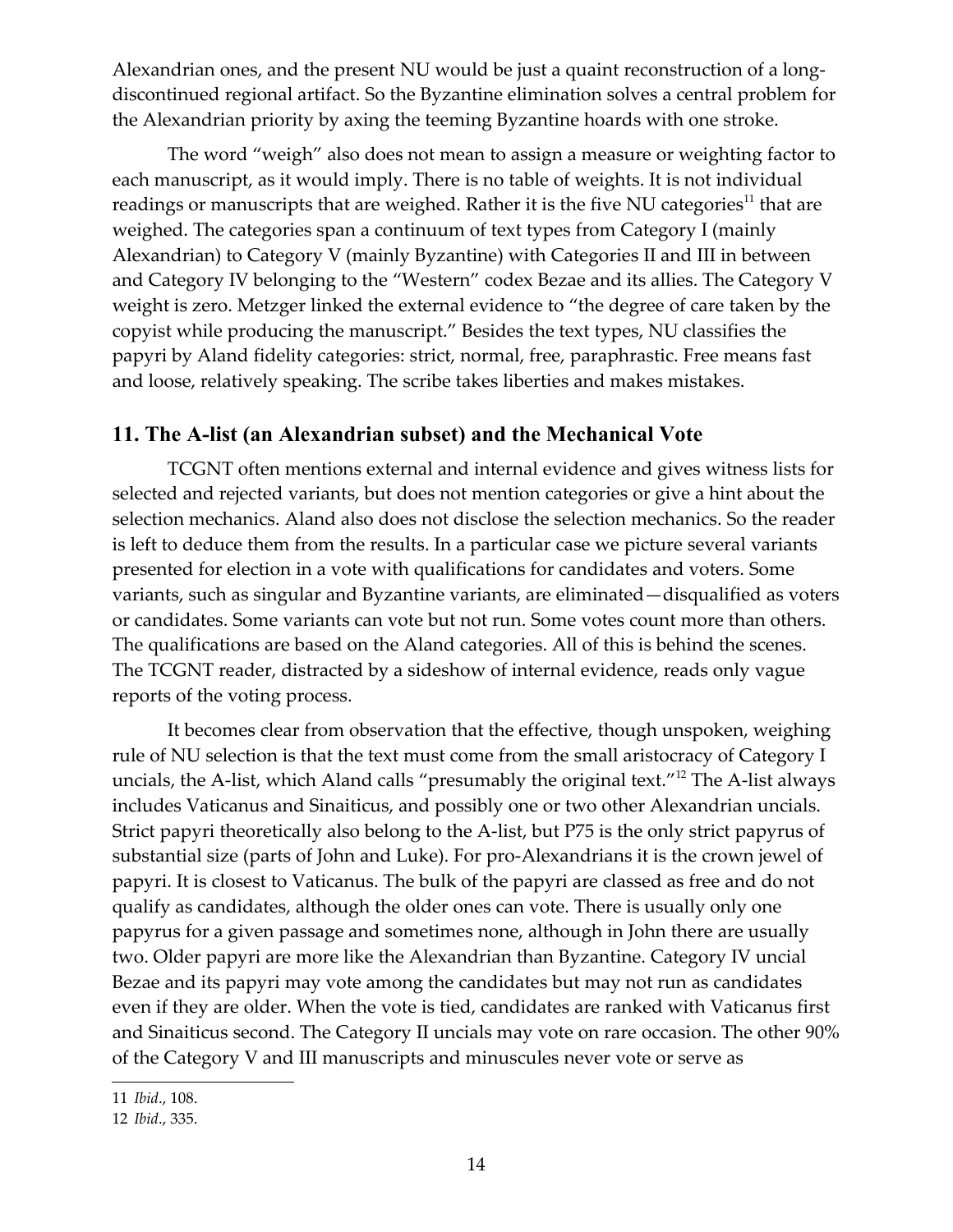candidates, though they may appear in TCGNT witness lists and in apparatuses as if they had some influence.

The vote will overwhelmingly go to Vaticanus if it finds support from some other voters, and next to Sinaiticus. Non-normalized spelling is not admitted to the edition, but does not disqualify a voter. The A-list vote usually settles the matter at the external stage and makes the internal probabilities superfluous. Although internal probabilities occasionally override the A-list vote, their frequency and application are unpredictable. One problem with the external criteria as described is that they are based on an imaginary text history, which makes them invalid even when they are applied objectively.

#### <span id="page-14-0"></span>**12. Type Vote Is Determinative, Not Internal Probabilities: Evidence**

First Corinthians was chosen as a moderate-sized text to test the methodology described above to see how well it would match the NU edit selections. Vaticanus, Sinaiticus and Alexandrinus are the only three Category I uncials (candidates) for 1 Corinthians. P46 generally is the only old papyrus. So with the Western Codex Beza, there are five qualified voters for 1 Corinthians. Let us pause to examine the voter composition. Ninety-nine per-cent of the manuscripts are disqualified, including the Byzantine and minuscules. The three A-list manuscripts dominate the vote. At first glance it does not appear entirely rigged because two non A-list voters are included. In practice, however, they are only there to help choose between Vaticanus or Sinaiticus when those two differ. First, P46 and Bezae are the least aligned of the five, so they cannot gang up. Second, if one voter is singular or missing and the vote becomes two against two, the A-list wins because they outrank the others. Non A-list can only win the A-list vote if all the A-list are singular or missing.

First Corinthians contains over 6800 words. About 1100 words required normalization in at least one of the witnesses, so that was the most frequent editing. After normalization, about 1030 words (15%) had some variation in the five witnesses but NU only decided on 1009 of these (the rest are in square brackets). About 65% of these 1009 disputed words were settled by eliminating singular readings. The reading was "selected" in the sense that there was no more contest or vote needed. About 85% of these selection votes went to Vaticanus. When Vaticanus was singular, it went to Sinaiticus. This concluded standard editing.

The 353 words not settled in the singular elimination (stage 2) were put to the Alist vote (stage 3 or the external criteria). Three-hundred ten of the votes (88%) matched the NU selections. In other words, all but 43 of the 1009 disputed words were correctly predicted by singular elimination and the mechanical A-list program, without resorting to internal criteria. Apparently, the 43 words (4% of the 1009 words in question), required the NU internal probabilities to settle. Some of these were settled by common sense, not requiring any particular internal criteria like *lectio brevior*. Others were settled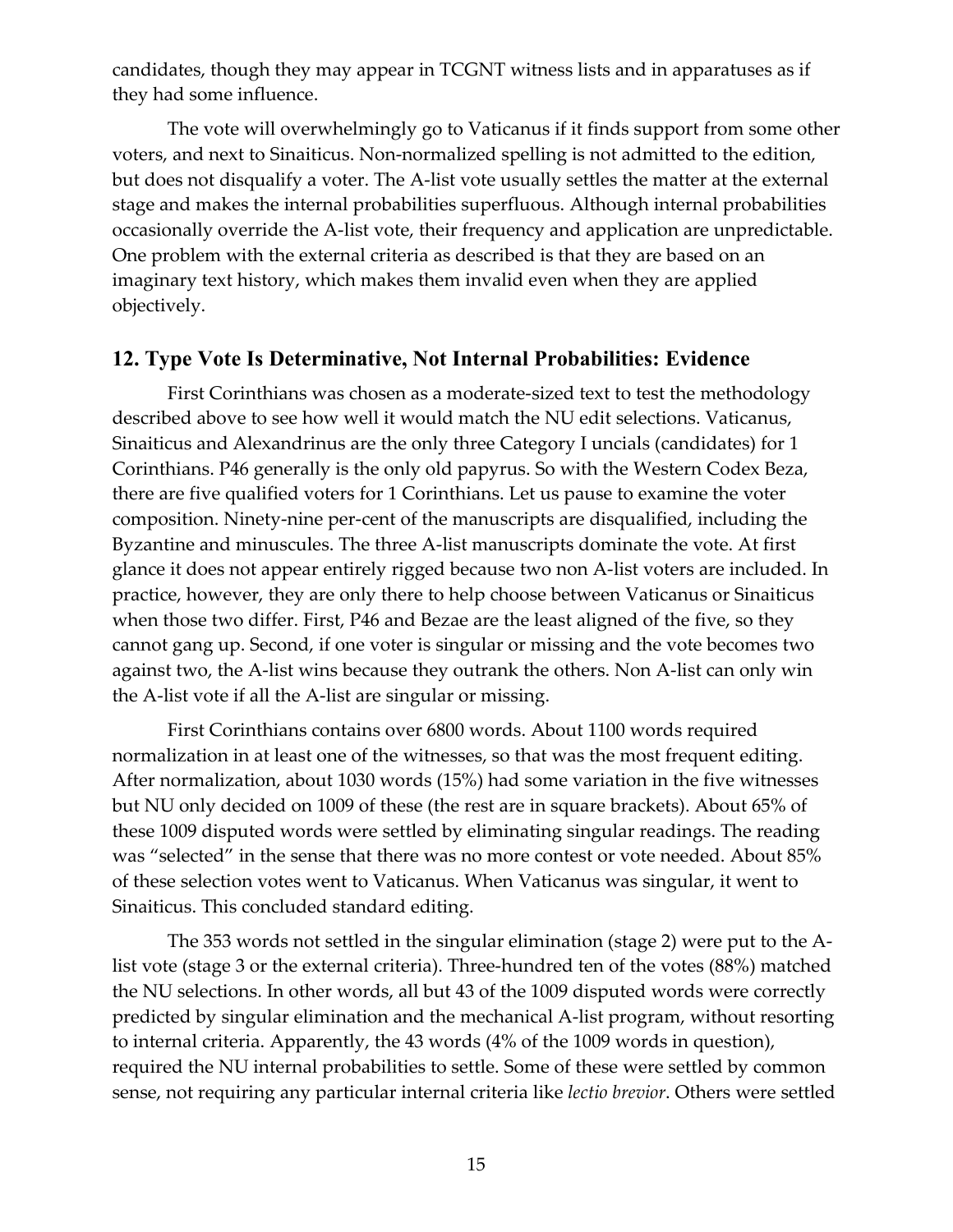by some internal evidence. The rules for settling others were not recognizable. Even when some internal criterion was invoked to settle the case, the reason for picking the particular criterion over a variety of others was unpredictable. In general, the area of internal evidence is quite small, secondary and subjective.

The one result that was perfectly clear from the examination of the 1009 words was that the Alexandrian uncials won a landslide victory: 1006 words matched Alexandrian (99.7%) and 3 words did not; 891 matched Vaticanus; 110 of the remaining matched Sinaiticus. Five remaining matched Alexandrinus, one remaining matched P46 and the last two were witnessed by Bezae alone. The landslide victory in favor of Alexandrian uncials could only result from the A-list, not from merely following the internal criteria. As we will see later, the internal evidence, if not overridden by the external vote, would often result in Byzantine victories. The Corinthians vote results are almost as lopsided as a Byzantine majority text victory based on a one-manuscript-onevote rule. To summarize, we have a 96% predictability rate of the selected reading with singular elimination and a straight A-list vote. And we have a 99.7% predictability that the winner will be Alexandrian. The 99.7% Alexandrian rate is an independent fact while the 96% prediction rate for the particular manuscript depends on a hypothetical A-list method. A method that cranks out such results causes an Alexandrian NT but is not defensible.

A comparison of the TR deviations with the Vaticanus deviations may provide some perspective. Metzger spends several pages in the introduction to TCGNT (pp. 7- 10) discussing the "blatant errors of the TR," the debased and corrupt Byzantine text and the fact that Erasmus relied on "two rather inferior manuscripts." Maurice Robinson, the developer of the Byzantine priority text, supplies some statistics comparing the Byzantine priority text with the TR and NU. First Corinthians has about 400 word-differences between NU (a kind of average Alexandrian edition) and the Byzantine priority text (a kind of average Byzantine edition). There are about 45 word differences between the TR and the Byzantine priority. There are about 133 word differences between Vaticanus and NU and 207 word differences between Sinaiticus and NU. Variances between two Byzantine editions do not directly compare to variances between Alexandrian manuscripts and their edition. However, it is unprofessional of the textual critics to mislead the public by persistently exaggerating the relatively small deviations of the TR (45) while concealing the comparatively large deviations of the main Alexandrian sources (133-207). This distortion has been going on since the days of WH and is repeated so often by the experts that people usually believe it. The Alexandrian proponents get better traction from rhetoric than from solid statistics. The Byzantine quality control was better than the Alexandrian quality control. Even a "poor" Byzantine manuscript was apt to be closer to its text center than the best Alexandrian manuscript was to its text center.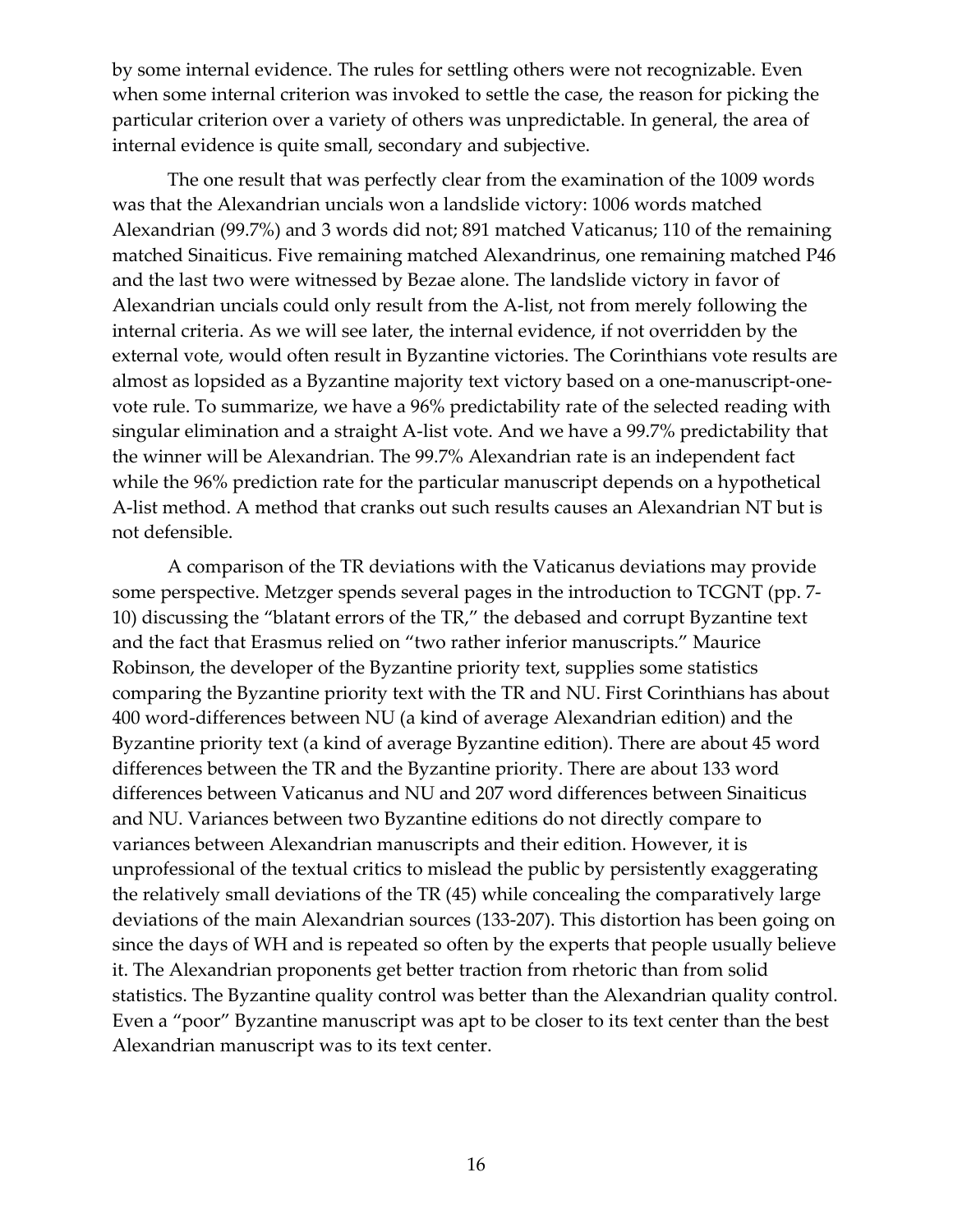# <span id="page-16-1"></span>**13. NU Seriously Misrepresents the Role of Age in the External Rules**

Normally, when a student is asked to characterize the external rules, the response will be "older is more original," or as Metzger stated: "earlier manuscripts are more likely to be free from errors." Yet in 303 of the 1007 words (30%), P46, a papyrus about 100 years older than the Category I uncials, was different from the NU, and therefore rejected by the NU Committee. They rejected it consistently, even though it is older. They reject the oldest witness, P46, which is also the largest papyrus, because with only one vote, it could not outvote three Alexandrian uncials, and the internal rules were never invoked on behalf of the older P46 to override the mechanical vote. In only one case do Codex Bezae and the Category II uncials, supported by P46, trump the Category I uncials. The odds here are about 300-1 against the Committee selecting the older manuscript if it is not an A-list. The term that Aland uses to suggest that the papyri are not determinative is "free." That means they are lower quality because their scribes do not stick to their exemplars very well. Since they have lots of corruptions, they are by definition not original and not reliable. In spite of what he says about older being better, Metzger knew that older papyri are not more original than later uncials in the majority of cases. But the NU experts are not forthright in informing the public of this fact. Instead they bury it under terminology like "free" without spelling out the consequences. TCGNT and the popular literature do not publicize the practice of eliminating the papyri due to its freedom. In fact, that is an understatement. TCGNT barrages the reader with internal reasons, as if they were determinative.

#### <span id="page-16-0"></span>**14. NU Seriously Misrepresents the Role of Text type in the External Rules**

In an attempt to limit the appearance of a crude, sledgehammer application of Aland Rule 6 based on the category weights, the Aland rule contains the proviso that "There is no single manuscript or group of manuscripts that can be followed mechanically ... decisions in textual criticism must be worked out afresh, passage by passage." It is hard to be delicate about how central this issue is or the extent to which the statement is untrue. Ninety percent of the 1 Corinthians text comes from Vaticanus, and 99.7% comes from three Alexandrian manuscripts, out of a pool of hundreds. Clearly Aland Rule 6 as practiced is not Aland Rule 6 as stated, which is honored in the breach even more than the rules of internal evidence. The fact is that NU does follow a small group of manuscripts rigidly, and primarily Vaticanus. After the A-list vote finishes its work, there is a little room for the internal rules to refine the variant selection.

The TCGNT reader who does not do statistics from Swanson will hardly have a clue about what causes results like those cited for 1 Corinthians. Every page of TCGNT gives internal evidence and lists of witnesses, as if those were the relevant factors. The reader will not know that the Byzantine or papyri variants backed by witness lists were not real candidates because they were categorically disqualified, or the vote or rank was stacked against them before the voting started. Aland hints at this by featuring an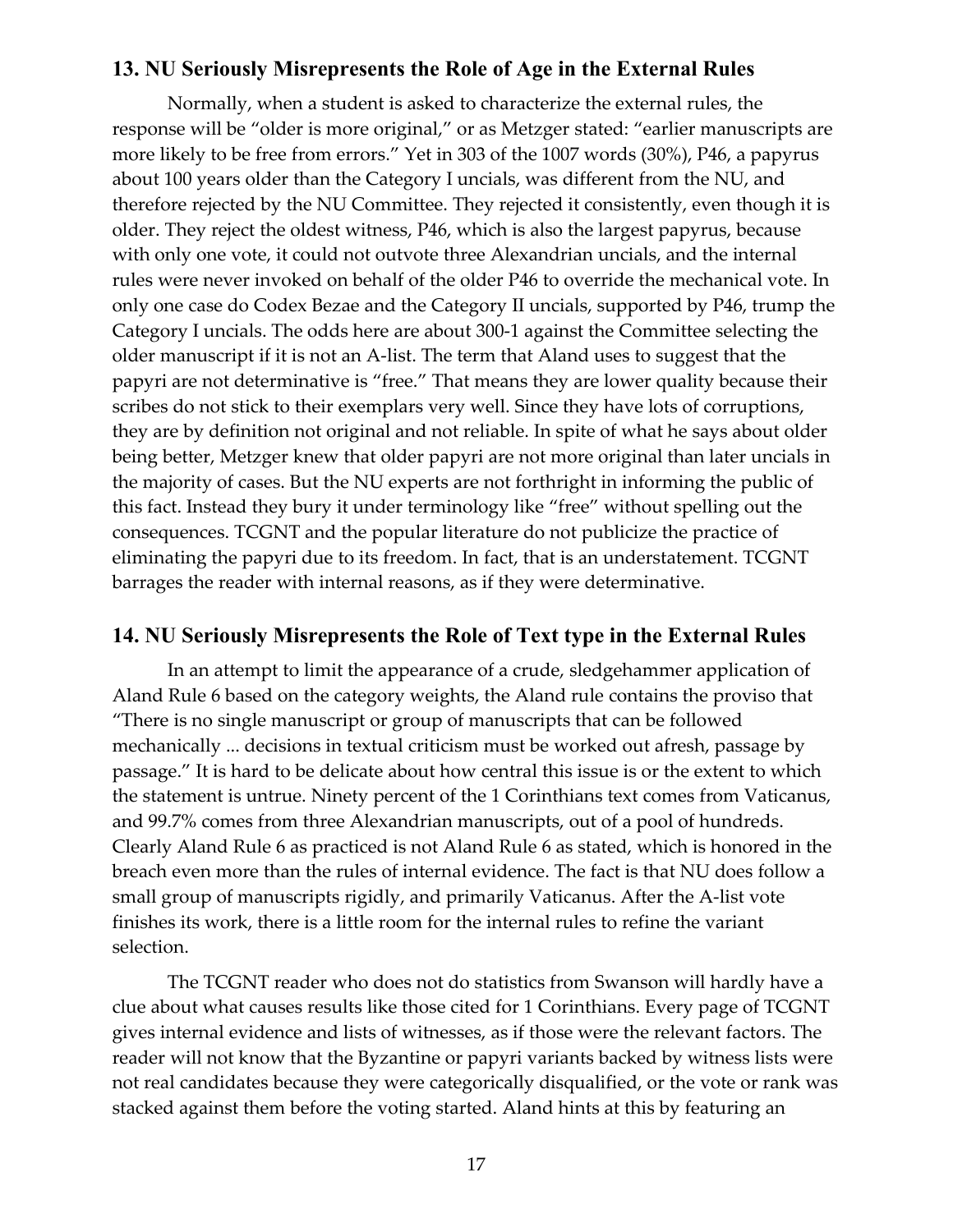extensive discussion of categories in the early part of his book and relegating the 12 critical rules to the back, and he also posts the categories with each manuscript description. But he does not tell how the categories determine the vote mechanics.

It would be possible to state the opinion frankly that the Alexandrian text is generally better than the Byzantine text and therefore we are going to choose an Alexandrian text over the Byzantine text in virtually all variant units, regardless of the individual merits in the particular unit. This is what NU actually does, but they are afraid to come out and say it openly because the public would totally reject such an approach. It is like saying girls are better on the average at SAT English scores, so we are only going to let girls into college, except for a few brilliant boys. This type of classbased thinking is not acceptable. The fact that TCGNT regularly distracts the reader with discussions of the merits of the individual readings instead of stating frankly that the decisions are already mostly a foregone conclusion based on the text type is an indication that the NU scholars are aware of this unacceptability. And the straight misrepresentation of the actual text type basis for selection by Aland in his Rule 6, denouncing yet promoting elite favoritism, is an indictment of the whole Alexandrian enterprise. Some loyal Alexandrian fans will respond that maybe 99.7% is actually the result of a somewhat fair vote based on internal rules, which have not been discussed yet. The logical impossibility of this will be disposed of in Part IV when the internal rules are considered.

The critical rules have a long, rich history going back at least to Bengel in 1730. Textual criticism is a vast, complex and daunting labyrinth with thousands of books, scholarly studies and vocabulary. Yet to sort it out, NU believers can simplify it to a two-clause creed: Vaticanus is by far the best manuscript to recover the original, and Sinaiticus is its distant and main backup. Every other thought about the subject is supporting or secondary. You have to see the forest. This formula works for lay and expert NU believers alike.

#### <span id="page-17-0"></span>**15. The Papyri Ruined the External Claim That Older Is More Original**

The discovery of the papyri after WH's time ruined the claim that the Alexandrian text reflects the oldest witnesses. (Remember, the oldest witness, P46, was rejected 303 times, 30% of the time, in 1 Corinthians.) However, the Alexandrian ship is coasting on momentum (the memory of being supported by the oldest manuscripts), and people have not noticed that it ran out of steam (it is no longer actually supported by the oldest manuscript). Saying that the Alexandrian text is more original than the Byzantine because its manuscripts are relatively older but the papyri are not more original than the Alexandrian uncials, even though they are the oldest, falls flat somehow, even for the most gullible supporter. It is hard to finesse with nuances and appeal to authority.

The Byzantine text of 1 Corinthians 10:28 is: "But if any man say unto you, This is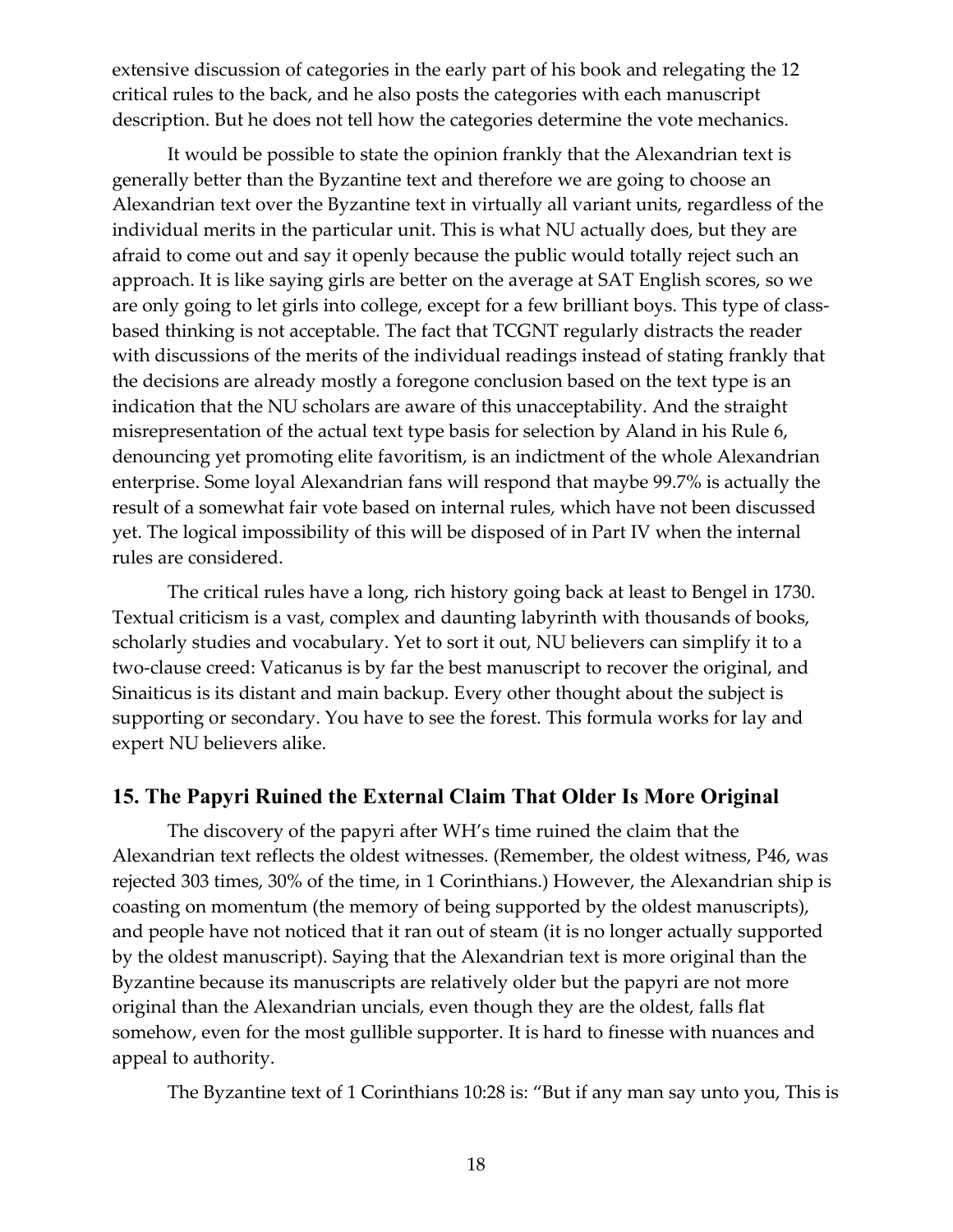offered in sacrifice unto idols, eat not for his sake that shewed it, and for conscience sake: for the earth is the Lord's, and the fulness thereof" (KJV). The NU lacks the second part of the verse, "for the earth is the Lord's and the fulness thereof," because the older Alexandrian uncials lack it. The even older P46 lacks it and also lacks "that shewed it, and for conscience sake." But the NU does not follow the oldest manuscript P46 because the NU A-list limit trumps the rule in favor of the oldest manuscript: the papyrus does not qualify because it is free. External evidence has become straight text type, frequently bypassing age. The full reductionist statement of the external evidence rule is that NU follows the older manuscript if it is an Alexandrian uncial or Alexandrian P75; otherwise it follows the Alexandrian uncial. It is like saying that anyone might be president so long as he is a multi-billionaire former governor. It drastically narrows the pool. What the NU scholars are alleging is that the later Byzantine scribes added words to 1 Corinthians 10:28 and the earlier P46 scribe omitted words. This is one of several possibilities. It could well be true, but it is inconsistent, and the scholars have no way of knowing. It is a mechanical application of the rigged A-list program that most readers are not aware of and many would reject if they were. The NU scholars are telling us what they prefer, even if their secondary reasons (the internal evidence) are not consistent. However, that should not be confused with the right answer. They can guess an answer, but who can know it? Their experience is good, and their judgment has settled in grooves, but those do not compensate for lack of hard evidence. They have transferred their credibility from the collection and standard editing phase where it is deserved to the critical editing phase where it is not deserved. Note the vote rigging. The later Byzantine votes have been excluded because they would outvote the Alexandrian uncials. The papyri are let in because they are Alexandrian, or the later Alexandrian uncials outvote them. The text type qualifications, not age, determine the outcome.

# <span id="page-18-0"></span>**16. Singular Corruption Rates Made the Critical Scholars Abandon the Age Criterion**

So, the first obvious response to the papyri dilemma is, why do the NU scholars not just follow the WH lead and prefer the papyri now that they are the oldest? Well, that simple-sounding solution has a big drawback, besides the fact that the public might become agitated and suspicious at changing Bibles every time someone dug up something relevant in Egypt. The reason is that the older papyri were obviously more paraphrastic, condensed and error prone. The farther back the manuscripts go, the wilder they get. Aland indicates this fact by categorizing the majority of them as free. People wonder how a corruption can be proven rather than guessed at, given the disappearance of the autographs. Corruptions in general cannot be easily proven, but about half of them can be proven immediately once all the early variants are assembled: singular readings. Over half of the corruptions (rejected words) in 1 Corinthians were singular readings. And these were the most reliably identified corruptions, the set agreed on by both the Alexandrian and Byzantine priority schools. Singular readings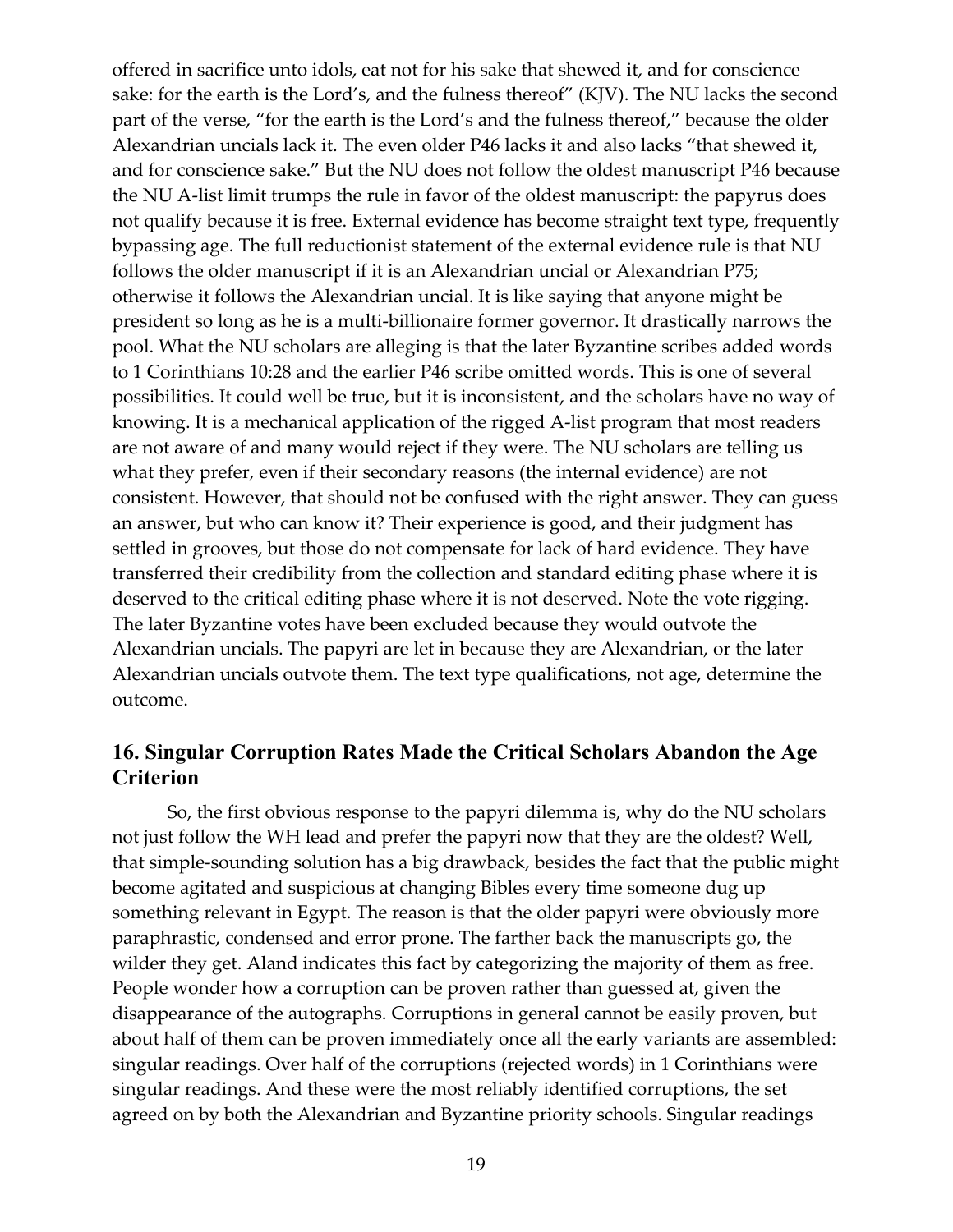fall into a category of presumed corruptions. Editors through the ages have systematically rejected unique readings as most suspicious. Since we have many manuscripts, even readings in only two or three manuscripts are usually not accepted by editors. In fact, most text critical rules have rejected them explicitly on principle. (See [Aland Rule 7.](#page-49-0)) When Vaticanus has  $πα$  for  $πασα$  in 1 Corinthians 15:39 or  $\epsilon$  ε εγχον instead of ἔρχονται in 1 Corinthians 15:35, editors reject it without thinking, because they are nonsense fragments. When Vaticanus drops the "not" in 1 Corinthians 14:14, it spoils the meaning. NU editors unhesitatingly reject it because it is a singular reading (i.e., no scribes reproduced the mistake). NU readers do not know about these kinds of mistakes or corruptions because they often do not appear in the apparatus. The NU method of acknowledging the unacceptably high corruption rate in the papyri is to frankly categorize them as free and disqualify most of them as viable candidates. But the NU acknowledgment of corruption rates in the Alexandrian uncials is only tacit and partial.

So what is the big deal about finding more singular readings (corruptions) in the papyri than in the Alexandrian uncials? Well, here we have hit a vital artery, not just a surface wound. Basically, textual criticism is about corruptions more than anything else. Although singular readings are objective and other corruptions are decided by critical theories (usually the A-list vote for NU), singular readings are a major part of corruptions and an indication of them. Identifying corruptions is synonymous with recovering the original. They are two sides of the same coin. Why does singular rate predict corruption rate? Corruptions are mainly of the same kind as singulars on a continuum (adds, deletes, changes and transpositions)—only one vote away. If a singular variant finds one more vote, it marginally switches to a candidate which could become the edition. The bulk of the critical editing is done mechanically by text type vote, not by expertly applying internal rules. Generally among candidates, the top vote getter gets elected for the edition and the others become corruptions. For example, Vaticanus and Sinaiticus have μου for "my" in 1 Corinthians 9:2 while all of the other early manuscripts use ἐμῆς. NU chooses μου because Alexandrinus omits the phrase and the two A-type texts outrank P46 and Bezae. If Sinaiticus had happened to agree with P46, Vaticanus would become singular, and NU would have flipped against Vaticanus. Close votes generally look iffy. They look more iffy when we see that the votes were close only because the pool was artificially limited.

# <span id="page-19-0"></span>**17. Singular Corruption Rates Should Cause Abandonment of the Alexandrian Text**

The discovery of geometrically increasing corruption rates going back from Byzantine to Alexandrian uncials and then farther back to the papyri is a two-ended spear. We could use it to insist that the papyri should take precedence over the Alexandrian uncials because of their age, because in the Alexandrian/Byzantine contest the age counted more than the corruption rate. However I choose to use the corruption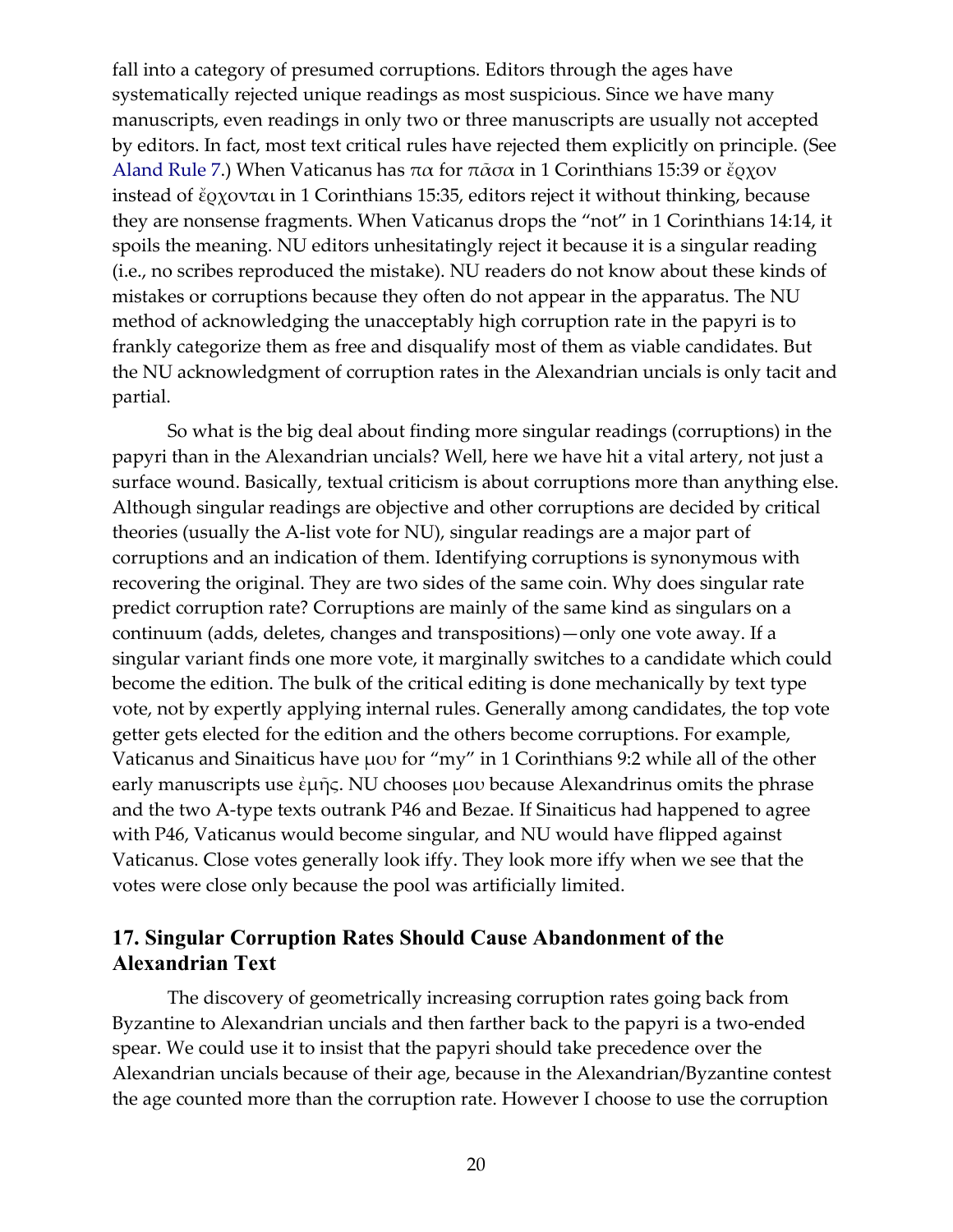rate argument in the other direction. I agree completely with the NU scholars that the papyri corruption rate is so significant that it trumps the age criterion. Older and worse is not more original. The Alexandrian uncials exhibit more careful copy work than the relatively uncontrolled papyri, so the older, sloppier papyri deserve to be rejected as not original, fascinating as they are. Aland characterizes even P75, the crown jewel of the papyri, as "strict (although with certain characteristic liberties)." "Strict" is a relative term, and liberties are found in it that are totally unacceptable to modern standards, or even to ancient Old Testament copy standards. The scholarly community is in wide agreement on this point of rejecting most papyri as viable candidates. And those who agree with the NU edition tacitly agree to downgrade the significance of age.

So now the submerged implication from the papyri is visible. The Alexandrian copyists were twice as careless and paraphrastic and full of singular readings and divergent readings as the later Byzantines, just as the papyri show twice as many suspicious variants as the later Alexandrian uncials. Since the NU scholars reject the older papyri on the basis of corruptions, if they were consistent, they should reject the older Alexandrian uncials in favor of the more error-free Byzantine manuscripts for the same reason. Otherwise, it looks like a double standard: older is better if the Alexandrian uncial is older but otherwise not. In postmodern times of unaccountable choice, rational consistency is not as critical for persuasion as it once was, but it still counts for something.

#### <span id="page-20-0"></span>**18. History of Text Types and the Indispensable Recension Legend**

At the surface, on the popular level, external criteria are about age. But that is a misleading picture because underneath are text types (Alexandrian, Western, Byzantine). But there is a core layer under the regular text types: the A-list, a subset of Alexandrian manuscripts including the Alexandrian Category I uncials and P75. The main function of the A-list vote is to elect Alexandrian Vaticanus and reject the far more numerous competitor types. Although the workings of the A-list are obscured, the prominence of Vaticanus is evident, and people need reasons for its prominence. Why is this little group better than all its predecessors, contemporaries and successors? The reasons given are subjective and inconclusive, like quality and age, but the indispensable reason is text history. And that is imaginary.

Textual criticism is awash with debates and assumptions about text types and their history, as if they were realities rather than convenient generalities. Objectors think text types are just a partial-fit abstraction of the fact that some manuscripts are more like others in some ways, with lots of muddy crossovers. Obviously they are not like biological species with scientific, operational distinctions. Text types are idealized forms of the NU categories. The idea that the few and widely divergent Alexandrian manuscripts represent a text type rests not on the few extant survivors themselves but on the assumption that there was probably a widespread set of similar manuscripts in the early days which stemmed from an ancestral prototype. The theory of text types is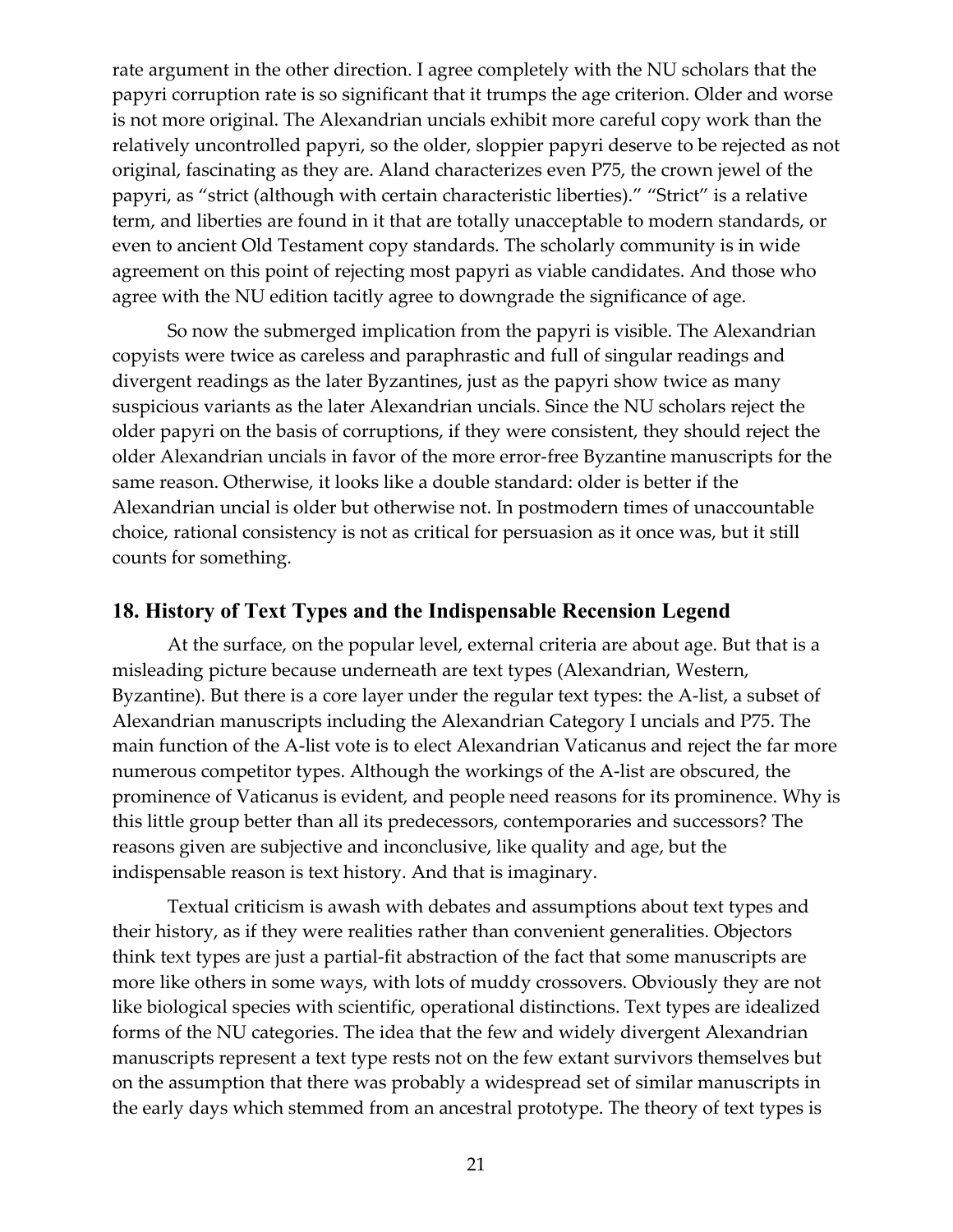the necessary foundation for NU and any Alexandrian edition. The Byzantine majority methods do not depend on text types.

Indo-European scholars believe that Lithuanian is closer to the original Indo-European proto-language than Sanskrit is, even though the Sanskrit documents are older, because Sanskrit deviated from the proto-language earlier and faster than Lithuanian. In the same way, the age of the Alexandrian documents does not prove that they are closer to the original. Likewise, Lithuanian is closer to the original Indo-European than the more widespread English is. In the same way, the numerical majority of the Byzantine documents does not prove that they are closer to the original. However differently they may have evolved from the original, neither Lithuanian, Sanskrit nor English derived from each other. Nor are any of their sentences the same as the original. NT editions are patchworks, cleaned-up blends of subsets of early manuscripts, but probably none of them is identical to the original.

Was the Byzantine derived from the Alexandrian, as WH and the Alexandrianpriority scholars claim, or an independent strain going parallel back to the original, as the Byzantine-priority scholars claim? Why did the Byzantine text dominate in the autograph heartland? Why did the church choose to let the Alexandrian text die out? Why did the correctors of the papyri and Alexandrian uncials correct them to be more Byzantine? Without a powerful deflecting influence, the most populous manuscripts in the second century Byzantine homeland of the majority of the autographs would naturally become the most populous in the fifth century. The Alexandrian prioritists are under a heavy burden to justify their unnatural hypothesis. WH felt this pressure, as do most modern scholars. To answer this question, WH promoted a genealogical text type story called the Byzantine recension (sometimes called the Antioch recension) about the origin of the Byzantine family. According to the story, about the time that Constantine made Christianity a state religion and elevated the Byzantine bishops to power, someone edited an official version of the NT, and the bishops promoted it and it supplanted the original copies. (The name Lucian is often associated with the recension, because there were several of them and one of them is said to have edited a copy of the LXX.) But some of the precious near-originals survived, buried in remote corners in Egypt, which modern scholars finally and heroically traced and painstakingly resuscitated to restore the autographs. The story can be found in Aland's book, the TCGNT introduction, Philip Comfort's book, WH's works—virtually everywhere in Alexandrian textual criticism.

The first problem with this Rousseauian story of oppression and ultimate victory of the downtrodden victims is that there is no mention of it in history. It was invented fifteen centuries after the facts. (The widespread protracted vocal resistance to Jerome's Vulgate shows what really happens under such circumstances.) The second problem is that the various unresolved Byzantine branches demonstrate that even if centralized uniformity had been attempted, it was never successfully imposed. The third problem is that it was so technically improbable in that age to suppress all those monumentally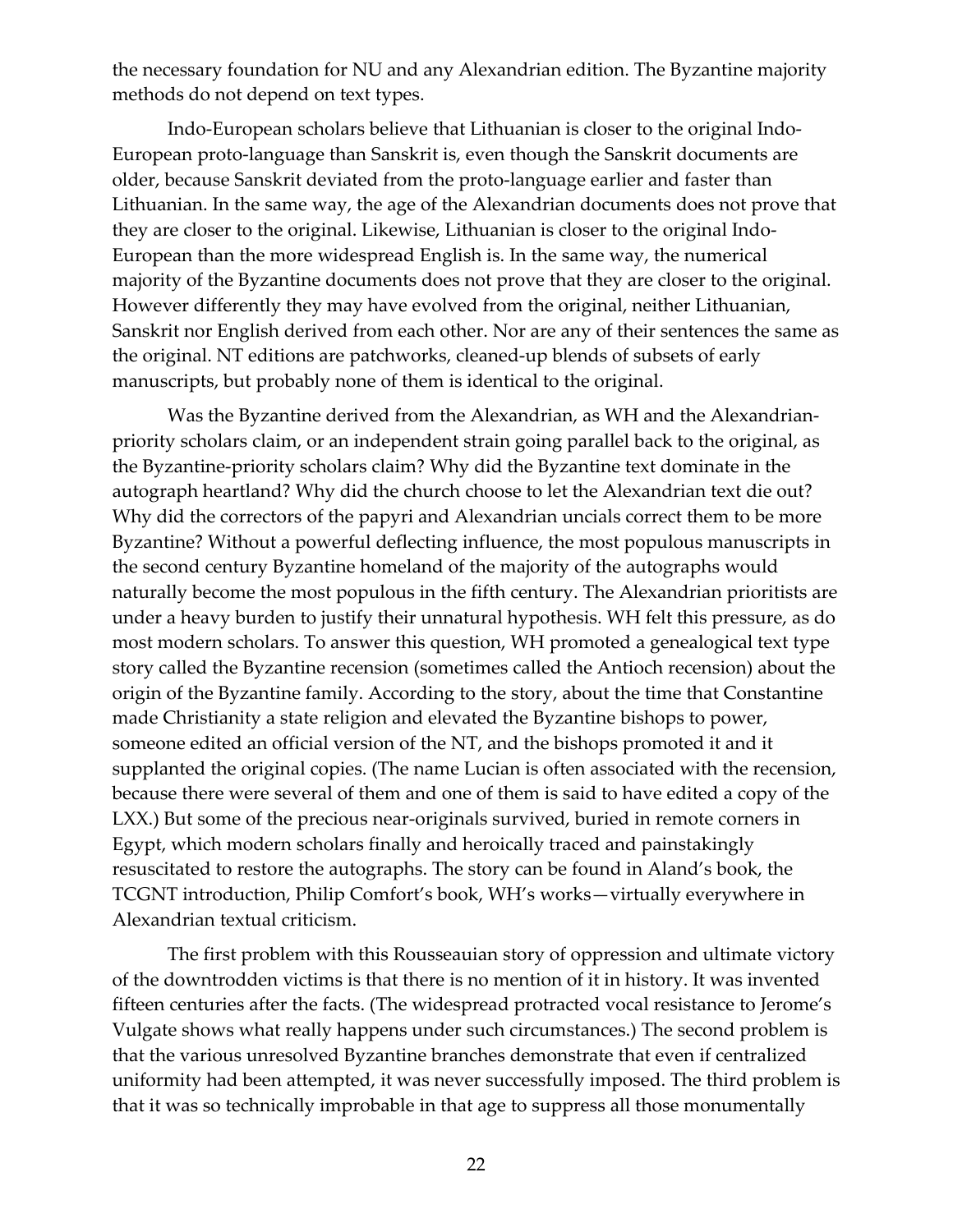expensive Bibles that many of the modern scholars have modified the story.

Past scholars, like Aland and Metzger, and some present ones, like Comfort, still espouse the Lucian recension, while others have toned it down to a process rather than an event. These variations are equally unproven. Pro-Alexandrians are obliged to answer the challenge but content themselves with stories about possibilities. It is a weakness for them. Many pastors and Bible readers have grown accustomed to a faithbased formula to guide them through the text-critical maze: scientific NU and prescientific Byzantine TR. A goal of this article is to disclose a paradigm shift of skepticism among newer scholars: manuscript collection is scientific but text selection for Greek editions is still a web of pre-scientific speculation. Without the missing critical first- and second-century manuscripts in the heartland from Greece to Antioch, the subject will remain pre-scientific permanently. Real science needs real evidence.

To summarize the external evidence, the heart of the Alexandrian method is the A-list. There are only two main external supports for the A-list: age and text history. We have seen that NU itself has abandoned the age advantage, and the text history is fictional. From the days of WH to the TCGNT, Alexandrians have been fooling the gullible with the same debating trick. They cannot reduce the Byzantine hoards to one late ancestor by actual historical evidence. So they present a story as a plausible, genealogical, conditional assertion, hoping that acceptance will be as automatic as belief in Darwinism. Here under the heading "External Evidence" is Metzger's pseudoalgebraic version: "For example, if in a given sentence reading *x* is supported by twenty manuscripts and reading *y* by only one manuscript, the relative numerical support favoring *x* counts for nothing if all twenty manuscripts should be discovered to be copies made from a single manuscript, no longer extant, whose scribe first introduced that particular variant."[13](#page-22-1) The conclusion is fictional because the condition is fictional. The "if" is not true because the "discovered" is certainly not true. Discovery is precisely the difference between science and fiction. This type of desperate statement should not be written. As we will see, the internal support for the A-list is no better than the external. The A-list has no objective justification. It is just a complex, authority-laden wrapping for the Alexandrian Vaticanus preference.

# <span id="page-22-1"></span><span id="page-22-0"></span>**19. When and Where Did the Alexandrian Text Type Flourish?**

The main period of known widespread prosperity for the Alexandrian text was the twentieth century. Before that it appeared mainly in the third and fourth century, in Egypt, judging by its three large strict manuscripts. In that time and place it competed with other text types. After the fourth century, when Constantine issued the edict of toleration, more Byzantine-type corrections began to appear in Vaticanus and Sinaiticus. The Old Italic versions came from a Western text, and the Vulgate came from a mixture of source types later in the fourth century. By the fifth century, the Alexandrian uncials like Alexandrinus and Ephemi Syri Rescriptus began to have a

<span id="page-22-2"></span><sup>13</sup> TCGNT, 12.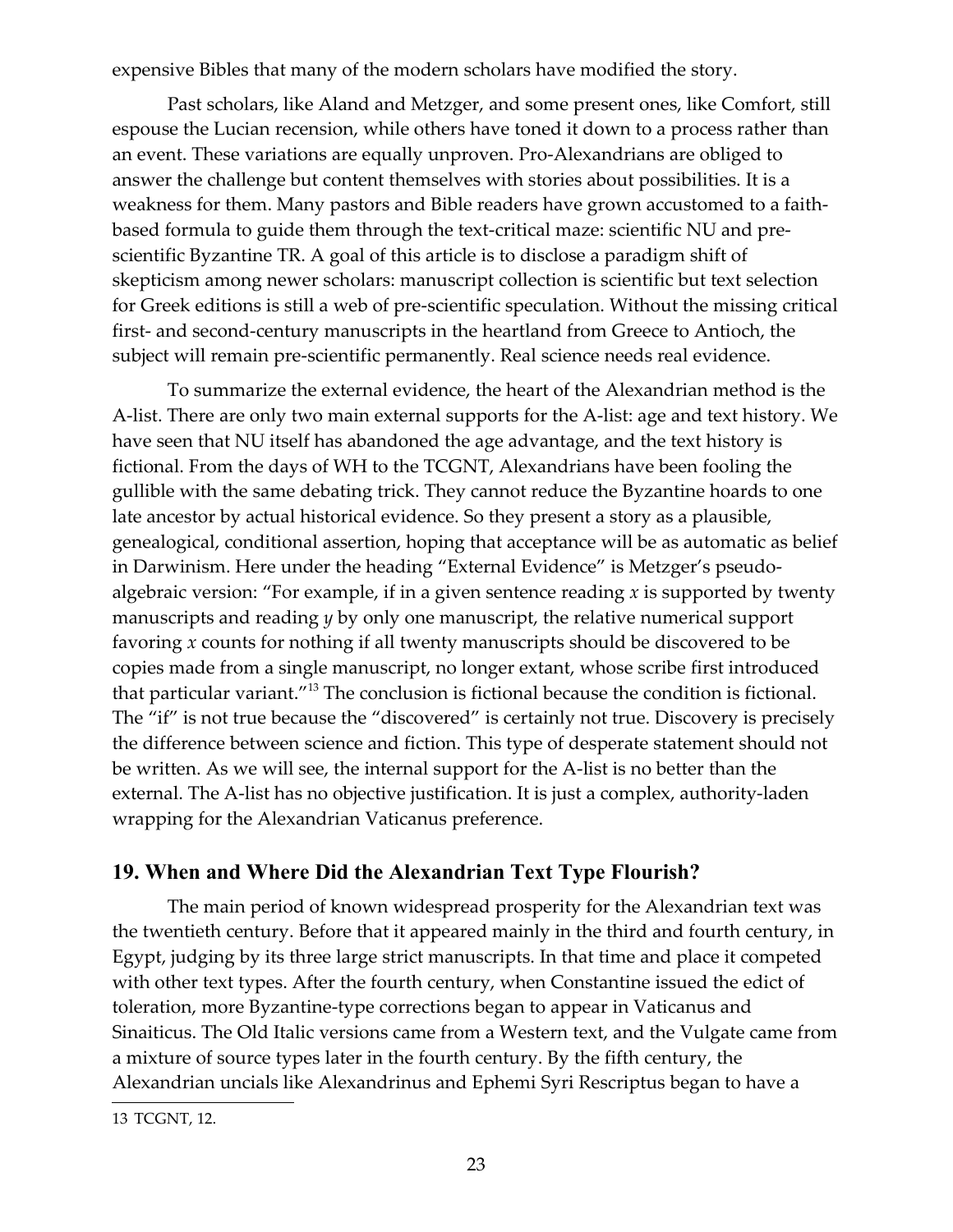mixture of Byzantine and Alexandrian. Aland classifies them as part Category II and part V. Fifth century Codex Washingtonian has blocks of each type. The Alexandrian text was gradually sidelined over the next few centuries and mostly abandoned in favor of the Byzantine text, or, as Aland puts it "as the years passed even this text showed the corrosive effects of the Koine influence" ("Koine" being a synonym for "Byzantine").<sup>[14](#page-23-3)</sup>

<span id="page-23-3"></span><span id="page-23-2"></span>The third-century P75 manuscript of Luke and John was the only large strictly Alexandrian papyrus, although other third-century papyri like P66 and P72 are predominantly Alexandrian. Before the fourth century the papyri are classified as Category I because they were early (except P48 is Category IV). But text types *per se* had perhaps not fully developed. Aland states: "The major text types trace their beginnings to the Diocletianic persecution and the Age of Constantine which followed."[15](#page-23-2) The papyri are full of singular readings and type crossovers. P45 and P46 are closer to Alexandrian than Byzantine, but not exactly either one. So the known prime Alexandrian manuscripts come from third- and fourth-century Egypt. After that the Alexandrian type starts to fade out until it was revived by scholars in the nineteenth century. The length of time and geographic extent that the "pure" Alexandrian type manuscripts were in use beyond third- and fourth-century Egypt is a matter of speculation. Coptic texts continued to be Alexandrian. Vaticanus and Sinaiticus have such similar scripts that Tischendorf thought they were by the same scribe. The scroll work on the colophons is of the same type, so they may have come from the same scriptorium. The fact that their texts still only match up 70% suggests that a long-lasting stable Alexandrian text type might not have existed before modern times.

# <span id="page-23-1"></span>**Part IV. Internal Editing: The NU Secondary Method (Stage 4)**

# <span id="page-23-0"></span>**20. The Internal Probabilities or Criteria, Stage 4**

The second and minor part of NU critical editing is internal. Students of textual criticism are generally more familiar with internal criteria than external. Metzger divides the internal criteria for selecting variants into transmissional probabilities and intrinsic probabilities.<sup>[16](#page-23-6)</sup> Three of Aland's 12 rules are transmissional. They involve confuted or disputed Alexandrian theories about how scribes transmitted the text and corrupted it:

- 1. Prefer the shorter reading (*lectio brevior*).
- 2. Prefer the more difficult reading (*lectio difficilior*).
- 3. Prefer the reading that explains the others in terms of scribal habits (derivation).

The intrinsic probabilities are open-ended criteria, involving what the critic thinks the

<span id="page-23-4"></span><sup>14</sup> Aland, 56.

<span id="page-23-5"></span><sup>15</sup> *Ibid*, 65.

<span id="page-23-6"></span><sup>16</sup> TCGNT, 14.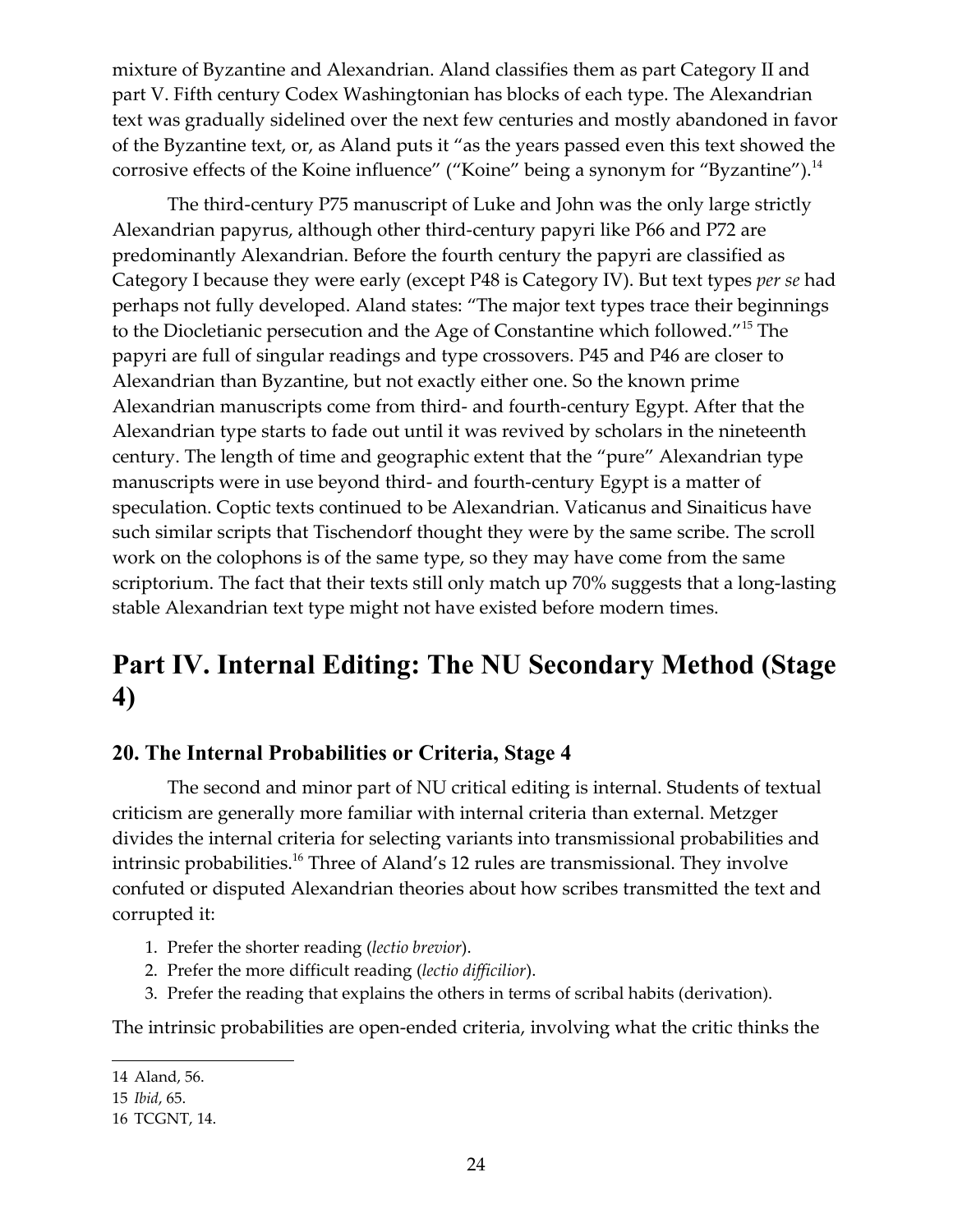author was more likely to have written. They include such things as style, context, harmony and the influence of the Christian community. Basically they are a stretchy set of exegetical considerations with no exhaustive limits. TCGNT readers encounter a large variety of them and are often amazed at the richness of ideas.

We have seen that the external rules make most of the decisions without resort to internal evidence and operate mechanically in a secret way that readers often do not know. What about the internal rules? They are much more messy and subjective. The internal rules have four problems, as applied to variant selection.

- 1. They are often circular or speculative.
- 2. They are often inherently invalid, invalidated by empirical discoveries since WH.
- 3. There are many criteria or types of internal evidence that often conflict with each other.
- 4. Sometimes TCGNT selects one criterion and sometimes another. NU has no principles to arbitrate among them or assign weights. Rule selection is arbitrary and unpredictable on the surface, but the A-list vote leads predictably to the Alexandrian selection, i.e., the internal reasons are a cover for the text type reasons.

Selecting variants phrase by phrase, as in TCGNT, is the public job of the internal criteria. Their first job, however, is to support the *a priori* text types that establish the voting structure that precedes the variant selection. In their first job the internal criteria encounter the same problems that they do in their public job.

# <span id="page-24-0"></span>**21. Internal Evidence Is More Inconsistent and Circular Than External Evidence**

In Greek, direct discourse is often determined by retention of person and, unlike English, may optionally be governed by the conjunction ὅτι, *that*. For example, the Byzantine manuscripts for John 18:6 say literally: "He said to them that I am," though in English we say, "He said to them, 'I am.' " The Byzantine manuscripts for John 18:6 have the optional ὅτι and the Alexandrian ones lack it, as in English. In John 9:11 the case is exactly reversed, though in either case NU chooses the Alexandrian. This kind of inconsistent application of the internal rules, although common, does not usually bother most pro-Alexandrians because there are always trade-offs, and the decision process is considered an art, not a science, anyway. (The science part of textual criticism is confined mainly to collection and standardization, not critical rules.) Regularly, the various internal criteria do not always favor the same source, so usually if one kind of evidence does not support the Alexandrian manuscripts, another one will. And since textual criticism is very complicated, the main thing is that the experts are satisfied with their choices. Still, the news that the NU scholars have quietly abandoned the rule of preferring the older manuscripts on a large scale may bring a twinge of disapproval or even disbelief on the part of pro-Alexandrians. The reason for this uneasiness is that the external age evidence has always been the only substantial non-circular foundation for the Alexandrian case in the lay mind. It was the non-negotiable reason for the WH victory in the nineteenth century.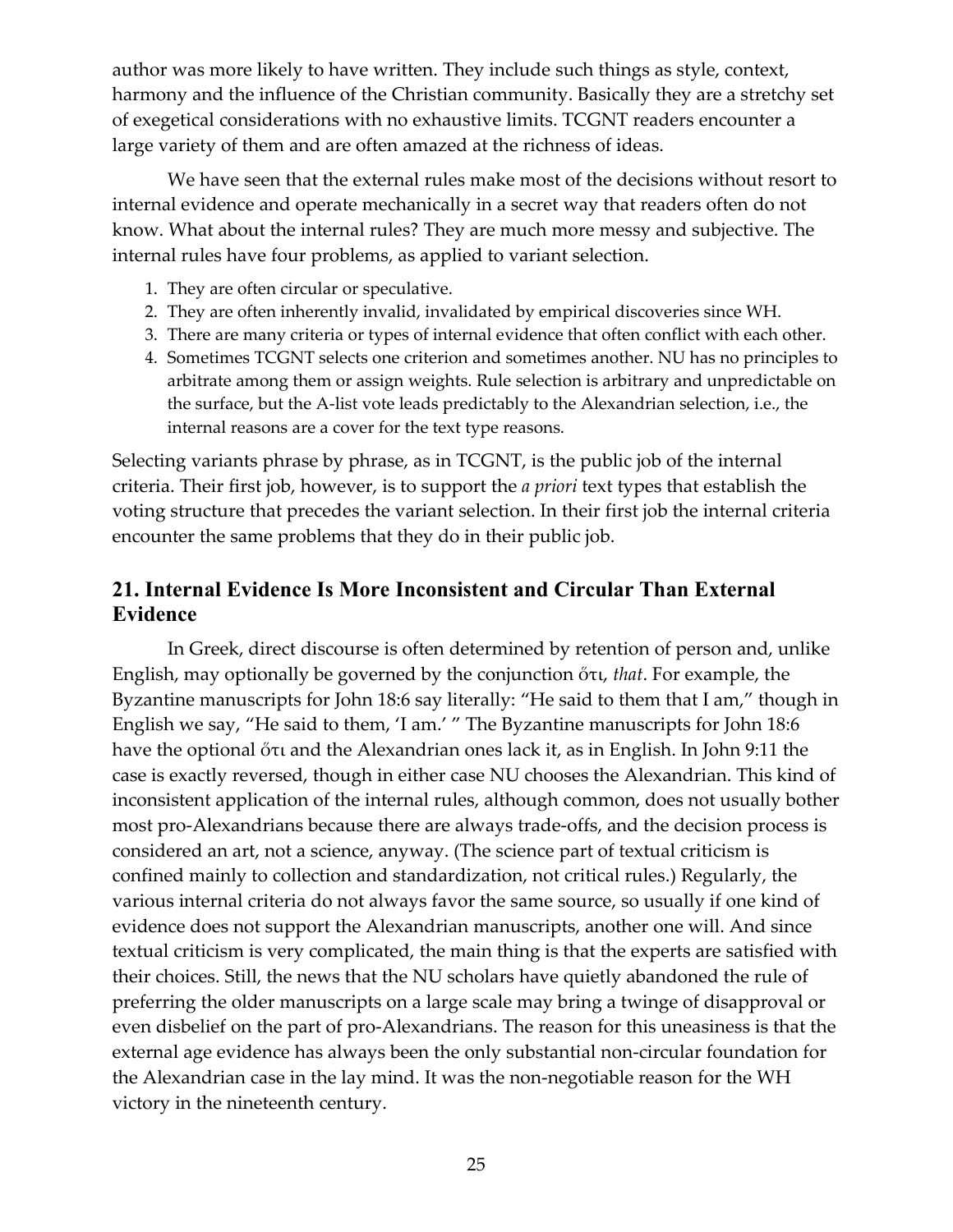<span id="page-25-1"></span>Why are the internal arguments unable to sustain the Alexandrian hypothesis without the age rule? A shorter reading is not inherent evidence for originality. *Lectio brevior* is not a self-evident axiom, because obviously editors can cut out words as easily as add. NU scholars have not produced empirical evidence to demonstrate that Koine scribes had a habit of lengthening their exemplars. In fact, when the actual studies were done on the Alexandrian and papyri scribes, they supported the opposite conclusion.<sup>[17](#page-25-1)</sup> The NU's own decisions demonstrate that all the Alexandrian manuscripts engage in systematic shortening. Nevertheless, the scholars just assumed the rule: since Byzantine manuscripts were longer, they must have been lengthened. Saying that readings are older because they are shorter is like saying Frenchmen are smarter because they speak French. It is circular logic. It is a rationalization. Correlation does not demonstrate causation. The alleged reason is merely an oblique restatement of the hypothesis that requires proving. Shorter readings and speaking French are characteristics, not proofs. The "reason" is no more proven than the "conclusion." Similar circular observations apply to the other internal criteria. But the age factor falls in a more objective class. Even though the oldest was not necessarily the closest to the original, there is an inherent probability in its favor. In WH's day the assertion that the Alexandrian edition uses the oldest known manuscripts was the indispensable clincher. But back in their day the statement was still true, though it no longer is.

# <span id="page-25-0"></span>**22. The Inconsistent Application of the Internal Evidence**

We have seen statistically that the internal criteria such as *lectio difficilior* have been relegated to the background by the A-list in the NU selection of individual passages. TCGNT discloses secondary justifications for some of the NU Committee preferences. It is a classic study in inconsistency and rationalization, fairly amusing in places.

Where the Byzantine manuscripts have a word the Alexandrians lack, the Byzantine scribes are charged by the NU Committee with "inserting it" (Matt. 1:25) or "making a scribal assimilation to the LXX" (Matt. 2:18) or "softening the rigor of the precept" (Matt. 5:22) or making "an obvious expansion designed to heighten the impressiveness of the saying" (Matt. 6:4) or "supporting the perpetual virginity of Mary" (Acts 1:14) or "obviously a secondary development, probably connected with the beginning of an ecclesiastical lection" (Acts 3:11) or "deriving it from a list of vices" (1 Cor. 3:3). But conversely, when the Alexandrian manuscripts have a word that the Byzantine lack, the Byzantine scribes are charged with "homoeoteleuton" (1 John 2:23) or "deliberate editorial pruning of an awkward parenthetical clause" (1 John 2:23) or "omitting because the idea was theologically unacceptable" (1 Pet. 2:2) or "deliberate excision ... palaeographical oversight" (1 Cor. 7:34) or a "transcriptional blunder" (Luke

<span id="page-25-2"></span><sup>17</sup> Andrew Wilson, *New Testament Textual Criticism—Science, Art or Religion? A New Way of Approaching New Testament Textual Criticism*,<http://www.nttext.com/short.html>(accessed Sept. 7, 2007); see also Ernest Colwell, "Method of Evaluating Scribal Habits: A Study of P45, P66, P75," in *Studies in Methodology in Textual Criticism of the New Testament* (Leiden: Brill, 1969), 114-21.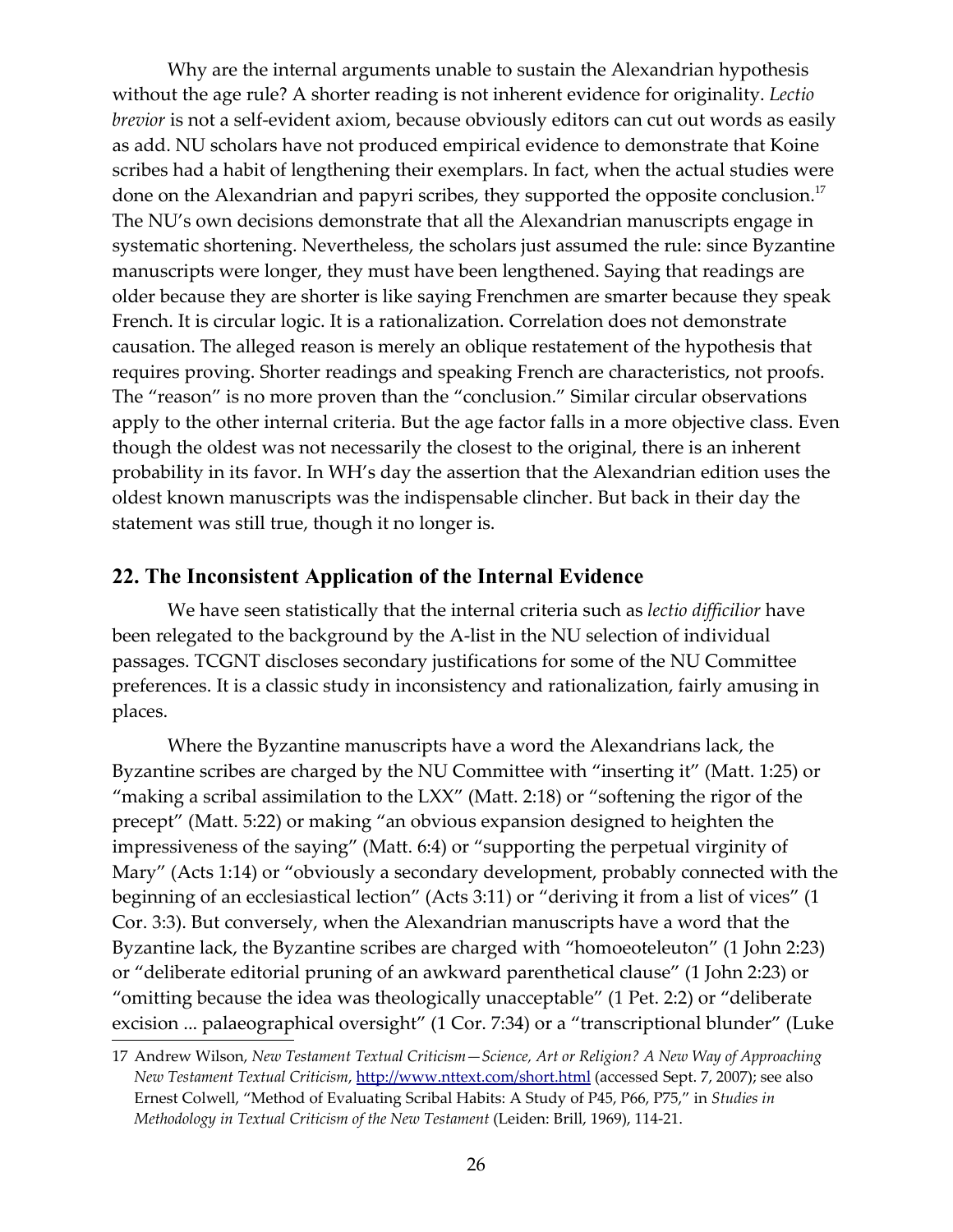9:59). Mercy! Sometimes a poor Byzantine just can't win, no matter whether he is shorter or longer. NU imagination has discovered an incredible variety of corruptions the Byzantine scribes committed, and even their motives. For example, when the Byzantine scribes have "God" instead of the Alexandrian "Lord" (Acts 15:40), they are guilty of "scribal assimilation." A little later, when the Byzantine scribes have "Lord" instead of the Alexandrian "God" (Acts 16:32), they are guilty of "scribal refinement." Is it the Byzantine scribes or modern experts who are guilty of refinement?

In individual passages the experts seem to have trenchant-sounding reasons. But in looking at the whole picture, a systematic subjectivity emerges. In Acts 20:32 the Byzantine includes "brethren" where the Alexandrian excludes it. In 1 Corinthians 15:31 the Alexandrian includes "brethren" where Byzantine excludes it. The internal evidence (*lectio brevior*) favors the Byzantine but the Committee chooses the Alexandrian because of the "strong external support for inclusion." Why is the external evidence for the Alexandrian reading called strong when the oldest manuscript, P45, has the Byzantine reading? In Luke 10:21 NU chooses the Alexandrian "Holy Spirit" over the Byzantine "Spirit" without the word "Holy." In Acts 8:18 NU chooses the Alexandrian "Spirit" without the adjective "Holy," over the Byzantine "Holy Spirit," in spite of the fact that the earlier papyri support the Byzantine. The alleged reason is that, in the Committee view, "the addition of τὸ ἄγιον was as natural for Christian scribes to make as its deletion would be inexplicable." One time the Committee thinks the unreliable Byzantine scribes omitted it and the other time the Committee thinks it would be inexplicable for the trustworthy Alexandrian scribes to omit it. Who can argue with enthusiasm and confidence in the home team? It is an endearing quality in sports, but does it help get the Bible right?

A number of the mirror opposite pairs have been listed in which the roles of the Alexandrian-Byzantine units are reversed but NU chooses Alexandrian either way. Mirror-opposite pairs do not just show the invalidity of some internal rule or other. To the extent that they are true mirror opposites, they show the invalidity of every conceivable internal evidence to achieve the NU result. To put it another way, no possible internal rules could ever achieve the NU edition. It is a point of logic. This observation is important, since the supply of internal evidence is open-ended. This pattern results from the eclipse of the internal criteria by the external A-list.

# <span id="page-26-0"></span>**23. The Venerable TCGNT**

The reader may feel it unfair to accuse the venerable TCGNT of rationalizations. However, the characterization is sometimes accurate. A rationalization is a reason that is given, but it is not the real reason. Consider a typical case, John 2:24, where NU chooses αὐτόν from Vaticanus and Sinaiticus over P75 omission and P66 ἐαυτόν. The Committee did not follow *lectio brevior* or either of the oldest manuscripts or *lectio difficilior*. They took a straight vote based on the A-list vote. The shortest reading, the omission in P75, was immediately disqualified as a singular reading. P66 was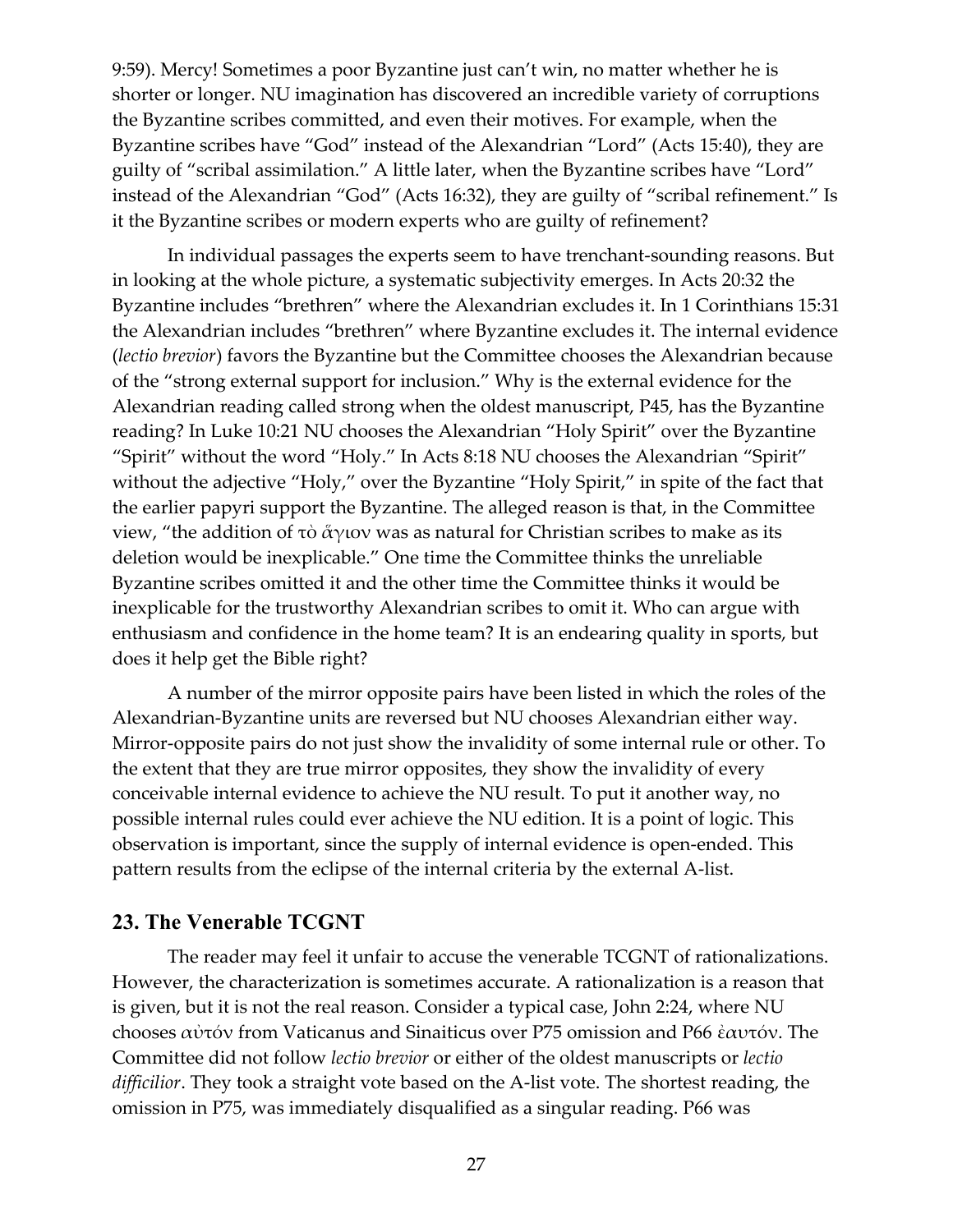disqualified as a free papyrus. The remaining two candidates, Vaticanus and Sinaiticus, are in agreement. Based on the mechanical procedures, without resort to the secondary internal evidence, there was no question. Metzger's list of witnesses for the potential Byzantine reading are just Byzantine or free. Why does he present this list as if they were real contenders?

He claims to be rejecting ἐαυτόν because these witnesses "clarify the sense." This is supposed to follow the internal rule about preferring the reading that explains the other readings, which NU usually follows only if it favors the Alexandrian text. But that is not actually why he rejects it. When the Alexandrian text can be characterized as "clarifying the sense," he does *not* reject it (consider mirror-opposite John 17:13, where NU chooses the longer Alexandrian ἐαυτοῖς over Byzantine αὐτοῖς even though αὐτοῖς is older and shorter—no word about clarification there). The real reason NU rejects ἐαυτόν is because the A-list Vaticanus and Sinaiticus manuscripts stand united against Byzantine and free manuscripts. NU normally chooses the Alexandrian A-list mechanically under those circumstances, regardless of the internal evidence. The real reason is the reason that operates consistently. The rationalization is the reason that operates when it supports the rationalizer's bias. Bias is the *a priori* category that does not need individual reasoning. Rationalizations abound in the Commentary. One or more will likely be found in any random opening of the TCGNT.

In spite of the fact that the standard and external edit phases predict the NU decision most of the time, it must be observed that on occasion the NU editors promote some kind of internal evidence over the mechanical vote. In 1 Corinthians 15:49 the Committee bases its decision on "exegetical considerations" of what is "consonant with the apostle's argument." In Romans 5:1 the Committee completely abandoned the external evidence and the A-list and picked the Byzantine variant that most people think makes more sense. The case involves a choice between  $\zeta$ χομεν and  $\zeta$ χωμεν, where the question hangs on the difference between the indicative omicron and the subjunctive omega, which were pronounced alike, or enough alike, that there are at least a hundred readings where the two are confused. But in justifying their decision, Metzger displays a sense of humor. He claims that Paul's amanuensis misunderstood his meaning and wrote omega when he should have written omicron. So the changeprone Byzantine scribes changed the incorrect autographic omega back to Paul's true meaning, while faithful Alexandrian scribes accurately preserved the incorrect autographic omega. But, like the Byzantine scribes, the NU is correcting the autographic corruption of the amanuensis. In other words, they are making a good corruption. Amazing! Read it in TCGNT for yourself. The Committee has moved the goal post. Instead of recovering the original word, now they aim to recover the original meaning. Where does that lead, I wonder?

Abandoning the A-list in favor of a Byzantine reading is not common. But since this kind of exegetical override could apply to hundreds of variants, its use is arbitrary. For example, in Acts 9:25 TCGNT comes to a similar conclusion, that the original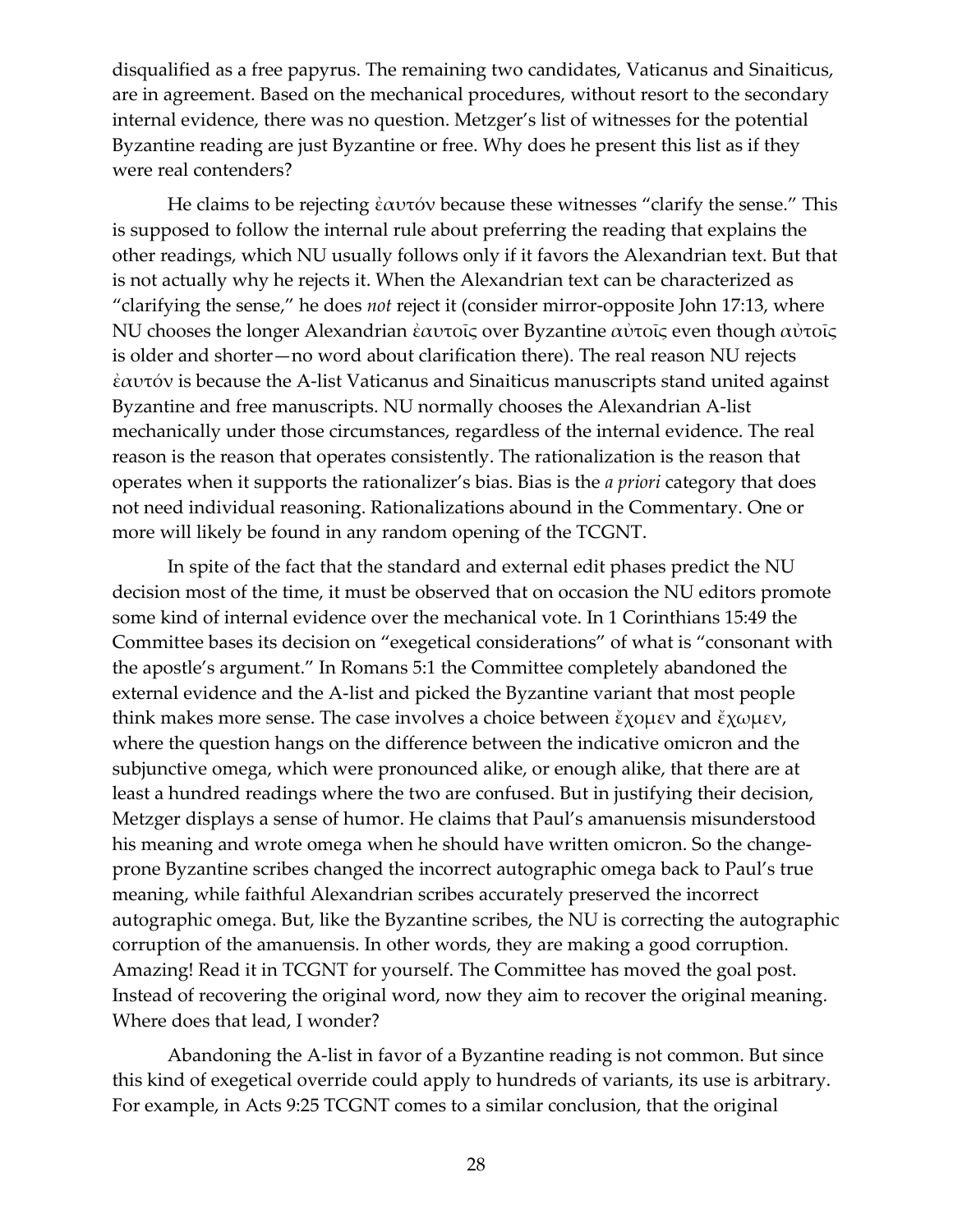pronoun was corrupted from accusative to genitive before the earliest surviving manuscripts, even though the Byzantine has the accusative. But this time they decide to remain faithful to the external Alexandrian evidence. They retain the known corruption in the NU. Basically, they advise translators to ignore their own NU edition genitive and translate the correct case, which the translators do (see NIV, NASB, etc.). The lengths NU goes to avoid admitting that the Byzantine text is original are Byzantine.

#### <span id="page-28-0"></span>**24. Definitions of Omission and Why Modern Bibles are Shorter**

Definitions of omission depend on the comparison base. There are three common definitions of omission. First and worst, an omission from the TR perspective is any word that occurs in the TR but not in the NU or other editions or manuscripts. This is the most extensive definition, because TR is long and NU is short. The Western text is even longer than the Byzantine, but definitions of omission are not used from that base. Alexandrian prioritists consider the TR definition self-serving, and it is not used in this article. The second definition of omission is: whatever is not in the NU. At first this sounds equally self-serving. However, in practice the definition is usually acceptable to all, because most of what is omitted in NU is also omitted in TR, since the chief feature of Alexandrian manuscripts is abbreviation. For example, Vaticanus omits the phrase "I brought him down to their sanhedrin" (Acts 23:28), but the editors of TR and NU both keep the phrase anyway, so they both call it an omission. This definition applies to manuscripts (primarily Alexandrian) rather than to editions. The reason that it frequently applies to Alexandrian manuscripts is that they are not only shorter, but wilder: different Alexandrian manuscripts shorten in different places. When this happens, it is evident that at least some of them shortened the original, because they contradict each other's witness (cf. Mark 14:56). (Of course, omission is not the only Alexandrian method of shortening.) Therefore, an NU omission of a word from a manuscript is generally considered an omission of the word from the original autograph.

The third definition of omissions is singular omission. At first this definition might also appear arbitrary, but in practice it is even more universal than the second one. Virtually all singular omissions are rejected by both schools. So singular omissions are a subset of NU omissions. This is the most immediate and objective definition of omission. Within singular omissions, the definition may be refined to exclude manuscripts after a certain date (say, sixth century). The reason for this restriction is to control the populations so that the Byzantine texts will not have an undue matching advantage on account of the larger pool. This practice has been followed in the statistics for this article. This restriction does not greatly alter the results. *Lectio brevior* is always violated for singular omissions.

A fourth and impractical definition of omissions would be words that were in the autograph but that more than one Alexandrian scribe or a common proto-Alexandrian scribe omitted. This set of possible omissions, however large, remains speculative.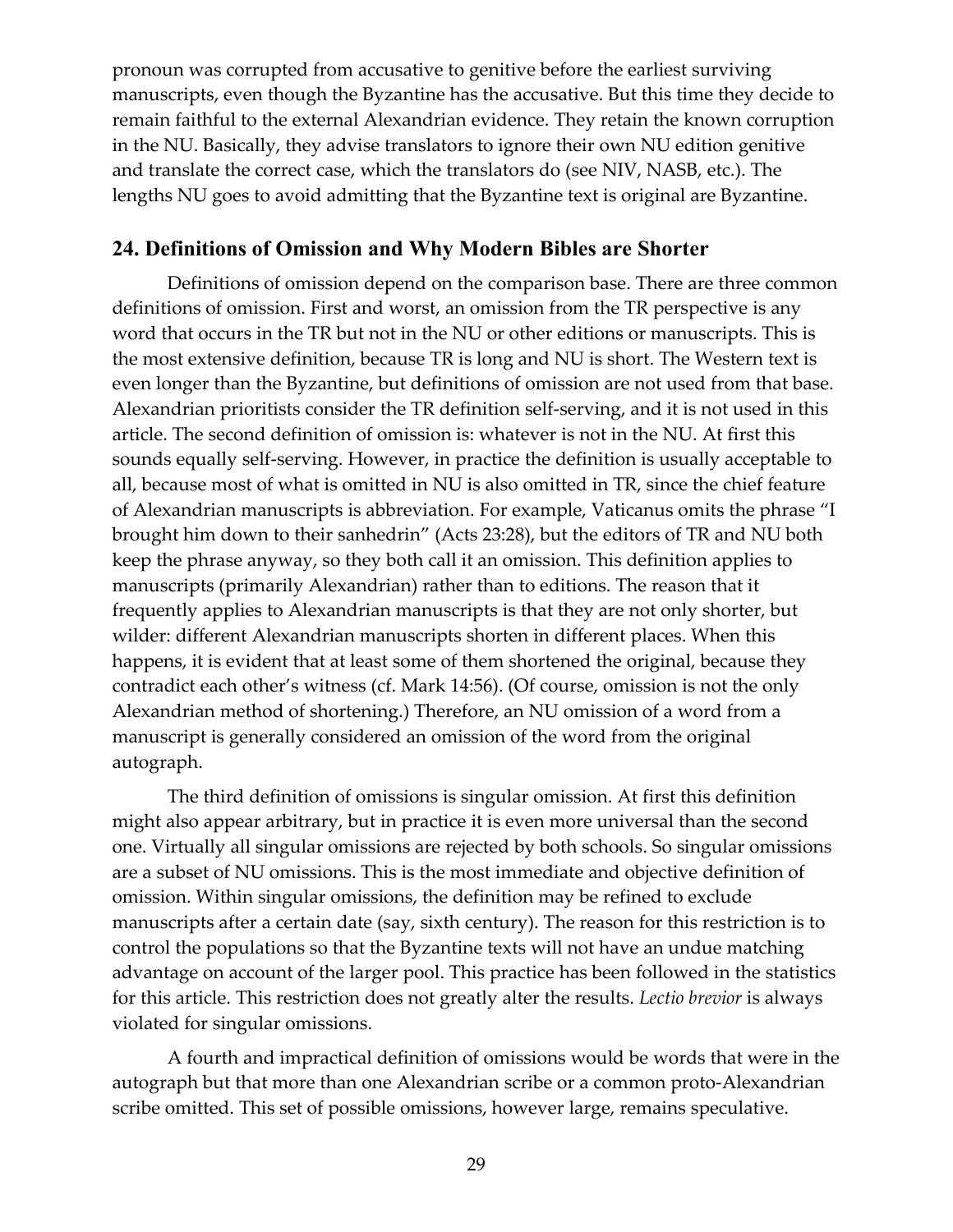Metzger toys with this idea in John 6:17 where NU puts "Jesus" in square brackets (undecided) and calls it a possible Alexandrian deletion because Vaticanus, Sinaiticus and P75 omit it. Since there are many Alexandrian singular omissions, the difference between this type and the singular definition may often only be due to chance alignment. For example, in Matthew 6:15 all the early manuscripts have the Byzantine reading "but if you do not forgive men their trespasses," but Vaticanus and Bezae lack "their trespasses," so NU rejects it as not being original. Likewise all early manuscripts have the Byzantine reading "seek ye first the kingdom of God and his righteousness" (Matt. 6:33), except Vaticanus and Sinaiticus, which omit "of God." This time NU puts "of God" in square brackets, so many of the versions omit it. The difference involves the stylistic use of ellipsis rather than theology or grammar. But Vaticanus is corrupt here because it has a singular transposition of "kingdom" and "righteousness." NU's decision results from only two witnesses which do not agree, one of which is corrupt in that spot. It is therefore neither a singular omission nor an NU omission, although ordinary non-experts would tend to classify it as an Alexandrian omission anyway.

In connection with possible omissions, the main internal criteria are closely related variations of *lectio brevior*, which favor the shortened Alexandrian manuscripts. *Lectio difficilior* follows naturally from omissions, because when things drop out it often makes the reading harder to understand. The rule about which reading explains the development of the others also favors the shorter text, given the Alexandrian priority's unproven assumption that early scribes added more than dropped. This rule is especially convincing to pro-Alexandrians when the two variants have two different words and a third variant has nothing. It seems more probable to Alexandrian critics that two scribes added two different words than that one scribe added one word and another changed the same word. Non-Alexandrian critics, observing that Alexandrian scribes were more prone to drop or change than add, see the probabilities otherwise.

The fact that Alexandrian scribes were habitual shorteners (by NU's own definition of rejection) is not public information available in scholarly pro-Alexandrian literature. It is not even readily or consistently available in the NU apparatus. It is, however, conspicuously available to word counters who read the Swanson format. Alexandrian omissions are the most common type of Alexandrian corruption (as defined by NU), about as common as all the types of changes together.

#### <span id="page-29-0"></span>**25. Why** *Lectio Brevior* **Is Invalid but Its Influence Endures Anyway**

Philip Comfort, a contemporary pro-Alexandrian critical scholar, gives the reason that the *lectio brevior* rule cannot always be trusted and a papyrus like P45 cannot be admitted to the A-list, even though it is older than the Alexandrian uncials:

<span id="page-29-1"></span>According to a study done by Colwell, the scribe of P45 worked "without any intention of exactly reproducing his source."[18](#page-29-1) ... While copying phrases and clauses, he worked at reproducing what he imagined to be the thought of each phrase. Thus

<span id="page-29-2"></span><sup>18</sup> Ernest Colwell, *op. cit.*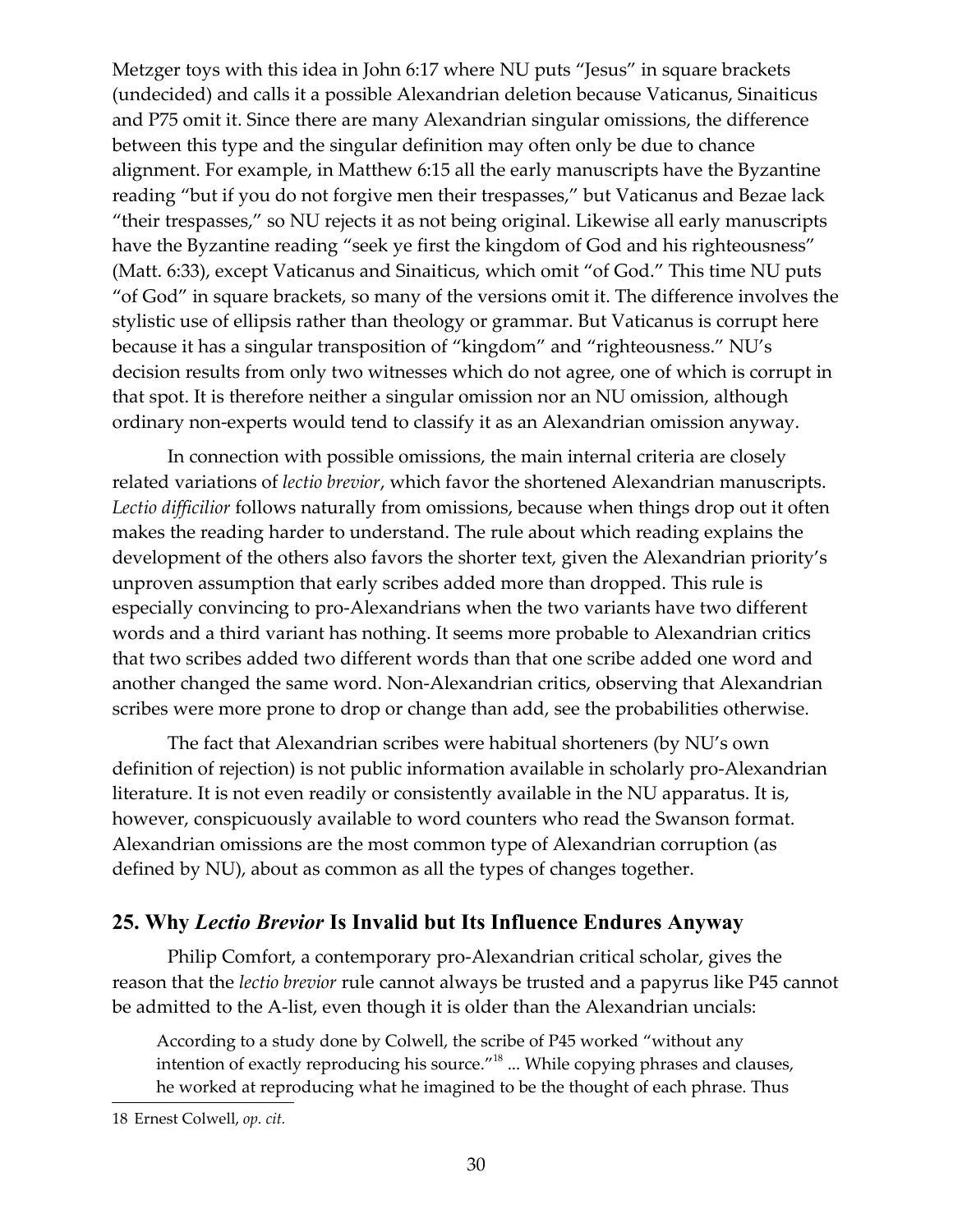<span id="page-30-3"></span><span id="page-30-2"></span><span id="page-30-1"></span>he transposed and omitted many words and deleted several phrases. Colwell said, "The most striking aspect of his style is its conciseness. The dispensable word is dispensed with. He omits adverbs, adjectives, nouns, participles, verbs, personal pronouns—without any compensating habit of addition."[19](#page-30-3) Another study of P45 done by Royse affirms Colwell's observation about the scribe's penchant for brevity.... "The scribe has a marked tendency to omit portions of text, often (as it seems) accidentally but perhaps also by deliberately pruning."<sup>[20](#page-30-2)</sup>

Comfort and Barrett describe the papyrus as "an abbreviated yet readable rendition."<sup>[21](#page-30-1)</sup> Obviously, if third-century scribes could have done this to an Alexandrian papyrus exemplar, the earlier Alexandrian scribes could have done it to their exemplars.

Yet the internal rules—particularly *lectio brevior*, even if compromised—are critical in understanding the visceral formative phase of the Alexandrian/Byzantine conflict. It operates effectively at the deep, unchangeable text type level rather than at the variable internal-evidence surface level. Back then, before the papyri were discovered, WH used the rule to help eliminate the Byzantine majority. WH were trained in classical Attic Greek, before the days of Koine studies and volumes of Koine papyri. In the classical world, the editor cuts out words. The shorter, leaner, more elliptical expression has more punch. WH's followers identify with the legendary Alexandrian editors, the literary elite of the ancient world at the empire's premier university, library and book-copying center. WH and their followers believed that the clumsy Byzantine scribes expanded the sparser original. But since Koine is now known to be a more padded, verbose language than classical Greek, if the Byzantine was original and if an edit-minded Alexandrian scribe wanted to digest it, the Alexandrian manuscripts would be the result. For example, the NU editors judged that the Vaticanus dropped 34 words in 1 Corinthians and Sinaiticus dropped 87 words, although not usually the same words. The Alexandrian scribes had the habit of condensing their exemplars. That's why the modern Bibles are shorter. NU scholars admit this when comparing Alexandrian manuscripts with each other, but cannot afford to admit it when comparing them with Byzantine manuscripts because "older and shorter" is the basic identity of the Alexandrian priority. Bias is a deep category, no matter how honest.

#### <span id="page-30-0"></span>**26. When** *Lectio Brevior* **Got Longer: Western Non-Interpolation**

A problem for the Alexandrian prioritists is that the NU edition is based on the chance whims of archaeological discoveries, subject to periodic shifts. Only a few years ago scientists discovered how to to apply a machine to read a good-sized Oxyrhynchus

<span id="page-30-4"></span><sup>19</sup> *Ibid*., 118-119.

<span id="page-30-5"></span><sup>20</sup> Philip W. Comfort and David P. Barrett, eds., *The Complete Text of the Earliest New Testament Manuscripts* (Grand Rapids: Baker, 1999), 150-151, quoting James Ronald Royse, "Scribal Habits in Early Greek New Testament Papyri" (Ph.D. diss., Graduate Theological Union, 1981), 156.

<span id="page-30-6"></span><sup>21</sup> Comfort and Barrett, *op. cit.*, 151.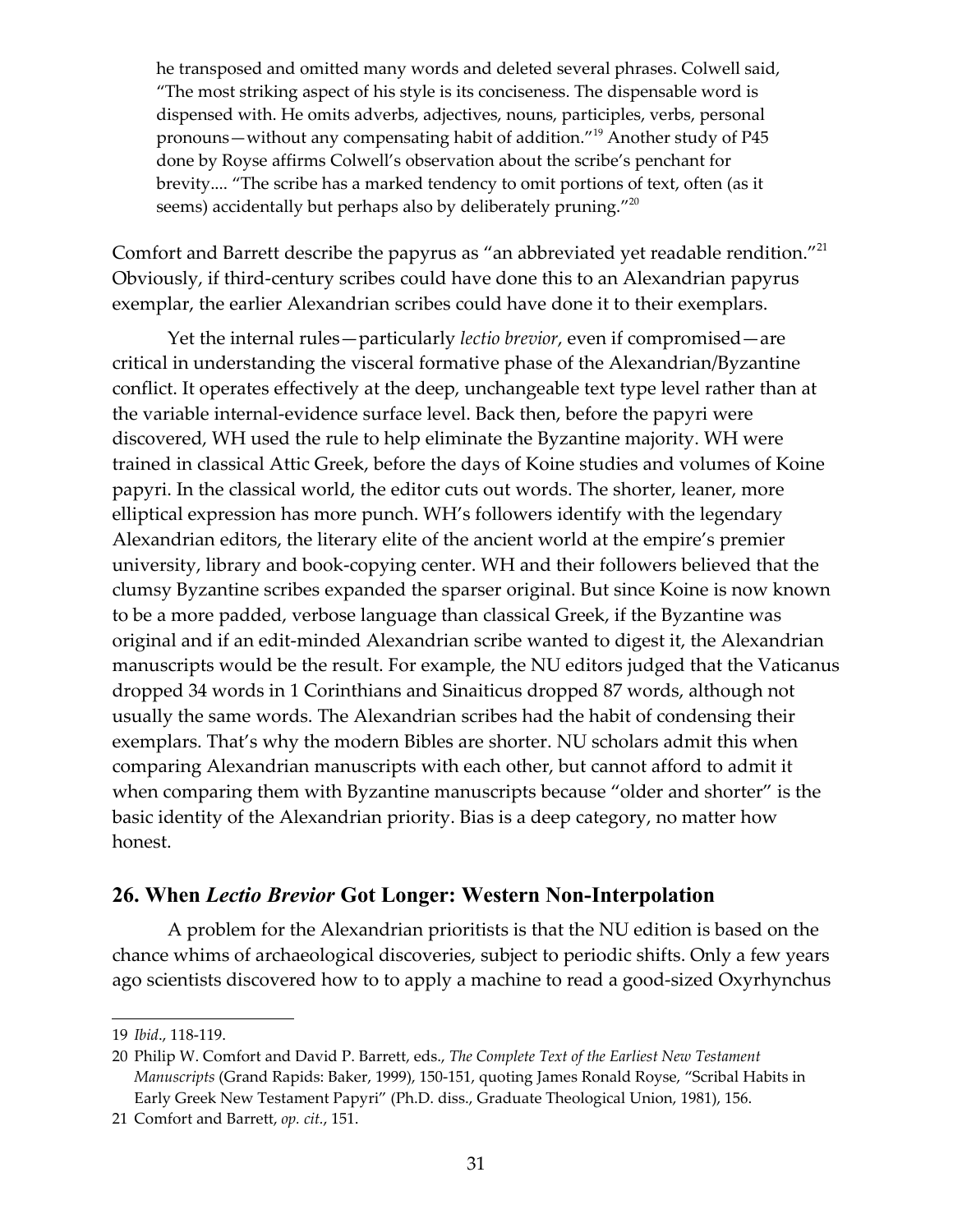papyrus that had been around for 100 years but was illegible. Scholars enthuse over the possibility that it may tip the balance for some readings and cause a change in NU. In the 1930s, when the Chester Beatty P45 and P46 were published, hundreds of mostly minor Byzantine readings that experts had previously classified as late (with suitable critical rationalizations to explain them) were now found in papyri that were earlier than Vaticanus. It was awkward convincing Greek NT readers that these oldest readings were coincidental parallel corruptions, but the public relations job apparently succeeded. The discovery of the papyri challenged the Alexandrian priority because they could not reject the papyri in favor of the Alexandrian and yet maintain that the older papyri were more original than the uncials. However, when the Bodmer papyri were published, NU scholars encountered a problem that could not be hidden from English Bible readers.

The problem had been invented by WH, who had given it the bone-crushing name "Western non-interpolation." It was the fruit of the *lectio brevior* tree. WH conceived the idea that because the Western text was so paraphrastic and padded, where it omitted words, those words must have been omitted in the original, even if they were amply attested in the Alexandrian texts. Scholars think like that. In other words, a Western omission trumped all. Of course, the same logic did not apply to the Byzantine omissions.

Whole verses were pruned from the Greek editions after 1881, especially from Luke. Dutifully, the WH and NU translations like ASV followed suit, which agitated the public. But when P75, the crown jewel of the papyri, was discovered to contain the western non-interpolations, the *lectio brevior* line was stretched to the snapping point, and the lost verses had to be restored in the next round of translations, including NIV, after the next NA edition. This kind of up-and-down ride on the *lectio brevior* roller coaster made the public suspect that the experts were engaging in guesswork based on the mere accident of discovery. *Lectio brevior* never was a valid general principle, just a principal characteristic of Alexandrian manuscripts. In reality, corruptions could be shorter or longer. We know from singular readings and from NU's own results that Alexandrian scribes were inveterate shorteners. *Lectio brevior* is woven deep into the very fabric of the Alexandrian priority. *Lectio difficilior* is primarily just a corollary. Try dropping out a bunch of words from something and see if it is not more difficult. The sand is washed out of *lectio brevior*, and the day of reckoning is coming.

In Acts 2:17 Vaticanus shortened four words ("in the last days") down to two words ("after these things"). NU scholars indicate their conclusion that it was a corruption by rejecting it. However, all schools knew that anyway, because the reading is singular. In Acts 2:44 the Vaticanus shortened "All the believers were in the same place and had all things in common" to "all the believers had all things in common in the same place." Although it means about the same thing, Vaticanus is a singular reading; so NU rejected it. In Acts 11:13 the Vaticanus scribe found a way to shorten send (ἀπόστειλον) from ten letters to six (πέμψον). Acts 13:42 reads, "When they (Paul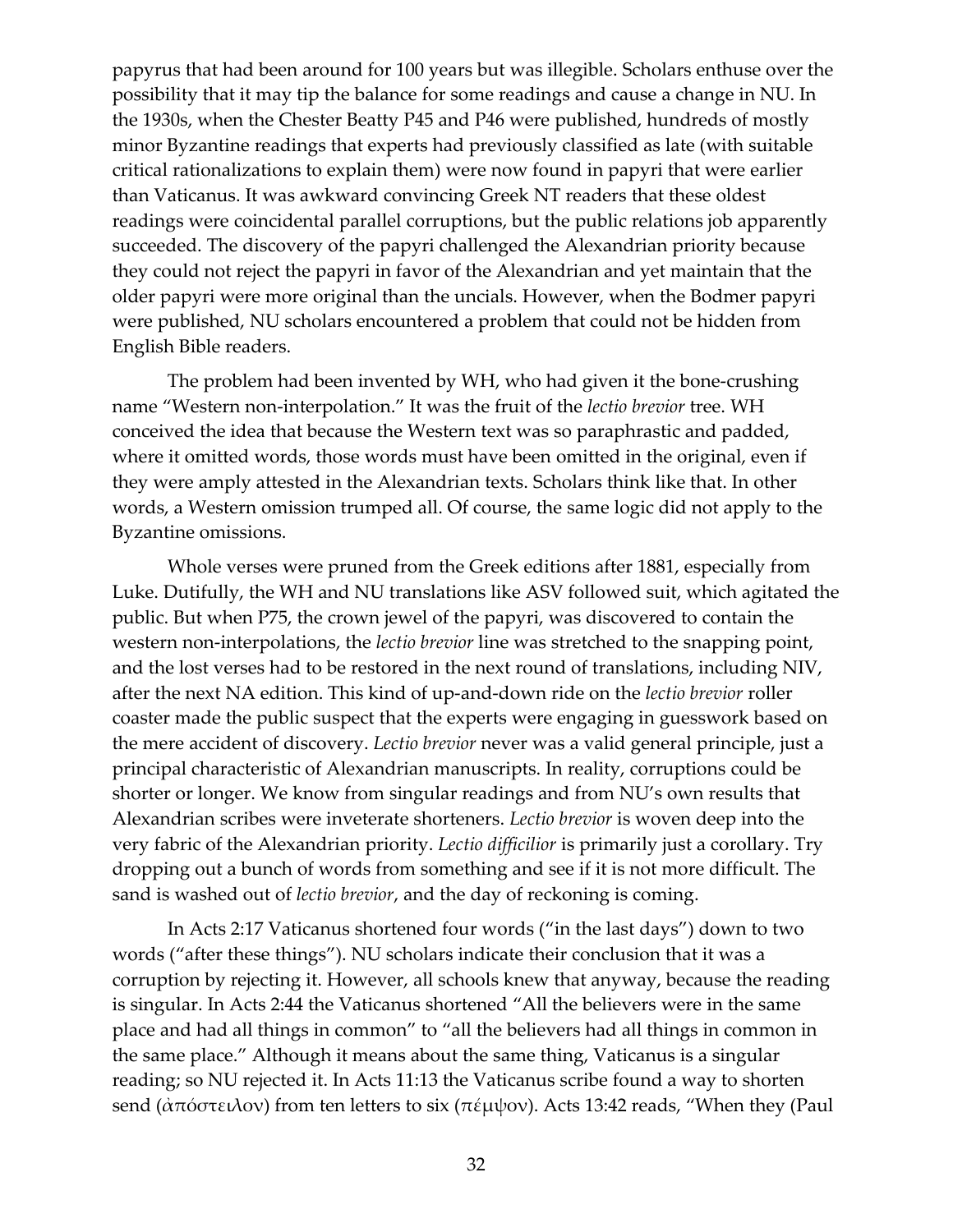and Barnabas) came out, they (the people) begged them to speak to them on the following sabbath." Vaticanus shortens it to "When they came out on the following sabbath, they came out to speak to them." The meaning is different. In Acts 23:26 Vaticanus left off six words, and in the book of Acts it left out over 60 words, that NU restored. All these were singular omissions and hence corruptions, showing that shortening was a regular habit for the Alexandrian leader, and even more for the other scribes. When Vaticanus and Sinaiticus both lack a word, the NU edition frequently lacks it. Since they both derive from a common source, whatever words their common source dropped are missing from the NU edition. The Alexandrian priority principle that scribes padded the more concise expression to make it longer flies in the face of editor experience and Alexandrian deletion facts. Real editing typically shortens. Alexandrian prioritists are stuck. They have to believe in *lectio brevior* no matter what, because their text type is substantially shorter throughout. An attack against *lectio brevior* is a torpedo at the Alexandrian priority itself. The thing that has kept the wishful thinking afloat all these years is public gullibility toward expertise, and lack of information.

#### <span id="page-32-0"></span>**27. The Lure of Style**

In John 10:22 the NU editors followed WH and chose τότε over δέ against the majority of the early witnesses. What internal criterion drew the Committee there? Style. TCGNT states: "After considerable debate a majority of the Committee preferred τότε as 'too appropriate not to have been included originally.' " Does the Committee have special access to the appropriate original word of God? It turns out that the Committee was not familiar with Greek NT usage. The adverb τότε occurs over 150 times in the NT, always at the beginning of a clause or following a time expression or a clause conjunction. Τότε is never used otherwise as a postpositive (second position), but δέ is used over 2000 times as a postpositive. No clause starts with a finite verb followed by τότε, but a finite verb followed by δέ occurs over 450 times. Usage is an objective component of style. A drastic usage probability of 150-0 odds against a proposed usage may be overridden by clear external evidence, but not based on a small minority.

The idea might have been appropriate, but the word position shows evidence of tampering. The Committee apparently goofed. Maybe it sounded like good Greek in Egyptian or Attic usage, but John wrote simple Koine. It is generally clear that style is a shaky reason for deciding what the Bible said. *De gustibus non disputandum* is ancient wisdom. The Committee was pretty sure of its ability to assess appropriate style to find the Word of God, but others should be more skeptical. Basing choice on text type is not good, but it is better than style. Readers may console themselves with the fact that, although τότε was missing from the Vulgate and most Bibles for over 1500 years, its appearance in 1881 probably did not produce enough difference to be noticeable.

The question now is not why a particular passage is preferred, but why the Alexandrian manuscripts as a whole are elected to the decisive A-list. Many scholars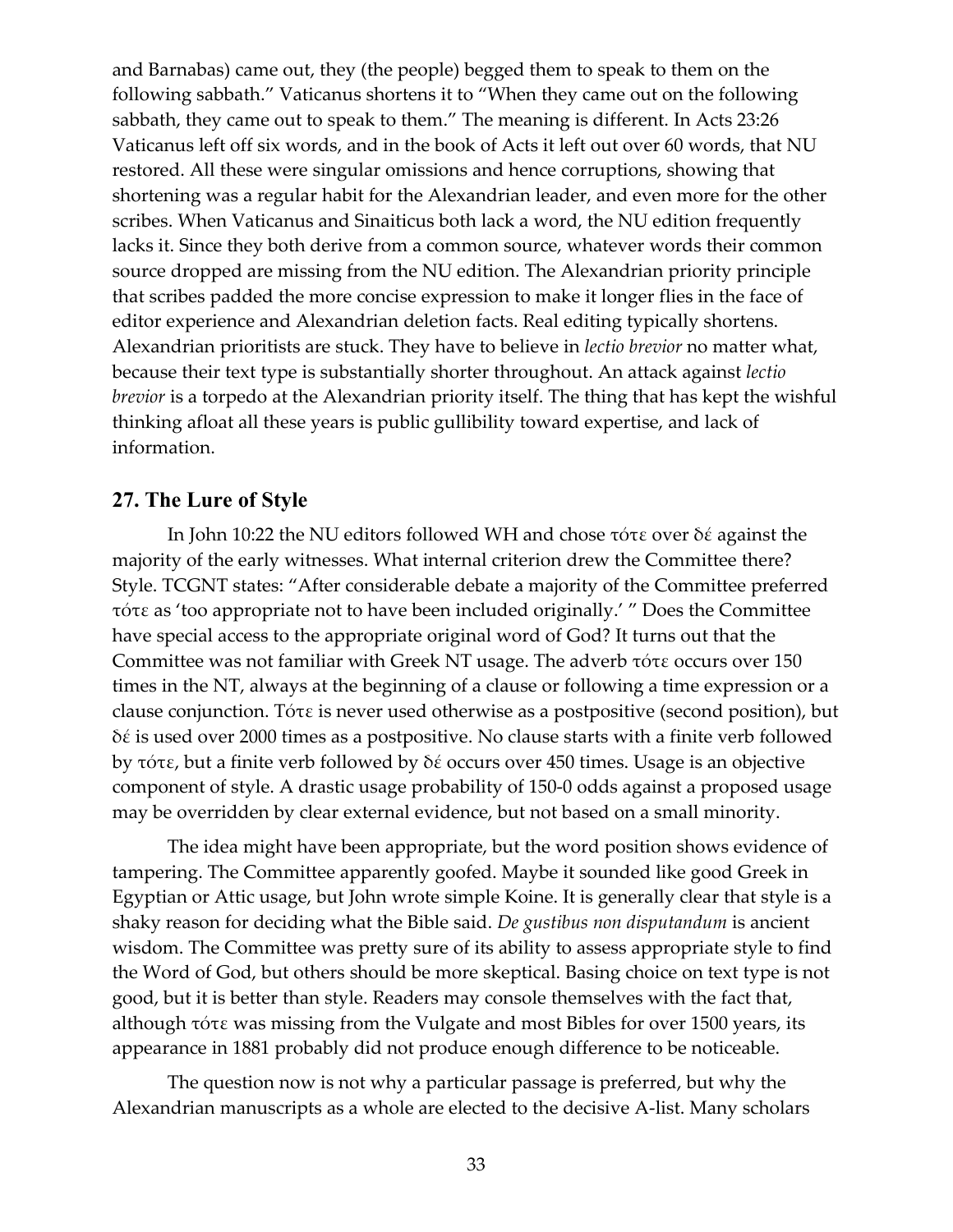prefer the Alexandrian style for its relative elegance, independent of the issue of originality. For example, in 1 Corinthians 10:28 (quoted above) the clause that the Byzantines have (Metzger calls it a "gloss"), and the Alexandrians do not have, may be considered redundant because it is a repetition of the same phrase in 10:26. Modern editors or early copyist-editors may have judged it to be dispensable. It is often easy to sympathize with WH's preference for the trimmer reading. Normally the older, shorter reading takes precedence in NU. But if an Alexandrian-like manuscript is longer and the Committee likes its style, exceptions can be made. In Revelation 13:10 ("He that leadeth into captivity shall go into captivity") the Committee violates the external evidence, *lectio brevior* and *lectio difficilior* principles to side with the longer Alexandrinus against the papyrus P47, Sinaiticus and the Byzantine majority, duplicating αἰχμαλωσίαν as in the TR, because of a preference for the "epigrammatic style."<sup>[22](#page-33-0)</sup> This decision required the Committee to assume parallel "omissions" in earlier papyri, in contemporary Alexandrian and in later Byzantine manuscripts. To justify this alignment of coincidences, the Committee speculated that it must have resulted from "accidental oversight in transcription."

It is almost comical to watch the Committee struggle when the Byzantines are more elegant and the Alexandrian manuscripts are more pedestrian. In Acts 23:30 the Byzantines have an intriguing articular preposition ("the to him"), but the papyri and Category I Alexandrian manuscripts lack this article. What will the Committee voters do? They permit themselves a small indulgence. They find one sixth-century Category II (half Alexandrian, half Byzantine) support for the article. They put the article in the edition, but in brackets, indicating that it is a hard call. Why is the longer reading with no early witnesses a hard call? Because they are drawn to the style—the very aspect that fired up WH for the Alexandrian text. So from the time of WH and before it was probably the style, as much as anything, that landed the Alexandrian uncials in in the winning A-list. Even though Vaticanus and Sinaiticus have a higher rate of obvious corruptions (singulars and mistakes) than the Byzantine manuscripts, which prejudiced so many TR lovers against them, Tischendorf and WH were impressed with the overall superiority of the Alexandrian style. It is, however, not evident that the NT authors

<span id="page-33-0"></span><sup>22</sup> Bruce M. Metzger et. al., *A Textual Commentary on the Greek New Testament: A Companion volume to the United Bible Societies' Greek New Testament (Third Edition)* (Stuttgart, United Bible Societies, 1971, 1975), 747. Why do I cite the TCGNT to the UBS3 for the phrase "epigrammatic style" instead of the current 1994 TCGNT to the UBS4? Because the incriminating reference to style as the deciding factor for the later minority Alexandrinus variant has been expurgated from the later TCGNT. Readers of the UBS4 TCGNT will not find it under Rev. 13:10. Why was this insightful admission purged from the current edition? The answer to that question is not known. Editors are free to change contents. The new TCGNT is shorter than the old, just as the Alexandrian scribes generally deleted parts of the NT that the NU editors had to restore. The fact remains that if style preference was often the real reason for deciding among variants or even between the Alexandrian and Byzantine priority as a whole, a momentary slip of candor shedding light on this hidden editorial motive would conflict with the official NU line about internal and external evidence determining God's original Word. Style preference indicates academic snobbery, then and now—not an acceptable official criterion. Dr. Metzger's original style confession for the Revelation decision was a little too revealing.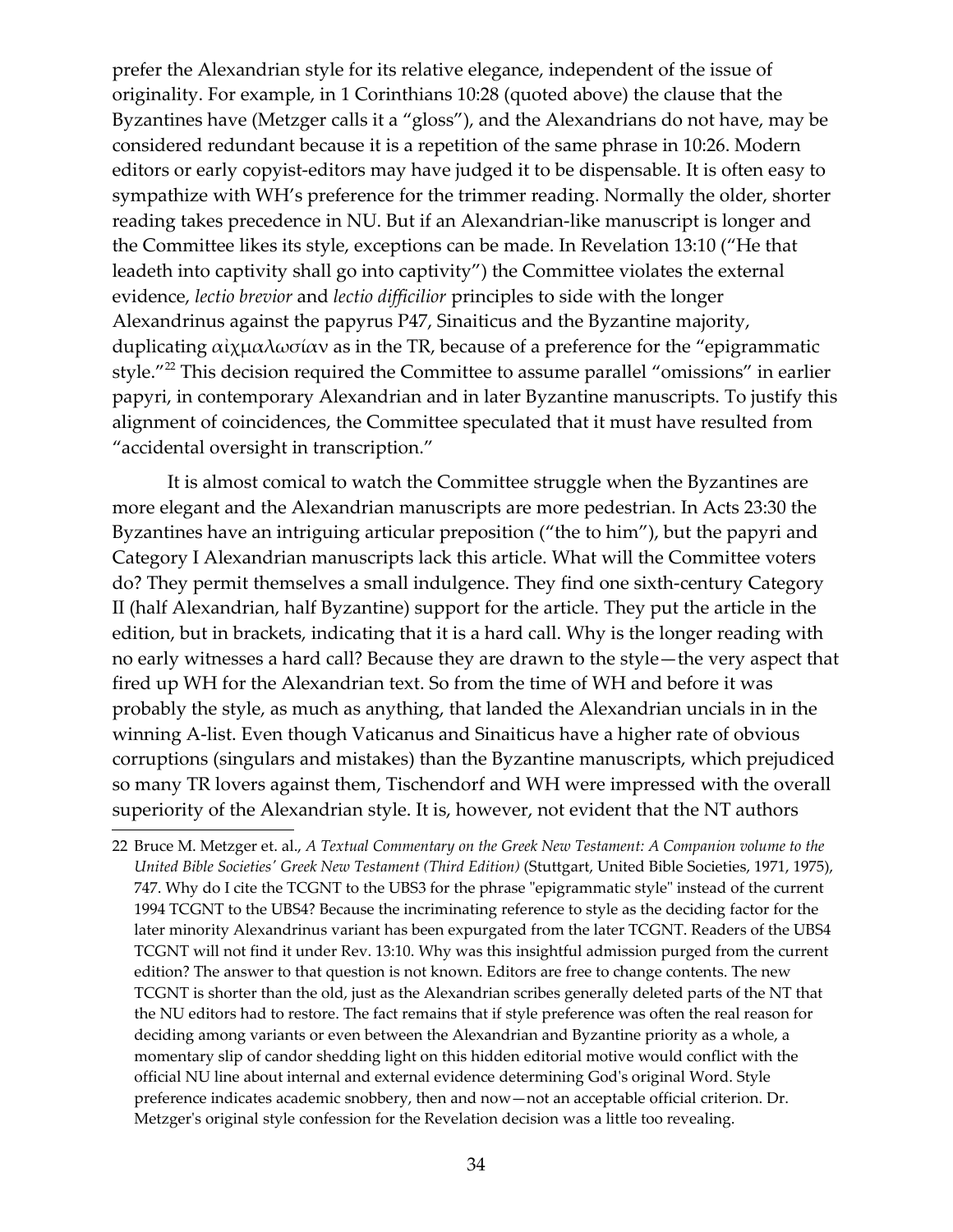shared this preference because Koine itself does not share it, and even the Alexandrian manuscripts contain many non-classic, pleonastic constructions that NU judged original.

# <span id="page-34-0"></span>**28. The Bidirectionality of Style: A Case Study**

In order to get a hands-on feel for the invalidity of *lectio brevior* as an independent proof of originality, consider a typical passage, which is longer in the Byzantine than the Alexandrian but means the same thing:

And *all the devils* besought him, saying, Send us into the swine, that we may enter into them. And *forthwith Jesus* gave them leave. And the unclean spirits went out, and entered into the swine: and the herd ran violently down a steep place into the sea, (*they were* about two thousand;) and were choked in the sea. (Mark 5:12-13, KJV)

NU, following the Alexandrian manuscripts, lacks the italicized words. (The translation replaces them with appropriate pronouns: "they" and "he.") The longer Byzantine text is what an expansionary Byzantine editor could do to the Alexandrian text if it were original. Conversely, the shorter Alexandrian text is what a snipping Alexandrian editor could do to the Byzantine if it were original. The Committee often bypasses *lectio brevior* in favor of one Alexandrian uncial over another, but not in favor of a Byzantine reading. As Metzger explains, when Vaticanus lacks a word that the Committee considers original, "the Alexandrian text, with its usual tendency toward parsimoniousness, has eliminated ..." (Acts 3:22). "Parsimoniousness" is Metzger's expression for the Alexandrian scribes' habit of cutting nonessential words out of the original, according to NU. There is a grammatical hint in Mark 5:12 that the Alexandrian text might have been incompletely derived from the Byzantine by cutting. In the Byzantine "saying" (λέγοντες) is masculine, agreeing with the unusual masculine "demons" (δαίμονες, as in Matt. 8:31), but "going out" (ἐξελθόντα) switches to neuter, agreeing with "unclean spirits" (τὰ πνεύματα τὰ ἀκάθαρτα). If the Alexandrian editor cut out "demons," he should have changed "saying" to neuter ( $\lambda \epsilon \gamma$ οντα) to agree with "unclean spirits" (see also Acts 8:7, Luke 4:41), but he left it masculine. This hypothetical derivation of one text from the other follows one of the three NU internal rules (Which reading best explains the others?), but in practice the NU criteria are not invoked to support Byzantine readings, even if cogent, because the readings are not Category I.

Since adding or subtracting words is inherently equally probable, we must study the scribal habits to find empirical probability. We know that the early scribes (Alexandrian and papyri) regularly shortened their exemplar because they shortened it in different places. (These habits are obscure in the NU apparatus but stand out clearly in the Swanson format.) The known Byzantine scribes shortened or lengthened their exemplars far less frequently, although we do not know what the Byzantine scribes did before the extant evidence. The NT was popular literature, and Koine studies show that popular literature was fuller and more explicit than classical Greek. Therefore, it is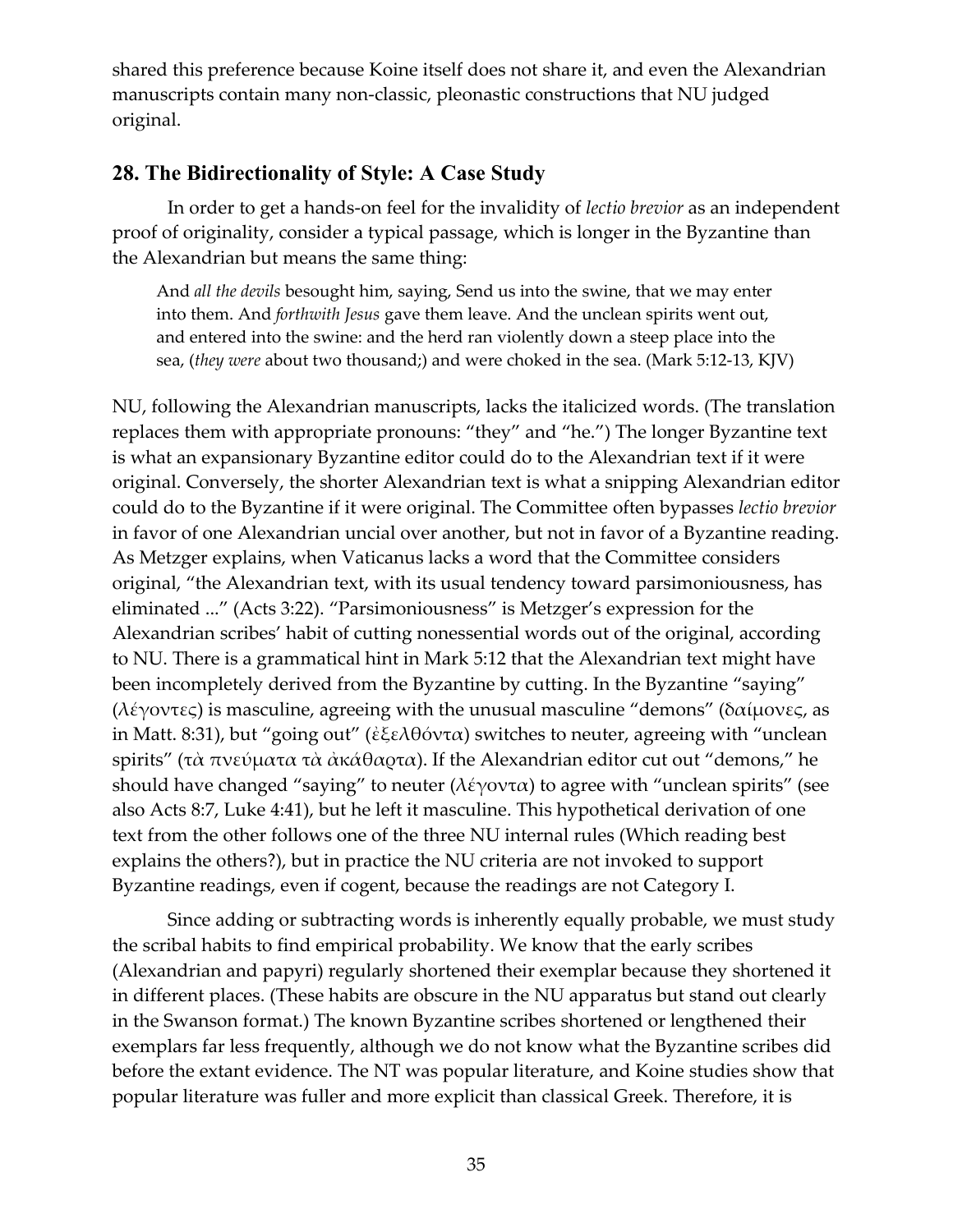possible, although inappropriate, to project these tendencies into a rule of preferring the *lectio longior*, but *lectio brevior* is even less appropriate. Whether for justifying an individual variant or the whole A-list, *lectio brevior* is merely a circular argument based on the relative brevity of the Alexandrian text or a preference for the streamlined style. One other point may have struck the reader. Since the difference between NU and TR in such cases is mainly style, either option is safe. Our editions may have gotten shorter and different in the last 150 years of scholarship but not much better or worse—so far. One impact from the edition conflict and the pursuit of modernity is more unnecessary disunity: "I am of Byzantine Paul, I am of Alexandrian Apollos."

# <span id="page-35-0"></span>**29. The Conflate Argument: Why Reason Does Not Win**

Bias is common in postmodern times because evidence is effectively circular: it is what convinces, and many are easily convinced. People often do not have the habit of searching for good arguments against their own position. Let us look at how people think who have acquired a degree of textual expertise. Consider a typical pro-Alexandrian book reviewer on Amazon.com. He gives a polite commendation to a pro-Byzantine author, Van Bruggen, and includes the following critique:

<span id="page-35-1"></span>And the problem of conflations is nearly always dealt with by a casual dismissal: "only eight" is a common mantra. But the problem is that *it only takes one* to *prove* a conflated text type. And the underlying assumption given by this attempt at refutation is the notion that Hort presented *all* of the conflations. As a matter of fact, I know of *at least nine other conflations* of the Byzantine text type—four in Matthew, four in John, and one in Acts—that demonstrate *conclusively* that it is a secondary text. That brings us to  $17$ —and I wonder how that will be dealt with.<sup>[23](#page-35-1)</sup>

What is a conflation? If a manuscript has "to him the Father" (αὐτῷ πατρί), and others have only "to him" (αὐτῷ) or only "to the father" (πατρί, John 10:38), the reading with both is called a conflation and is assumed by internal probabilities to be derived from the two elementary readings. This idea forms one of the internal criteria for selecting variants. WH used it to great effect to convince scholars in 1881 that the Byzantine text was late-conflate. It was one of their three biggest selling points for the Alexandrian version of text history. The reviewer, like many pro-Alexandrians, is convinced that the conflate evidence is such a crushing argument that it should finish the Byzantine version of text history off almost by itself, if the stubborn proponents could only grasp it. His confidence is pumped up because the literature he reads from the Alexandrian scholars is full of such confident claims. He objects that argumentative rejectors of the conflate rule repeatedly point out that WH only had eight examples, whereas the he knows of 17 that satisfy his definition, and presumably there must be others. Since he has read Van Bruggen's book, he also knows that there are many hundreds of opportunities that Byzantine scribes had to conflate but did not do it. But he does not mention that in his review. Actually relative infrequency ("the mantra") is a

<span id="page-35-2"></span><sup>23</sup> <http://www.amazon.com/Ancient-Texts-New-Testament/dp/0887560059>(accessed June 26, 2007).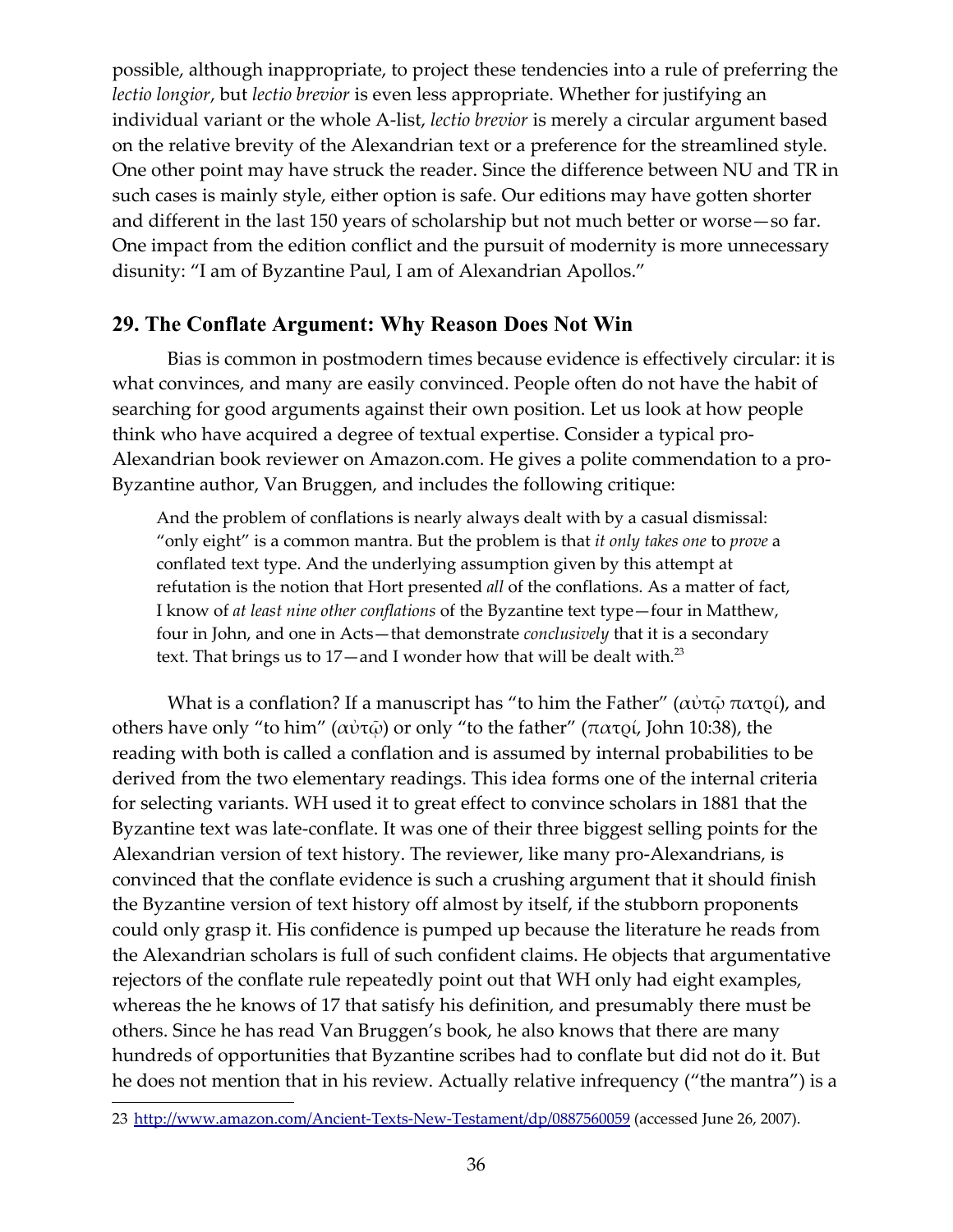good logical argument against the claim that a principle exists.

The conflation example above illustrates another serious flaw in the alleged conflate evidence. The conflation example ("to him the father") is from a papyrus, P66. It is earlier than any of the Alexandrian uncials that have the parts. The "conflated" manuscript came first and then the Alexandrian manuscripts with the parts were written later. Obviously, "conflate" does not automatically equate to "late," as the pro-Alexandrians imply. And of course there are other Alexandrian conflations, even in Vaticanus and Sinaiticus. The picture is far messier and more inconclusive than the advocates claim. If one dismisses the P66 example as an early conflation, it weakens the whole conflate argument. Even if the Byzantine text was conflate, it could have existed prior to 200. And in general there is no inherent logical cogency to the conflate rule at all, since it is as easy to drop as to add, and NU admits that Alexandrian early scribes frequently did drop. The reviewer has heard all these points before (since they are in the book he read), but, like the scholars in general, he argues like a lawyer, not a scientist, marshaling his best arguments and keeping silent about his opponents' good ones. Sometimes he thinks his goal is to find the truth, but in practice the goal he is focused on is convincing the partially informed that his answer is right.

This pattern has been going on for lifetimes in textual criticism, even at the highest levels. Even if courtesy toward opponents is generally practiced, high standards of weighing both sides fully and avoiding speculation are not. The critical phase of textual criticism is a mine field riddled with speculation masquerading as knowledge. Here is an example. In Acts 25:9 Alexandrinus places the words "I am standing" after "at the judgment seat of Caesar," while Sinaiticus places "standing" before it. There is a simple transposition. But when the Vaticanus scribe saw these two sources, he put "standing" in both places to copy both, thus conflating them. Of course the preceding sentence is just a made-up story about how Vaticanus came to have its two "standings," a story made up by a later "critical scholar" (me), which may or may not be true. Alexandrian scholars such as TCGNT would never make up this particular story because they want the Alexandrinus text to be later than the Vaticanus text, just as the Alexandrinus manuscript is later than the Vaticanus manuscript. But they make up such stories on a regular basis when it works against the Byzantine priority. TCGNT is full of them. The Alexandrian priority is built on a foundation of storytelling which cannot be verified. If readers stopped believing the stories, the Alexandrian priority would collapse.

#### <span id="page-36-0"></span>**30. Many Meaningless Minor Changes in the Early Manuscripts**

One thing that strikes the reader of Swanson's parallel Greek NT texts is the number of apparently insignificant, meaningless changes that the early scribes made in the Alexandrian uncials and the papyri—for example, transpositions. How do we know the scribes made these harmless corruptions? When two or three key early scribes had the same transposition, we do not know; it becomes the official NU Bible. But when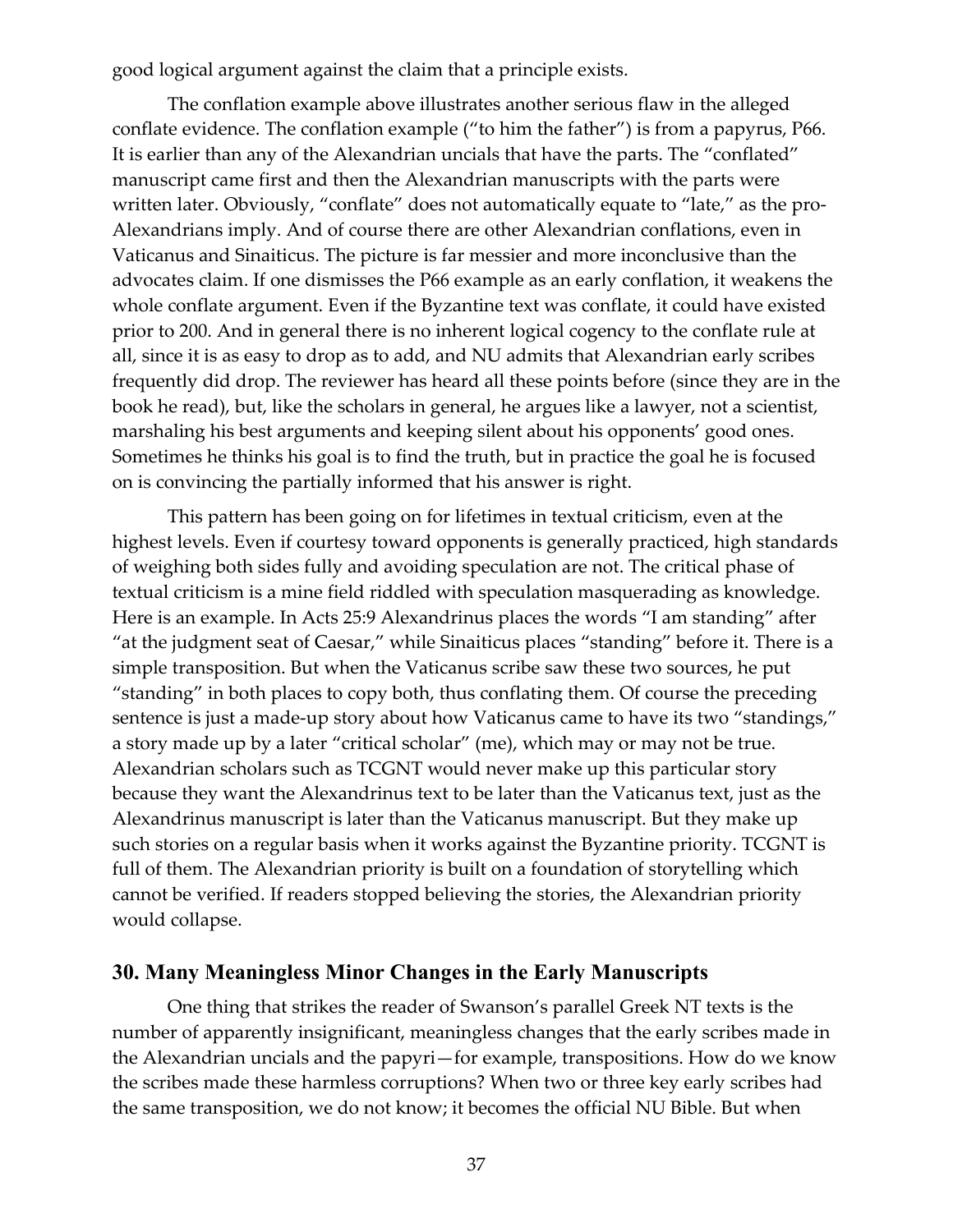they each made them in different places, one at a time, then by its rule requiring only one original, NU is usually bound to reject the oddball and select the majority. A vote lies at the heart of most editing in practice. These transpositions seldom make a translational difference and seem capricious: change for change's sake, as though the early scribes were recounting the gist of a narrative, but putting it in their own words.

The modern NU editors sometimes demonstrate continuity with their stylistic predecessors by favoring random alterations. For example, in John 10:39, in the Vaticanus and P66 phrase "again him" (πάλιν αὐτόν), Sinaiticus, P45 and Bezae dropped the πάλιν while a few later manuscripts transposed, but most of the manuscripts, including the Byzantine majority and TR, retained the Vaticanus order. The NU editors, defying their preference for the Vaticanus and the older Alexandrian witness and bypassing the external and internal evidence, unexpectedly selected the later transposed variant for the NU, thereby demonstrating that they are not always slaves to mechanical rules or even to Vaticanus. It was a completely insignificant exercise of prerogative, possibly even an accident, not commented on by TCGNT. So now you know the story of how the NU edition came to read "him again" (αὐτόν  $παλιν$ ), instead of the old TR reading in John 10:39. One other observation: NU kept the 1881 WH order. The fact that critical experts a hundred years apart came to the same conclusion, even if it appears arbitrary and its reason is unknown, helps maintain the appearance of steadiness in the critical enterprise.

# <span id="page-37-1"></span>**Part V. Conclusion**

# <span id="page-37-0"></span>**31. The Alexandrian-Byzantine Situation Today**

The late age of the earliest Byzantine manuscripts and supporting evidence has always prevented the Byzantine texts from acquiring a scholarly reputation, so the majority of scholarly oversellers are on the Alexandrian side today. Regardless of which side the oversellers take, they should stop and see the inadequacy of their case. And those who are experiencing pressure to switch but do not want to should feel confident that the opponents do not have a compelling case either. Some might wonder if a compromise could not be reached and take the best of both worlds. The thoroughgoing eclectics advocate this. But they have not produced a popular conflation and probably will not, because it would be more artificial than the current texts. Even if they could devise a set of neutral scoring methods and apply them with careful evenhandedness, there are no special reasons to believe that their criteria would favor originality. NU and the Byzantine majority show that scorers can tweak criteria to insure whatever percentage-mixture they determine in advance. "The overwhelming majority of readings were created before the year 200," affirms Colwell.<sup>[24](#page-37-2)</sup> The evidence void spans the very period when most substantial corruptions developed. When the evidence trail grows cold, even the good detectives just spin theories. Then, since the remedies to

<span id="page-37-3"></span><span id="page-37-2"></span><sup>24</sup> Colwell, "The Origin of Texttypes," 138.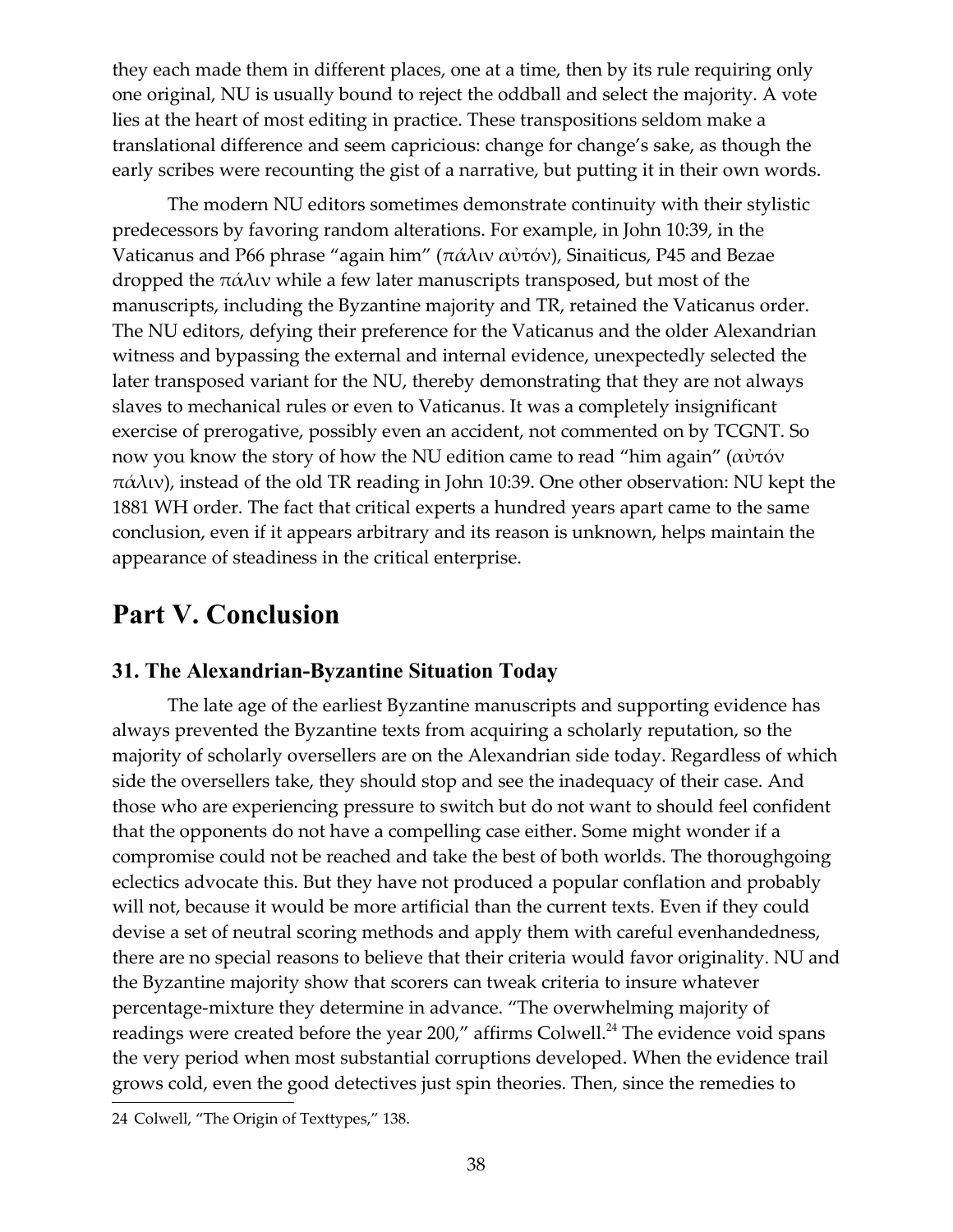circumvent this gap are all questionable, why do many persist in believing they have the answers? "Hope springs eternal" is the answer that agnostics give to this and to Christian faith itself, yet many believers understand that the Holy Spirit inspires faith in Christ but not in experts. They may find some consolation for their margin of unresolved uncertainty about God's Word in the smallness of its scope.

The two camps do not stand on a level playing field. The Alexandrians have a modern edition based on massive collaboration. The Byzantines have primarily an edition (TR) that was produced at the dawn of text-critical history and naturally has some weaknesses. The story is told that Erasmus' one Greek source for Revelation lacked the last few verses, forcing him to retro-translate them from the Latin Vulgate into Greek. Unknown to him, the Vulgate had the phrase "book of life" in Revelation 22:19, where virtually all Greek manuscripts had "tree of life," so the KJV and NKJV say "book of life" to this day. It is a genetic marker. The Byzantine readers may avoid this kind of problem by using a Byzantine priority text by Robinson and Pierpont or Farstad and Hodges. The Orthodox Patriarchal edition of 1904 could conceivably be even more natural, since it is described cryptically as deriving mainly from one best manuscript, but it contains no apparatus or source identification. Maurice Robinson warns that it is mainly a lectionary edition. Mysteriously, it contains the Johannine comma.

If you believe that new versions are a good thing, the need for an edition for translation remains, and noncommittal formats like Swanson's do not fill it. The "fix" is probably not a new WH text revolution or continual adjustments but the use of our current texts with awareness that they just represent two different ancient texts, not originals.

# <span id="page-38-0"></span>**32. Theological Bias**

A particularly volatile subject involves text tampering for theological purposes. Antenicene fathers like Irenaeus denounced it. KJV-only advocates often claim that heresy was rife in Egypt and that the Arian heretics came from Alexandria, although actually the Arians were found throughout the empire. It is a simple fact that some disputed passages of the Byzantine family support the doctrines of the Trinity and the divinity of Christ better than the Alexandrian manuscripts do. But the pro-Alexandrian scholars counter with an assertion that there is no doctrinal bias coming from their side, that any essential doctrines are supported in other passages, and that sometimes the Alexandrian manuscripts are even more orthodox than the Byzantine ones. The picture is mixed and too broad to cover in detail here, but two or three examples may be mentioned. Clearly the Alexandrians have the better textual case on the explicitly trinitarian passage of the Johannine comma, 1 John 5:7. It is missing even from the majority of the Byzantine texts and was not used in the records of the Nicene debate. In 1 Timothy 3:16 the Byzantine text in support of the deity of Christ is fairly easily interconvertible with the Alexandrian text which does not support it explicitly.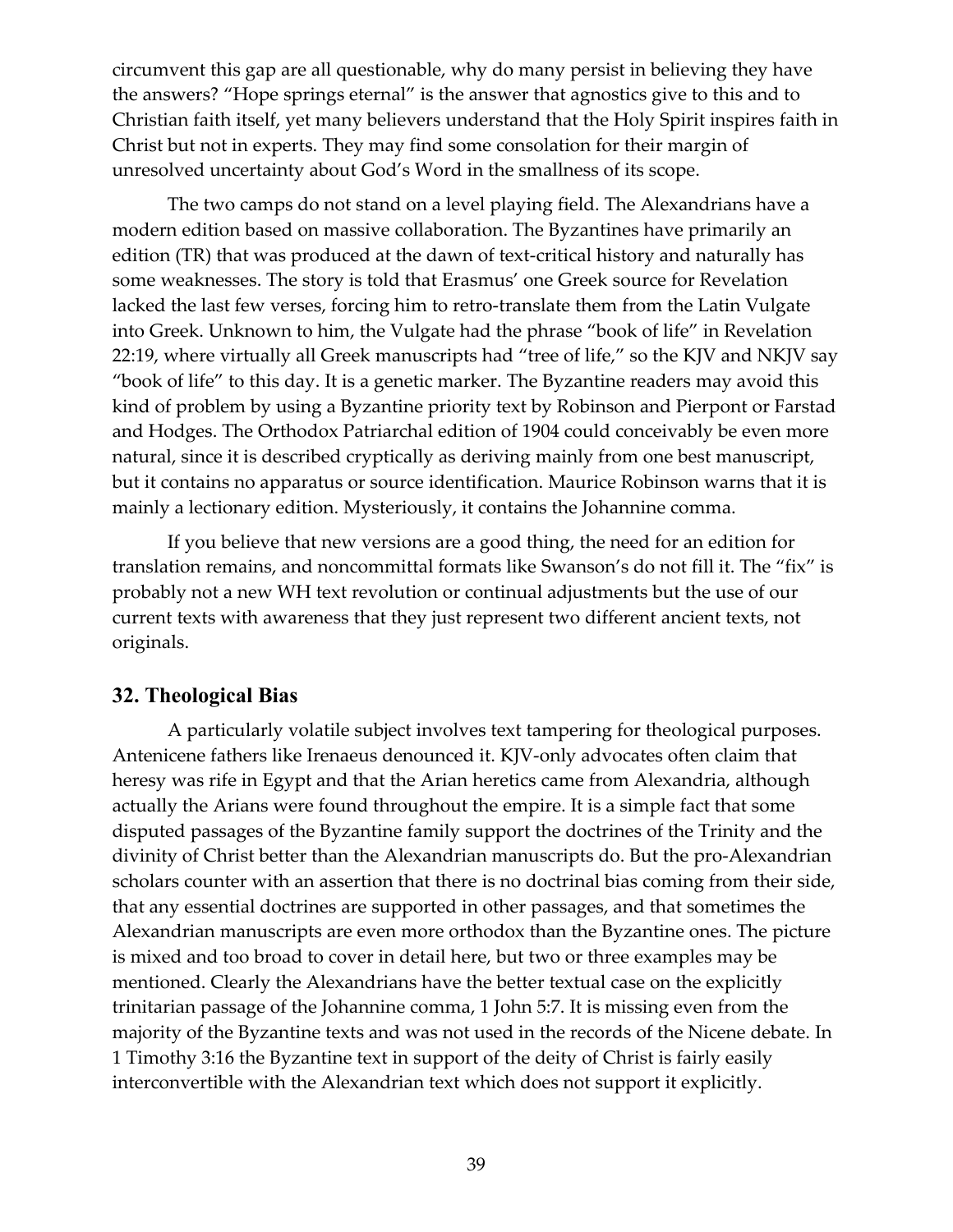The antenicene fathers quote both the Byzantine John 1:18 ("only begotten Son") and the Alexandrian "only begotten God." Some scholars think the Byzantine scribes changed it to reflect Nicene orthodoxy. Others think the Alexandrian scribes changed it to promote a non-Nicene theology. For example, "only begotten God" also occurs in Ptolomy's gnostic "Commentary on the Gospel of John Prologue" (180 AD), in the Second Arian Confession (341 AD), and in other gnostic and Arian writings. Most NUbased versions other than NASB and the Jehovah's Witness version translate the Alexandrian expression gingerly with creative circumlocutions, or revert to the Byzantine wording. Some, such as the *New American Bible*, conflate both source texts ("The only Son, God") to be more inclusive.

#### <span id="page-39-0"></span>**33. Providential Preservation and Inerrancy**

Defenders of the TR often invoke the doctrine of providential preservation to claim that God preserved his word specially in the TR or the Byzantine family. Providential preservation is a doctrine of the Westminster Confession of Faith (1.8). The obvious problem with applying providential preservation word-for-word to the TR is that, while wide variances occurred in the Greek NT manuscripts in general and in the Alexandrian family in particular, the Byzantine manuscripts themselves also exhibited variants, and there are even a number of minor variations in the TR line. So one would need to answer which of the multiple TR's between 1516 and 1894 was providentially preserved. Some KJV-only advocates believe that Scrivener's 1894 edition, that has all the sources for the King James, is the one. This type of thinking appears outrageous to many because the word "preserved" seems to be alternatively used to mean a facsimile or a restoration. How much change falls under the heading of preservation? It is hard to know how the doctrine can be used reasonably to defend any particular line in an absolute sense. If "preserved" means that the phrases of the 1894 TR edition or of any TR all occurred in one particular manuscript, then the TR was not preserved, because no manuscript, even when normalized, matches the TR: it is eclectic. On the other hand, if "preserved" means that all of the phrases occurred disbursed in various manuscripts, then the NU was preserved too, because NU also has a rule against inventing emendations.

Since textual variation impacts the doctrines of inerrancy and infallibility, the denominations of the church that give priority to the Bible as the ultimate source of truth and revelation also address those issues. In the late nineteenth century B. B. Warfield proposed the doctrine of the inerrancy of the autograph, and this solution has been widely adopted. Inerrancy, however, did not extend to the copies. While it solves part of the technical problem, the believer who wants to have access to the whole infallible Word may be left with a certain degree of dissatisfaction that what was infallible is now unavailable and what is left is in some question. The usual advice is to get used to it. It is more important to have a humble recognition of the large common ground and the limited uncertainties of the editions than to choose the right edition.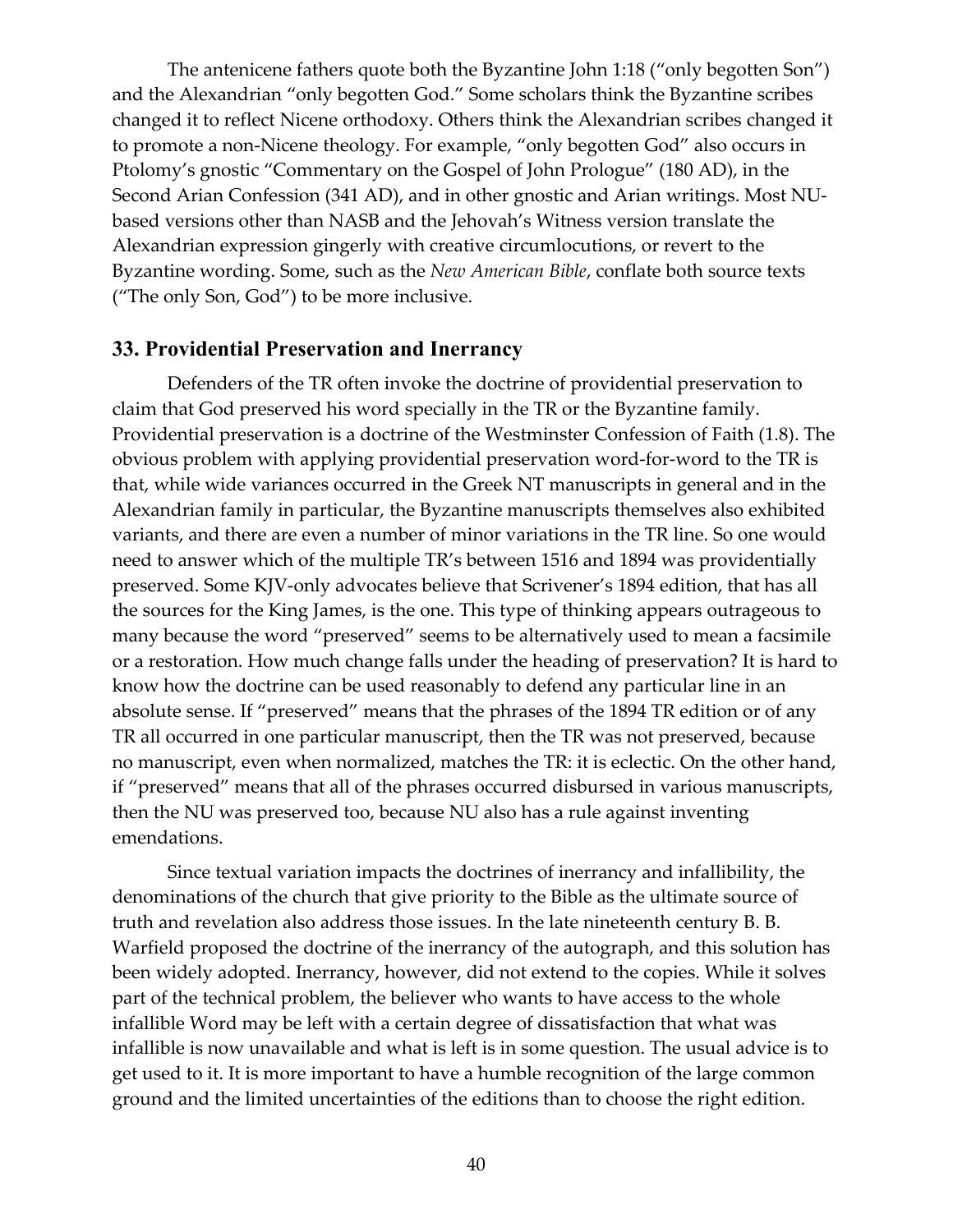#### <span id="page-40-1"></span>**34. Conclusion: A Long-term Truce between Byzantine and Alexandrian**

<span id="page-40-3"></span>In summary, although a few living scholars may still think that NU has restored the original, and many<sup>[25](#page-40-3)</sup> believe that the Alexandrian NU is somehow more scholarly and scientific than the Byzantine texts, this level of confidence is not warranted by hard evidence. Students would do well to develop a healthy skepticism toward the methodologies, rules, and conclusions. The collection and classification of Greek manuscripts is wonderful, and so is standard editing. The critical-editing aspect of the critical enterprise is not so wonderful. Given the nearly complete destruction of the first- and second-century manuscripts, either the Alexandrian or Byzantine texts or both are viable choices for the well informed. There are two story lines and two popular edition options. Whichever one scholars or non-scholars prefer, there is no substantial scholarly case to reject the other. In the last 120 years the Alexandrian case has been oversold academically, while the Byzantine case continues to be oversold popularly. A more balanced truce is likely to emerge, because the impasse is unlikely to be resolved in the future by mere scholarship using now-known manuscripts. And the prospects for new finds beyond the fragment level in the critical areas outside Egypt from before the third century are very dim. As a reaction to past Alexandrian exuberances we may see an increase of scholarly interest in the Byzantine family.

#### <span id="page-40-0"></span>**35. The Next Generation of Critical Scholars: Where Are We Headed?**

<span id="page-40-2"></span>We have been told by scholars for the last 150 years that Vaticanus is the best manuscript in the best family in the project to recover the original. A note in the Vaticanus margin by one of the early Greek users suggests that not everyone through the ages has shared the scholars' enthusiasm: "Fool and knave, can't you leave the old reading alone and not alter it!"<sup>[26](#page-40-2)</sup> The comment does not prove which way the tampering went, but it shows that originality disputes have a long pedigree. Studies demonstrate that Vaticanus is below the level of the ordinary Byzantine manuscript in copy fidelity, regardless of how its underlying merits may be assessed. In Acts 1:6 it has συνσυνελθόντες, a reduplication for συνελθόντες. In Acts 22:3 it has the hellenized genitive Γαμαλιήλου, a singular reading for Γαμαλιήλ. In John 9:29 it has the haplology λελακεν for λελάληκεν. NU readers do not know about these standard types of low-level Vaticanus mistakes and corruptions, because they are not in the apparatus.

Have the new critical scholars become more objective, now that they are defocusing on the claim that they have recovered the original in the disputed cases? A healthy dose of skepticism is always in order when dealing with textual scholars. Bruce Metzger, senior American NU editor, died this year (2007) at age 93. Bart Ehrman, his

<span id="page-40-4"></span><sup>25</sup> E.g., Philip W. Comfort, *The Quest for the Original Text of the New Testament* (Eugene, Oregon: Wipf and Stock Publishers, 1992).

<span id="page-40-5"></span><sup>26</sup> See image of the ms.,<http://www-user.uni-bremen.de/~wie/Vaticanus/note1512.html>(accessed May 24, 2007).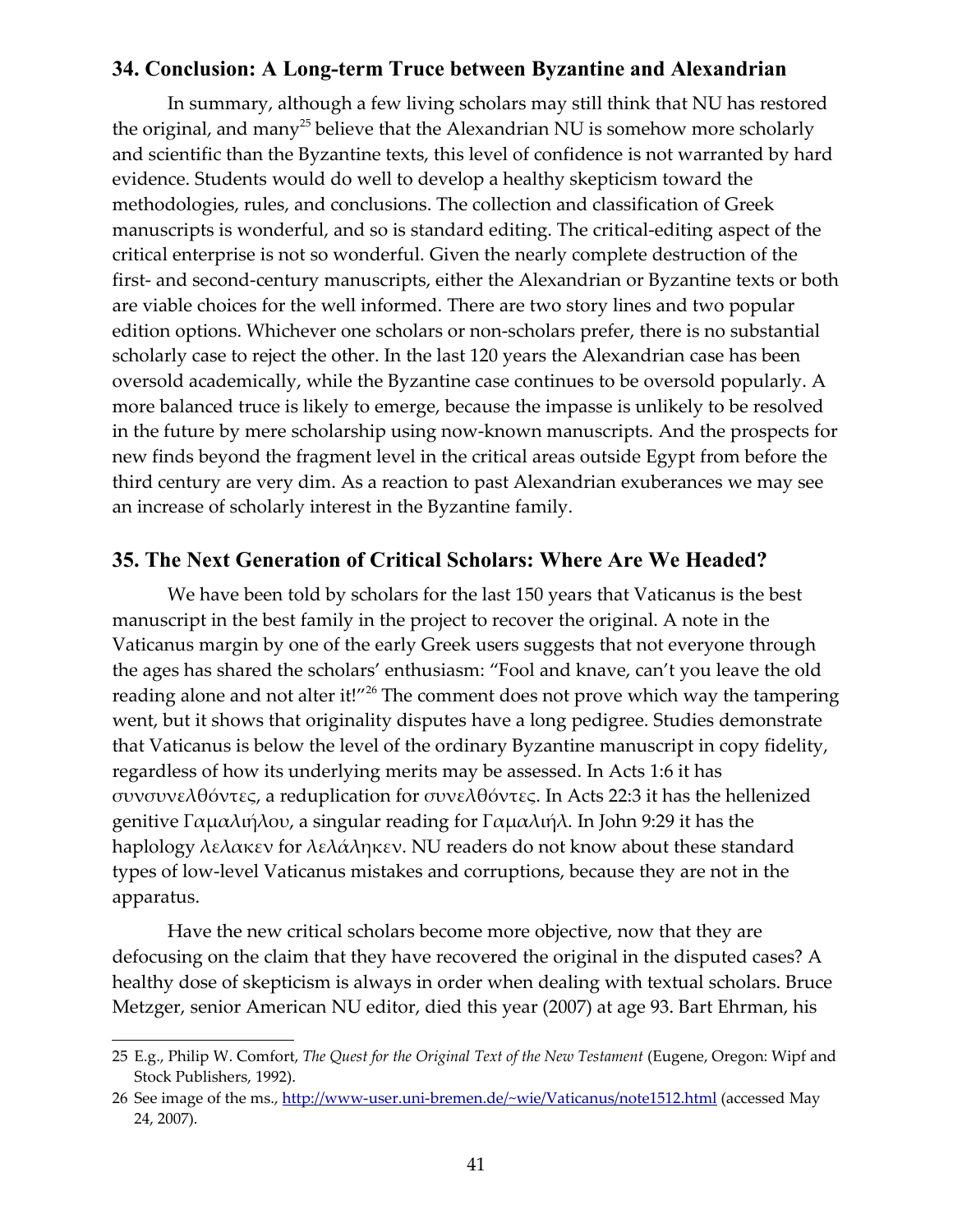co-author of *The Text of the New Testament Its Transmission, Corruption and Restoration*, recently wrote a book, *Misquoting Jesus*, and another, *The Orthodox Corruption of the New Testament.* His claim is that often the corruption in the Bible was caused by the pious orthodox believers who embellished the original Word. This is a classic NU position. The exposés of unbelievers generally consist of speculative stories, which they apparently believe themselves. Ehrman is also the author of several of the most popular NT textbooks for the seminaries. *Caveat emptor*. In an article in *Publishers Weekly* Ehrman stated:

<span id="page-41-1"></span>I started out as an ultra-conservative evangelical Christian who thought that the words of the Bible were without error. In part it was my study of these manuscripts that made me realize we didn't have the original words, and that made me change my views about the Bible. Eventually it came to have a very serious effect on my religious outlook.<sup>[27](#page-41-1)</sup>

The interviewer asked Dr. Ehrman, "What is your religious outlook now?" Ehrman: "I'm a happy agnostic." Note that Ehrman was not a textual agnostic. He thinks he knows what the corruption is and where it came from. But now he is a religious agnostic. Your scholarship team, too, could well be on the move. Do you know where it is headed?

# <span id="page-41-0"></span>**36. Multivalence: Multiple Originals**

Between the fifth- and eighth-centuries, the church let the Alexandrian text expire, replacing it with the Byzantine text. In the sixteenth century, the Protestants replaced the Vulgate with the Byzantine Greek. Nineteenth-century pro-Alexandrian textual critics revived the expired Alexandrian text and produced another sea change, but since then, texts have remained remarkably stable (unlike versions). NU is much like the WH edition a hundred years earlier. However, under the surface in the scholarly world, below the Bible buying-public horizon, things have been roiling and are ready to erupt again in another scholar-driven sea change. Ehrman's reaction is comparatively tame. Ironically, the reason that Ehrman finds himself forced into agnosticism is because of his adherence to the old-fashioned rule that only one reading can be original. His idea of one original and many corruptions is outdated and exclusivist. The newer multicultural trend has discarded rigid adherence to a unique original text in favor of multivalence.

Multivalence is a comprehensive solution to the problem of multiple readings and the unresolvable disputes that swirl around them. The simple Orwellian technique is to redefine the word *original* so that it includes a number of early variants. This releases the critical editor from the onerous burden of definitively committing to one particular variant and defending the decision. The text is now construed as a "living

<span id="page-41-2"></span><sup>27</sup> "Bart Ehrman: Misquoting Jesus," *Publishers Weekly* 1-25-2006, <http://www.publishersweekly.com/article/CA6301707.html>(accessed May 24, 2007).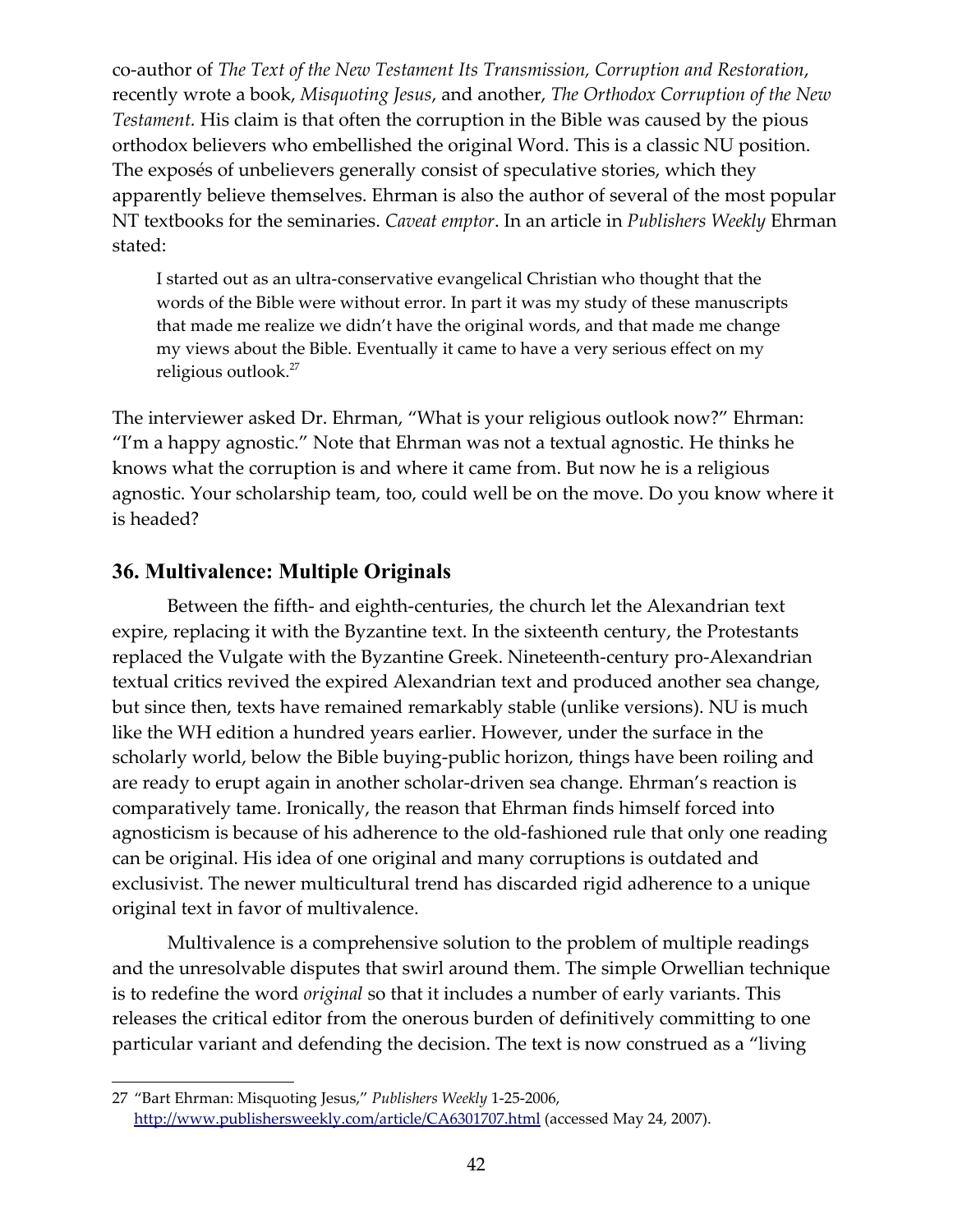<span id="page-42-7"></span><span id="page-42-6"></span>text." David Parker states: "The concept of the Gospel that is fixed in shape, authoritative, and final as a piece of literature has to be abandoned."<sup>[28](#page-42-7)</sup> "The [free] text indicates that to at least some early Christians, it was more important to hand on the spirit of Jesus' teaching than to remember the letter.... The material about Jesus was preserved in an interpretive rather than an exact fashion."[29](#page-42-6) We do not have the autographic original anymore, so " 'the recovery of a single original saying of Jesus is impossible'; rather, 'what we have here is a collection of interpretive rewritings of a tradition.' "<sup>[30](#page-42-5)</sup> We are in Jesus Seminar territory here. We are being freed from needing to find "right" and "wrong" readings, so that we can focus on the intriguing world of early Christian culture that is relevant to us today, which is "richer and potentially more rewarding than we might have imagined."<sup>[31](#page-42-4)</sup>

<span id="page-42-5"></span><span id="page-42-4"></span><span id="page-42-3"></span><span id="page-42-2"></span><span id="page-42-1"></span>Multivalence is a "new perspective that broadens and enriches the task of textual criticism."[32](#page-42-3) Multivalence means that "every intentional, meaningful scribal corruption to a text—whether motivated, historical, stylistic or other factors—creates a new Textform, a new original."[33](#page-42-2) The old "simplistically understood term *original text* has been fragmented by the realities ... and *original* henceforth must be understood as a term designating several layers ... dimensions of originality."<sup>[34](#page-42-1)</sup> Anyone should be able to see that putting an anonymous scribe's word on a par with Paul's word departs from *sola scriptura* entirely and returns us to the murky pre-Reformation world of unapproachable complexity requiring the interpretation of priestly experts. And if an ancient scribe's word is inspired, why not any modern enthusiast's? So some will cling to the old ways, as in the *New Living Translation* or *The Message*, where there is only one original, however dynamically translated, while others will plunge ahead into the new multivalent world. The Muslims have already started to study Epp's article about multivalence and posted it on their website "Islamic Awareness."<sup>[35](#page-42-0)</sup> They wonder if this progress will confuse Christians about what the Bible says.

<span id="page-42-0"></span>So, how will this new multicultural scholarly understanding filter down to the Christian public? The harbingers have already appeared. *The New Testament in Greek* by the International Greek New Testament Project and Swanson's *New Testament Greek Manuscripts* both have multiple parallel readings without editorial judgment. Most will use them simply as valuable collections of variants from which to choose the original. But Swanson rejects the idea of "arriving at the end result of the original pure text,

<span id="page-42-8"></span><sup>28</sup> D. C. Parker, *The Living Text of the Gospels* (Cambridge: Cambridge University Press, 1997), cited by Eldon Jay Epp, "Issues in New Testament Textual Criticism" in David Alan Black, editor, *Rethinking New Testament Textual Criticism* (Grand Rapids: Baker Academic, 2002), 57.

<span id="page-42-9"></span><sup>29</sup> Parker, "Scripture Is Tradition," *Theology* 94 (1991), 15, cited by Epp, "Issues in New Testament Textual Criticism" in Black, *op. cit.*, 57.

<span id="page-42-10"></span><sup>30</sup> Epp, *op. cit.*, 58, citing D. C. Parker, *The Living Text of the Gospels*.

<span id="page-42-11"></span><sup>31</sup> Epp, *op. cit.*, 72.

<span id="page-42-12"></span><sup>32</sup> Epp, *op. cit.*, 59.

<span id="page-42-13"></span><sup>33</sup> Epp, *op. cit.*, 74-75.

<span id="page-42-14"></span><sup>34</sup> *Ibid*.

<span id="page-42-15"></span><sup>35</sup> <http://www.islamic-awareness.org/Bible/Text/original.html>(accessed June 26, 2007).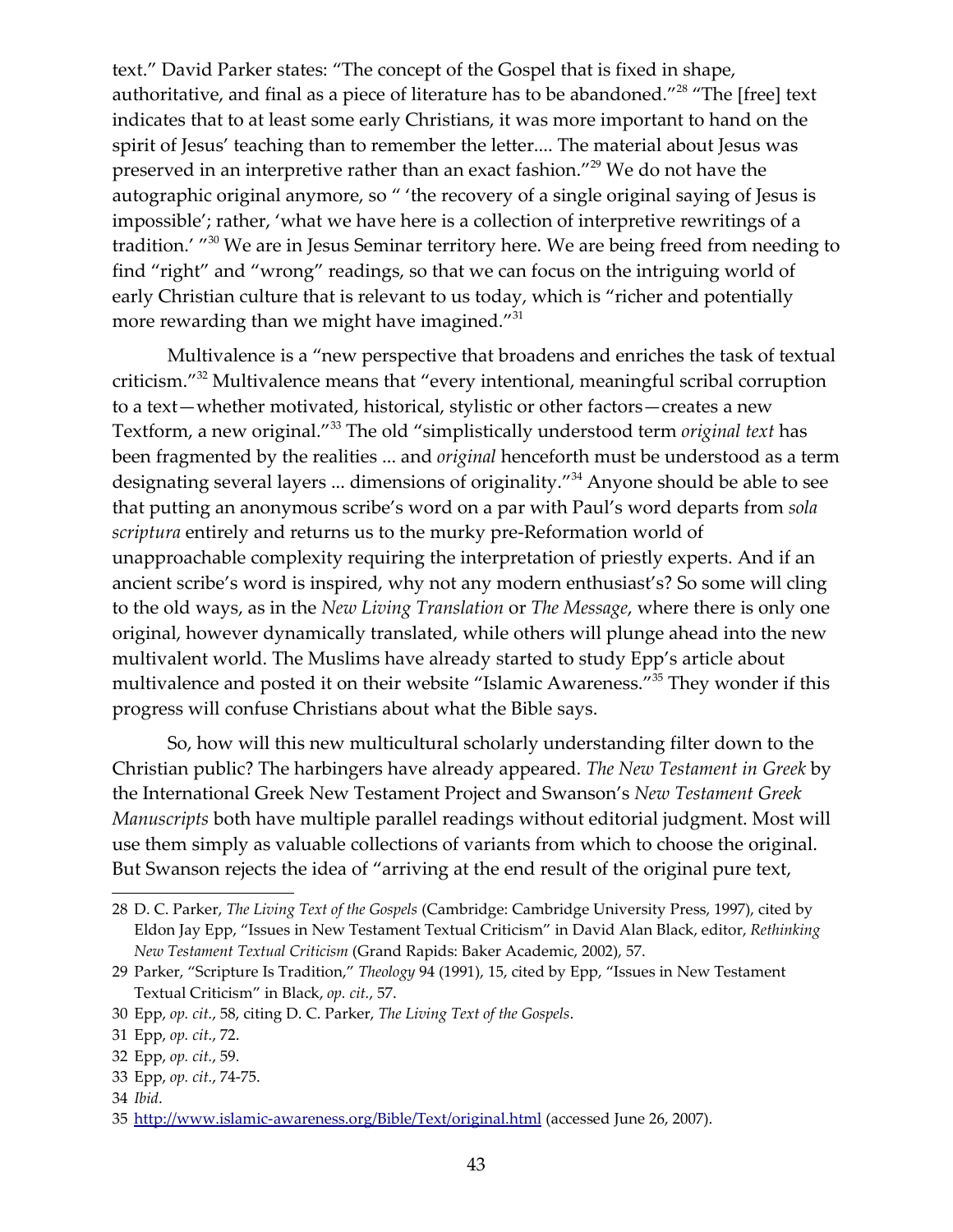<span id="page-43-2"></span>which is forever beyond our reach" in favor of "a far more valuable goal, namely, that of understanding the thinking and practices within the various streams of Christian communities and, indeed, within much of Christian history even to modern times."<sup>[36](#page-43-2)</sup> These works are currently accessible in Greek only, but soon enough, someone will translate the things into thick English study Bibles, repackaging them in a friendly format with informative notes about the various theological perspectives and sociological relations of putative historic communities that created them. Manuscript variants would open the door to many times the number of present text variants that we currently see in footnotes (due to standard editing, for every text variant there are probably 20 manuscript variants). An introduction could explain the multivalent gospel of multiple inspired originals, multiple early Christianities, the importance of not discriminating, and the present-day possibilities of participating in the ongoing development of living Scriptures.

The imagination of the brave new scholars is bursting at the seams with this stuff and it has to come out somewhere. The scholarly Jesus Seminar Bibles fifteen years ago were confined mainly to liberal churches, but there is a market for speculation from textual criticism that escapes the control of faith. As Epp says:

<span id="page-43-1"></span>Nor (for those who choose to work within a theological framework) is textual criticism a "safe" discipline—a phrase I have heard for four decades—that can be practiced without challenge to theological convictions or without risk to faith commitments or truth assertions. I doubt that it ever was "safe"—at least for any who have thought through the implications of our myriad variation units, with their innumerable competing readings and conceptions, as well as the theological motivations that are evident in so many.<sup>[37](#page-43-1)</sup>

Note that the sea change is one of opinion, not facts. A fixture of textual criticism is its restless need for speculation to evolve. At some point any believer in Christ will need to draw the line with imaginative textual critics somewhere. Back near the beginning is not a bad place to do it. Their weaknesses have always been quite human. We need to get a perspective. After all, the critical rules of textual criticism are a system of theory and preferences, not facts.

# <span id="page-43-0"></span>**37. Modern Scholars Cited**

Westcott, Hort, Aland, Metzger, and Colwell were old-guard pro-Alexandrians of the past, who somewhat believed that NU recovered the autograph—especially Aland. These critics were the focus of the article, because they were the prime determiners of the NU, the close successor of WH. Dozens of secondary critics have been omitted because of space and because they were not determiners. Aland and

<span id="page-43-3"></span><sup>36</sup> Swanson, *op. cit.*, xxxv.

<span id="page-43-4"></span><sup>37</sup> Epp, "The Multivalence of the Term 'Original Text' in New Testament Textual Criticism" (*Harvard Theological Review*, Vol. 92, No. 3 [1999]), 245-281, posted at [http://www.islamic](http://www.islamic-awareness.org/Bible/Text/original.html)[awareness.org/Bible/Text/original.html](http://www.islamic-awareness.org/Bible/Text/original.html) (accessed June 26, 2007).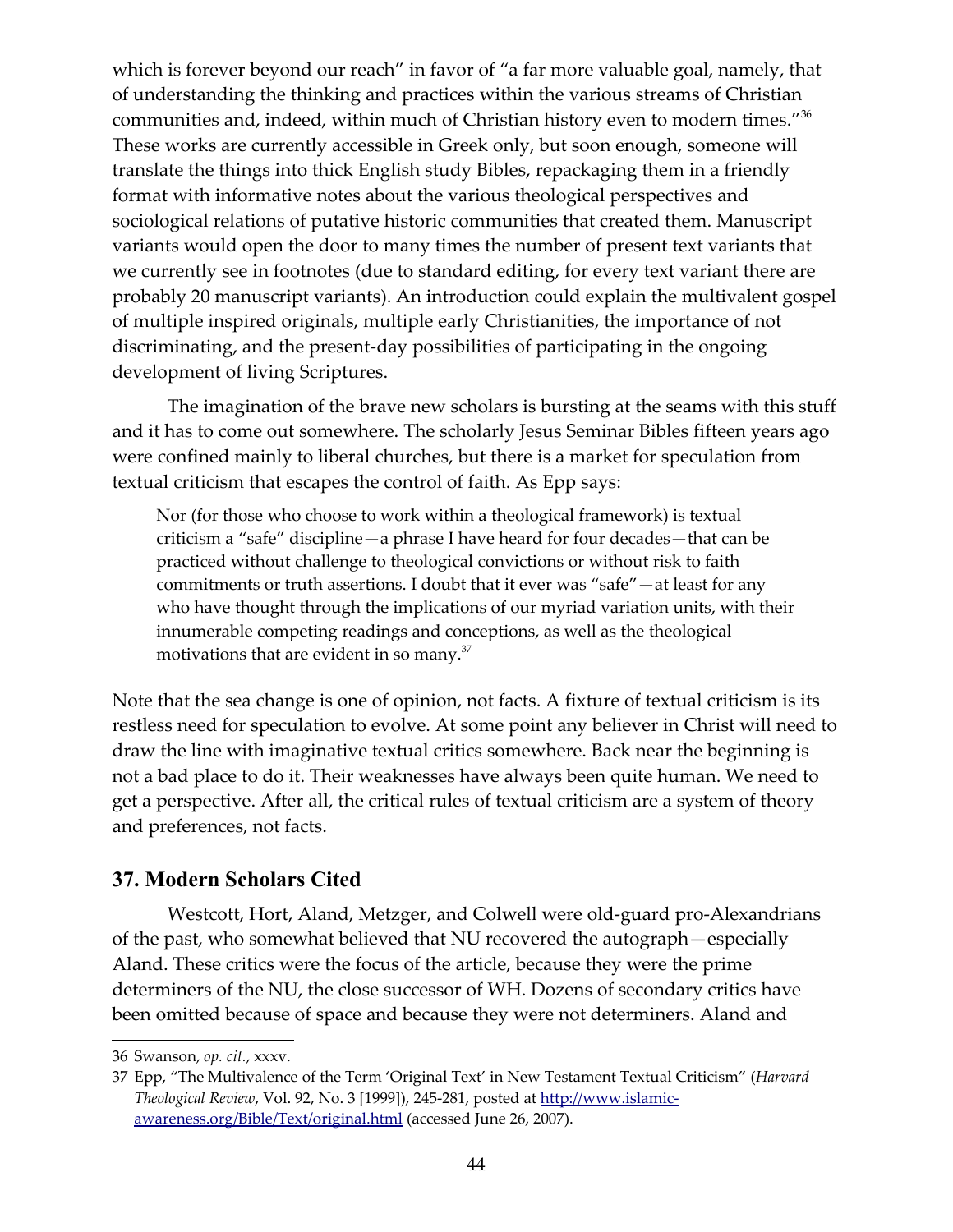Metzger were on the Committee and were the primary spokespersons. Colwell was a very objective coworker of Wikgren, another Committee member. Swanson, Comfort, Ehrman, Epp and Parker are current pro-Alexandrians who do not believe that NU has the complete original and have transcended it to varying degrees. The ridiculous fact that Epp is promoted by Islamic Awareness is not an indictment of Epp, a highly respected member of the community. It is merely a shrewd acknowledgment that critics are more persuasive when they cite reputable insiders. The subject is truly vast. Initiates will recognize that this article has omitted many issues in support of either side. The reader might think that because this critique focused more on the Alexandrian arguments than the Byzantine ones, the article is pro-Byzantine. I considers both cases plausible, speculative, and unproven. The reason for majoring on the Alexandrian critique is that academically the Alexandrian case currently predominates, and many modern scholars have been insufficiently self-critical. The objectivity of pro-Alexandrian methodology has been oversold and its trajectory appears unstable. Some critics are headed for troubled waters, while others are reacting by inching back to a neutral position where the lack of evidence warrants. The NU itself is not likely to stand the test of time better than or as long as the TR did.

# <span id="page-44-0"></span>**38. The Author's Preference and Apologetic**

I consider the natural course of text history and the corruption rates to favor the Byzantine text slightly and the age to favor the Alexandrian text slightly. I consider internal criteria to be an endless swamp of subjectivity, inconsistency and circularity and cannot understand why so many are so impressed by them. It is possible to be convinced that either text type is better than the other because there is some evidence either way, but believing that either case is compelling proceeds from insufficient acknowledgment of weaknesses. I see repeated changes in the editions as destructive and reject thoroughgoing eclecticism as being an inherent generator of continual change. I see NU's secret policy of stability based on Alexandrian text type exclusivity as better than its public mirage of eclectic internal reasons. The NU leaders since the time of WH have been savvy public-relations analysts. (Ancient, academically-elite Alexandrian A comes before belabored, belated Byzantine B.) Their establishment of a competing new TR (or NU TR) has been marginally productive and stressful, but less stressful than the potential future multicultural editions if NU's internal control or market position disintegrates. The Institute for New Testament Text Research has started to print massive editions of the *Editio Critica Maior*, essentially NU with a vast witnesses set, in an attempt to maintain a stable academic dominance in a field that threatens to break apart.<sup>[38](#page-44-1)</sup> The new committee, headed by Barbara Aland, reestablished the edition afresh, examining all the variants, and were so satisfied with considerations of the NA27 that they hardly changed anything.

<span id="page-44-1"></span>Although I usually read the KJV out of a sense of unity with the historic

<span id="page-44-2"></span><sup>38</sup> <http://rosetta.reltech.org/TC/vol03/Aland1998.html#Aland-etal-ed1997>(accessed Sept. 7, 2007).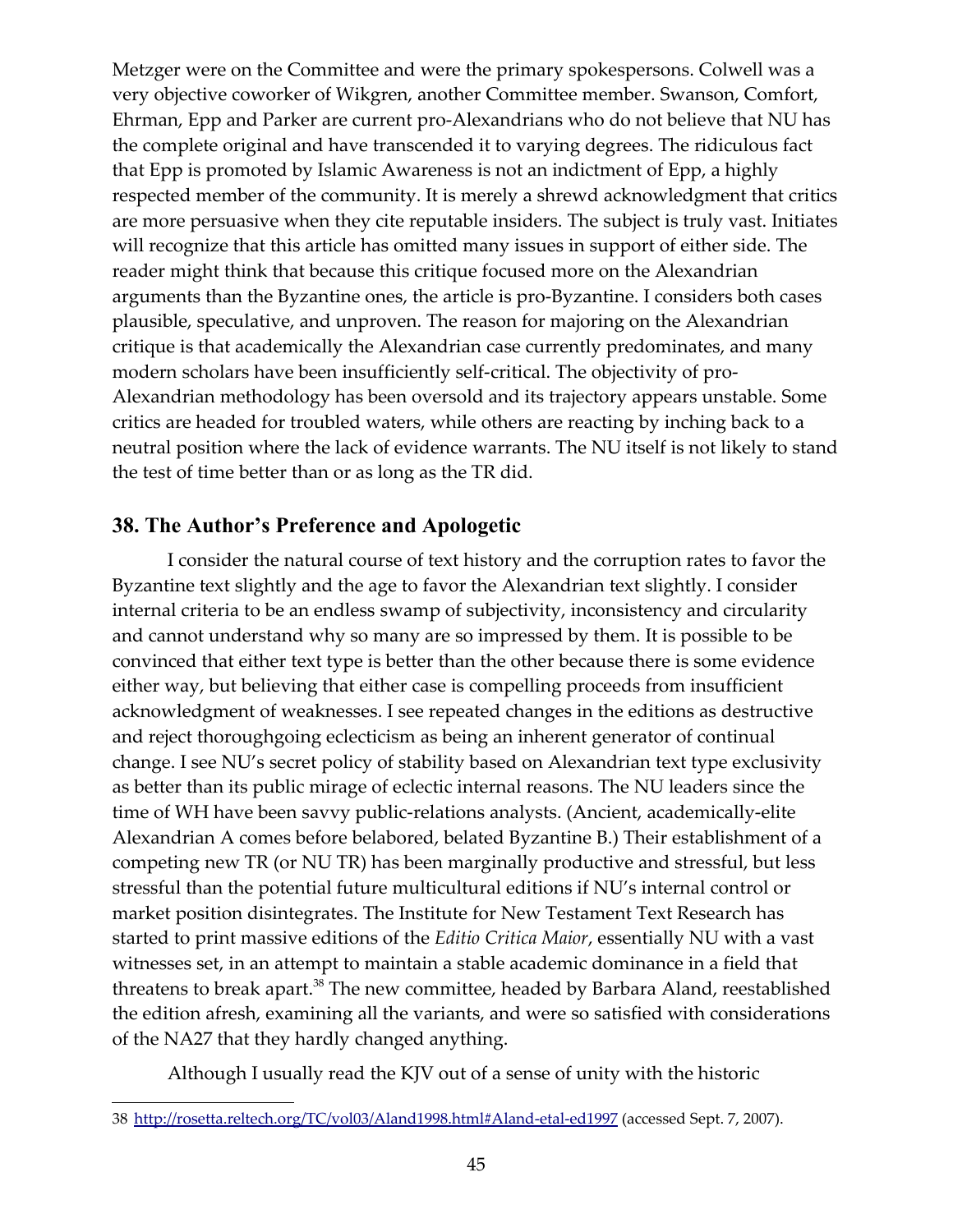Protestant church, I do not expect others to do so and know that that KJV-only advocates do not welcome my textual views. In spite of the differences between the two text types, I admit that I am constantly impressed by their essential similarity in the great majority of the variants and am much more focused on the reliability and agreement than the few substantial differences. The flip side of this optimism is the view that textual criticism as a whole has not benefited the church and the NU is dispensable.

The two main theories of text history (Byzantine origin before AD 200 and Byzantine origin after AD 300) are completely speculative and beyond proof, but there is a difference: the WH theory depends on a supposed event that has no historical basis, whereas the Byzantine theory assumes a natural development. It is a fact that the entire period before AD 300 is an absolute manuscript blank in the autograph heartland. A scientific recovery of the whole original is impossible, given the record of extreme early diversity, which gets worse and worse the farther back the manuscripts go. The chances of decisive discoveries are virtually nil, given the fact that no discovery of any such manuscript has occurred so far. So we will probably never have indisputable knowledge of the autograph this side of eternity, and for many details we do not even have probability. I do not have a theory about how to recover the original and believe that any critical method to recover it (beyond the standard editing practices) must be arbitrary and futile (this textual agnosticism only refers to 5% of the NT, 90% of which is relatively insignificant). The scholars are like fish in a tank, going around in circles. They are not going anywhere, and they will not improve with time, even if they change and become objective. The critical pro-Alexandrian work represents an interlude of divisive enthusiasm, based mostly on speculation and subjectivity. The advocates on both sides have frequently engaged in circular authority-based thinking, even when they applied principles objectively.

The dull, brute fact remains that in normal transmission history, the predominant text in the second century would be the predominant text in the sixth century, especially in the autographic and orthodox heartland from Greece to Antioch. Scribes by the thousands probably just copied and compared with what they had available, a few at a time. This text theory is not glamorous. Yet none of the scholars has remotely demonstrated that transmission history was interrupted. There are so many differences between Vaticanus and Sinaiticus, and so few close texts, that the whole concept of an Alexandrian text type is only marginally tenable. This text history and the high Alexandrian corruption rate offset the Byzantine lack of old extant manuscripts and put the two text families on an evidential par.

My personal guess is that the early Alexandrian scribes were used to editing and shortening the text the way modern editors do, intending to improve it from its more discursive Koine original. They wished to change the style rather than the content. No doubt there were scribes like the one for P75 with a somewhat higher standard of exactness, who would not change as many words. But since they were distinctly in the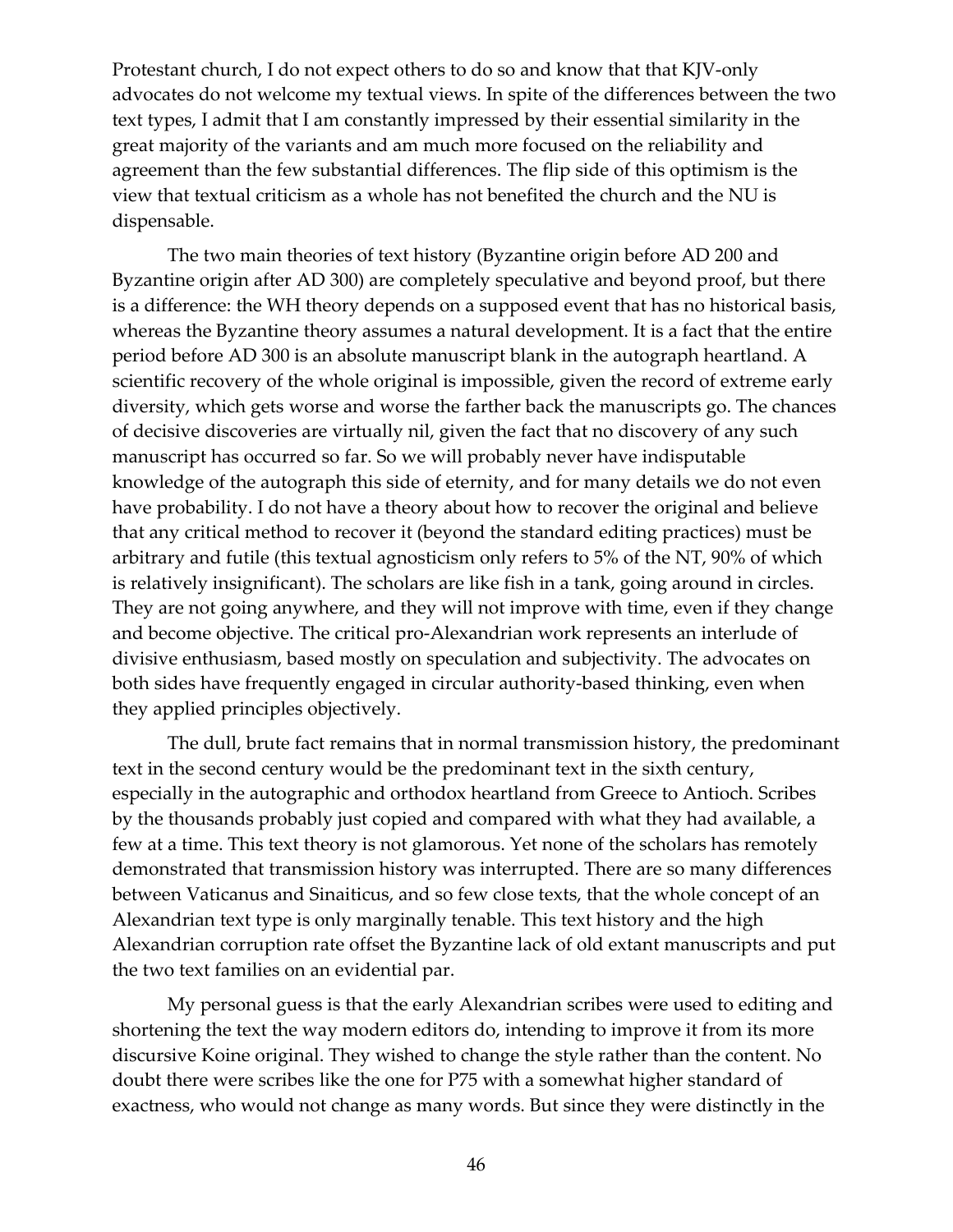minority in Egypt, the chances of having an unbroken line of highly faithful scribes was practically nil. The Alexandrian manuscripts were progressively altered, even if the later ones had the lexical mistakes removed. The higher rates of singular corruption and NU corruption lend support to this possible history. However, I am aware that many will remain unconvinced. Like all early text history, it is speculative.

The Greek speaking church made an effectively authoritative and official decision early in its history to abandon the Alexandrian text and adopt the Byzantine text. To say that the church could have been wrong is true, but no more true than to say that today's experts could be wrong, especially given their long record of scholarly subjectivity. As far as history records, the church decision for the Byzantine text was made locally, widely, popularly, variously, without official fanfare, compulsion or public dispute, much as the canon itself was established. No recorded church councils addressed textual purity. Many early disputes are recorded, but not this one (although Jerome's text dispute that started in Latin Christendom at the same time is recorded). It is reasonable to respect this ecclesiastical judgment, given that there is nothing compelling to oppose it. Yet somehow now it is considered rashness or backwardness for a lay person to accuse the NU, which is supported by hundreds of text critics and many more academic experts and book writers, of being based mainly on speculation. It is not possible for so many experts to be so far off from the truth, they think. Yet it is forgotten that the same experts have been very offensive to much of the historic church, including the current Orthodox Church, because they made much the same rash judgment against that church, which believes that it already decided the Alexandrian-Byzantine question the other way, long ago, intelligently, when the sources were much better than they are now. Of course the Alexandrian advocates also appeal to history, but selectively and with creative imagination.

It is my opinion that WH and the pro-Alexandrian experts, who have been subjective for over a hundred years, will remain so. If they have not been able to improve their objectivity in a hundred years, there is no reason to think that they will in the future. As Andrew Wilson stated concerning persistent NU inconsistency in his online book: "In short, in the great majority of cases, there will always be some rules on either side of the evidence. To this criticism, seasoned initiates and stewards of the mysteries of Reasoned Eclecticism shrug the contemptuous shrug."<sup>[39](#page-46-0)</sup> As part of the expert training, they have become hardened to arbitrariness. Waiting for them to figure it out will not work. Probably the lead will need to come from a new quarter or nonexperts in the church. The large, sensible contingent of KJV and NKJV users already represents such a movement.

<span id="page-46-0"></span>If one text is as likely as the other to approximate the original, and the church has already held the Byzantine position for over twelve centuries, then retaining the Byzantine position is an intelligent option today. Challenging the church's text on speculative grounds, as if the new texts were more accurate, has been an expensive

<span id="page-46-1"></span><sup>39</sup> <http://www.nttext.com/scienceart.html>(accessed Sept. 7, 2007).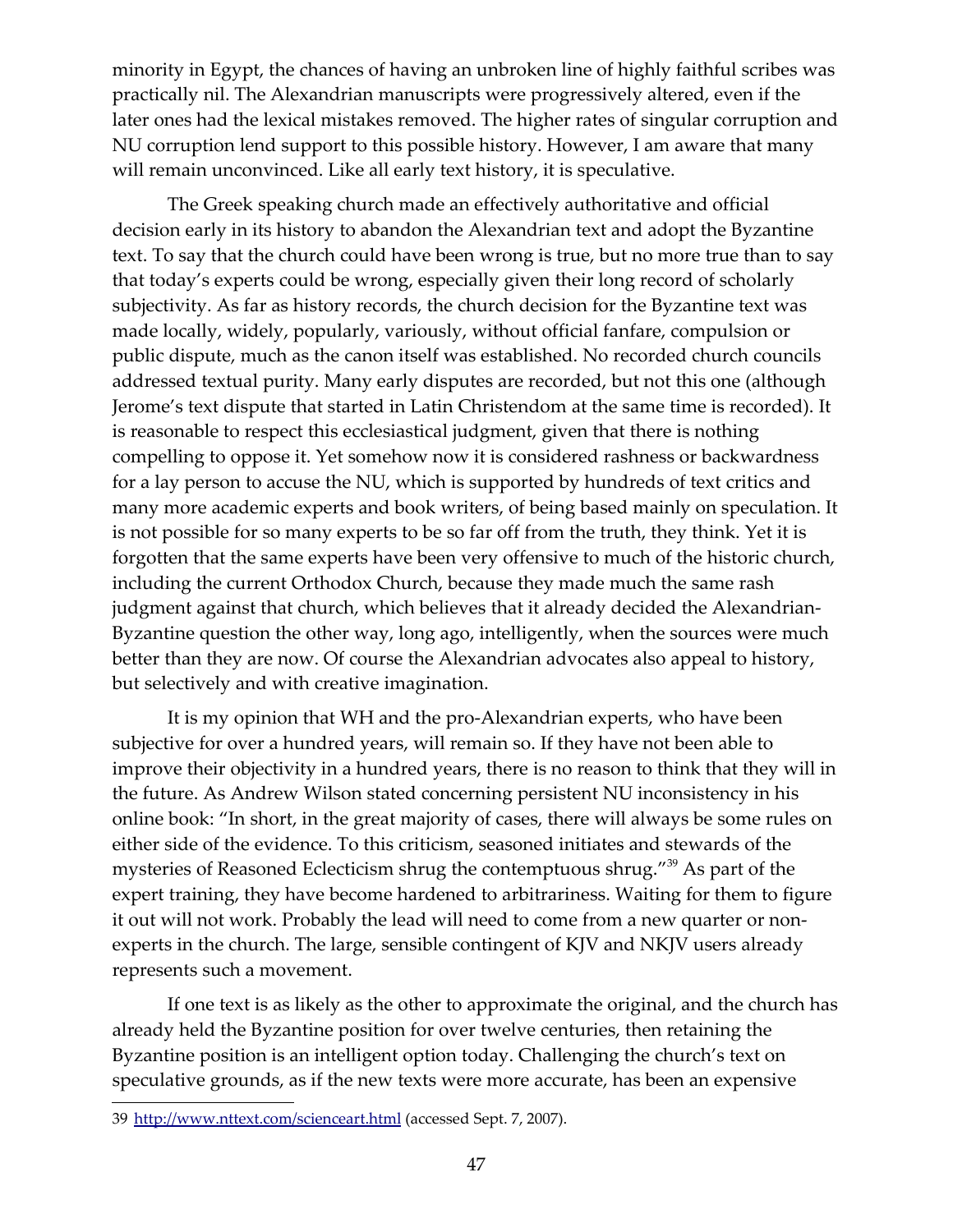historical sidetrack. It is easier to tear down than to build up.

<span id="page-47-2"></span>At first it might seem difficult to dispute with all those current experts. They will not hesitate to tell you how much they know and snow you with jargon. As Colwell says, "the more lore the scholar knows, the easier it is ... to produce a reasonable defense of or to explain almost any variant."[40](#page-47-2) Convincing the experts is impossible, but opposing them is actually easy to do. Just open up to almost any page of their works (TCGNT is a good example) and look at some claim based on alleged scribal habits or text history or text types and say, "That is just speculative. They do not know that. I do not believe there ever was a stable Alexandrian text type. Other experts think differently. They cannot all be right. Alexandrian textual scholars have been proven wrong before." Try it. You will see how easy it is. The sturdy old Protestants did something like that to the priests 500 years ago.

If Alexandrian proponents claim that their texts are better than the Byzantine ones, ask them what theological difference it makes. If they say none, then tell them the new texts do not matter much. If they tell you what theological difference it makes, remind them that the whole Alexandrian victory in the church depended on claims by its promoters that it was theologically neutral. If they are changing their storyline now, maybe it is time to revisit the orthodoxy of the scribes from the land of the gnostic gospels of Thomas and Judas. But be sure to tell them that you do not have the definitive text answer. If they like their Alexandrian Bible, peace be upon them. If they had a better case, you would seriously consider it. But since they do not, it seems intelligent to stick with the historic text. Ordinary KJV or NJKV readers can say that to the most learned expert and hold their ground.

# <span id="page-47-0"></span>**Glossary (Including Some Bibliography)**

**age**—of the manuscript. In the popular perception, the older the manuscript, the more original. Alexandrian manuscripts are older than Byzantine. WH used this fact to realign the public allegiance from the Byzantine manuscripts to the Alexandrian. However, the discovery of the papyri destroyed the age criteria. The papyri, although older than the Alexandrian uncials, almost never take precedence over the Alexandrian uncials when they differ because they are judged to lack quality or consistency. The public is generally unaware of the extent to which the post-WH NU has abandoned the papyri, the oldest manuscripts, the age criteria, and why.

**Aland, Kurt and Barbara**—the principal editors of the NA (Nestle-Aland) edition.

<span id="page-47-1"></span>**Aland's twelve rules**—these rules attempt to make the selection of the original variant (that appears in the body of the NU edition) objective. Rules 1, 2, 5, 7, and 12 are part of editing stages 1 and 2. These standard editing rules are widely supported by all schools. The remaining 7 critical rules are disputed among the schools and critical scholars. Rules 3, 4, and 6 are part of

<span id="page-47-3"></span><sup>40</sup> Quoted in Andrew Wilson, *op. cit.*,<http://www.nttext.com/intro.html>(accessed Aug. 31, 2007).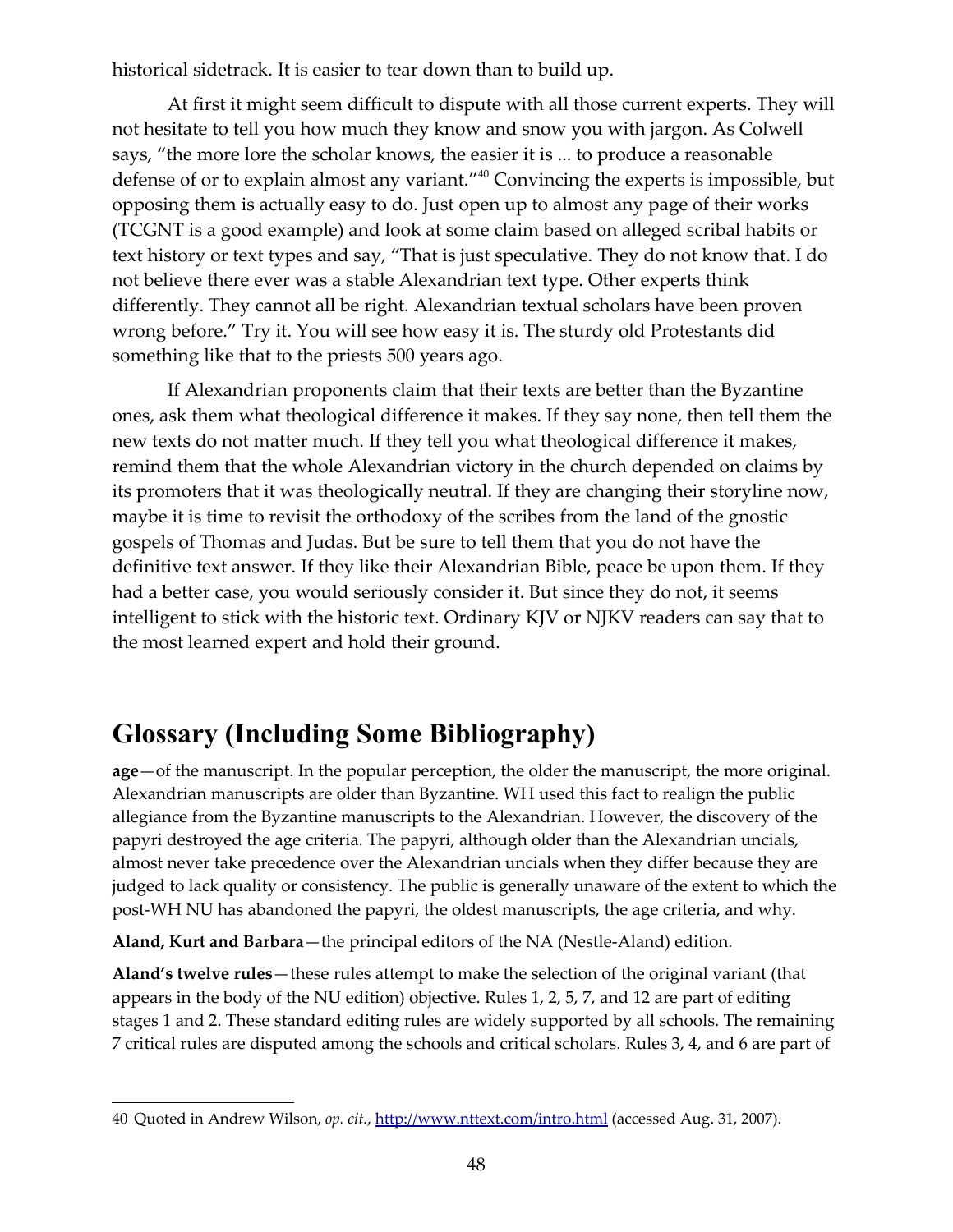external evidence, editing stage 3. And rules 8, 9, 10, and 11 are part of internal evidence, stage 4.

- 1. Only one reading can be original, however many variant readings there may be.
- 2. Only the reading which best satisfies the requirements of both external and internal criteria can be original.
- 3. Criticism of the text must always begin from the evidence of the manuscript tradition and only afterward turn to a consideration of internal criteria.
- 4. Internal criteria (the context of the passage, its style and vocabulary, the theological environment of the author, etc.) can never be the sole basis for a critical decision, especially when they stand in opposition to the external evidence.
- 5. The primary authority for a critical textual decision lies with the Greek manuscript tradition, with the versions and Fathers serving no more than a supplementary and corroborative function, particularly in passages where their underlying Greek text cannot be reconstructed with absolute certainty.
- 6. Furthermore, manuscripts should be weighed, not counted, and the peculiar traits of each manuscript should be duly considered. However important the early papyri, or a particular uncial, or a minuscule may be, there is no single manuscript or group of manuscripts that can be followed mechanically, even though certain combinations of witnesses may deserve a greater degree of confidence than others. Rather, decisions in textual criticism must be worked out afresh, passage by passage (the local principle).
- 7. The principle that the original reading may be found in any single manuscript or version when it stands alone or nearly alone is only a theoretical possibility. Any form of eclecticism which accepts this principle will hardly succeed in establishing the original text of the New Testament; it will only confirm the view of the text which it presupposes.
- 8. The reconstruction of a stemma of readings for each variant (the genealogical principle) is an extremely important device, because the reading which can most easily explain the derivation of the other forms is itself most likely the original.
- 9. Variants must never be treated in isolation, but always considered in the context of the tradition. Otherwise there is too great a danger of reconstructing a "test tube text" which never existed at any time or place.
- 10. There is truth in the maxim: *lectio difficilior lectio potior* ("the more difficult reading is the more probable reading"). But this principle must not be taken too mechanically, with the most difficult reading (*lectio difficilima*) adopted as original simply because of its degree of difficulty.
- 11. The venerable maxim *lectio brevior lectio potior* ("the shorter reading is the more probable reading") is certainly right in many instances. But here again the principle cannot be applied mechanically.
- 12. A constantly maintained familiarity with New Testament manuscripts themselves is the best training for textual criticism. In textual criticism the pure theoretician has often done more harm than good.

(Kurt Aland and Barbara Aland, *The Text of the New Testament* [Grand Rapids: Eerdmans, 1995], pp. 275-276.)

<span id="page-48-0"></span>**Aland rule 6**—against source favoritism. "Furthermore, manuscripts should be weighed, not counted, and the peculiar traits of each manuscript should be duly considered. However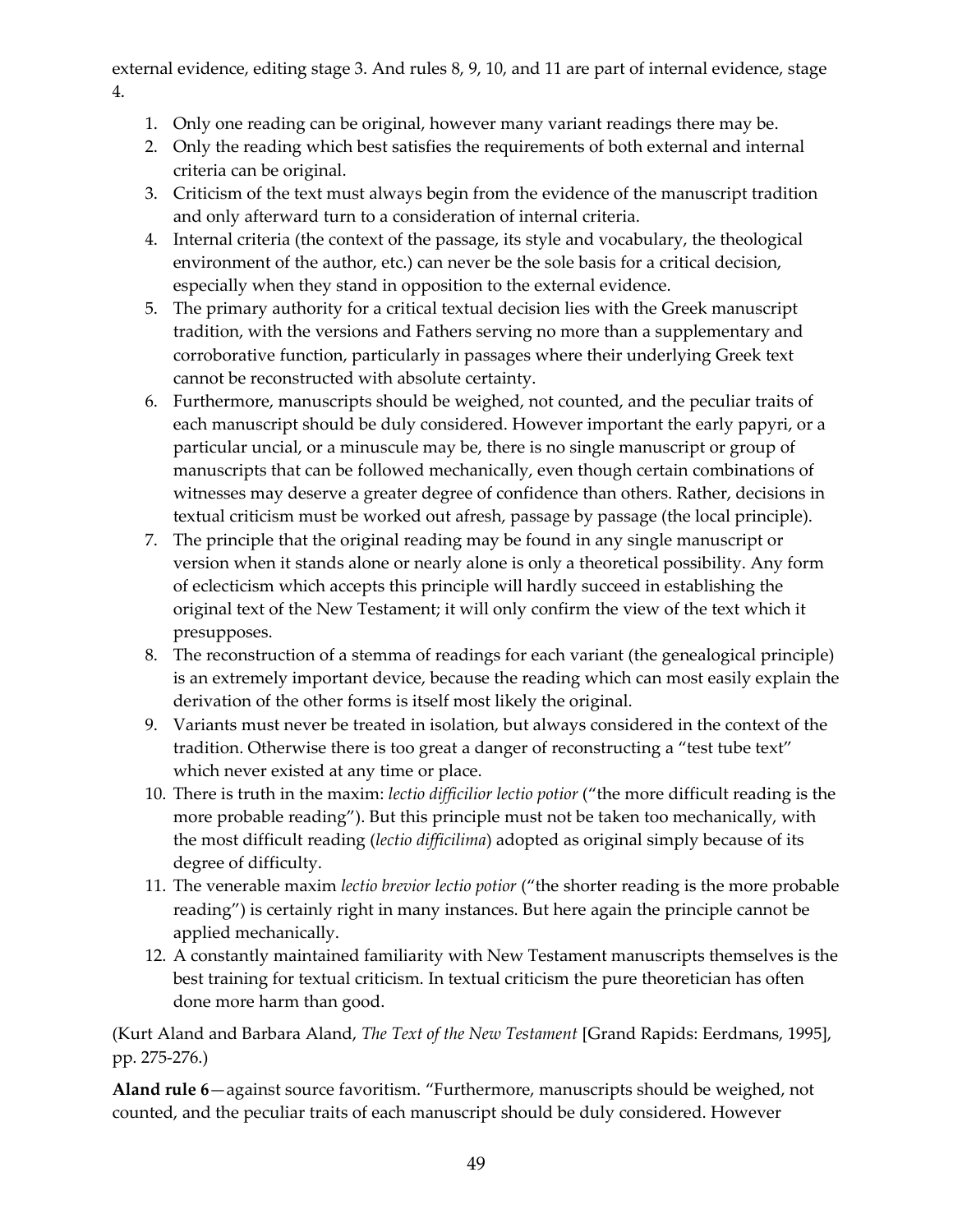important the early papyri, or a particular uncial, or a minuscule may be, there is no single manuscript or group or manuscripts that can be followed mechanically, even though certain combinations of witnesses may deserve a greater degree of confidence than others. Rather, decisions in textual criticism must be worked out afresh, passage by passage (the local principle)" (Kurt and Barbara Aland, *The Text of the New Testament*, p. 280). Aland rule 6 applies to editing stage 3, external evidence. The position that "there is no single manuscript or group or manuscripts that can be followed mechanically" is the official and politically correct position. People generally do not believe that privileging favorite sources is fair. It is not inclusive or multicultural. The fact that NU comes 99% from two manuscripts directly contradicts rule 6. There is no possibility that a 99% vote is not rigged if decisions are made variant by variant, rather than wholesale by text type. (See [mirror opposite pairs.](#page-53-0)) It is hard to escape the conclusion that the readers are being deceived about how variants are chosen, because NU editors here deny the proven fact that they mechanically follow a simple Alexandrian priority.

<span id="page-49-0"></span>**Aland rule 7**—against singular readings. "The principle that the original reading may be found in any single manuscript or version when it stands alone or nearly alone is only a theoretical possibility. Any form of eclecticism which accepts this principle will hardly succeed in establishing the original text of the New Testament; it will only confirm the view of the text which it presupposes" (Kurt and Barbara Aland, *The Text of the New Testament*, p. 280). This rule applies to editing stage 2, elimination of singular readings. It is part of the historic editing common to all schools and scribes throughout history. Singular readings account for about half of the corruptions, and their elimination is the major editing task after normalization.

**Aland rule 8**—derivability: how can one text be explained as arising from another? Many people believe that this third intrinsic probability is the most important and convincing rule of all. It is very flexible and lends itself to scholarly ingenuity. In practice, however, it is merely a restatement of the dubious *lectio brevior*. This is how *lectio brevior* is smuggled in here: the Alexandrian prioritist assumes that the Byzantine scribes added words, but Alexandrian scribes did not drop words; therefore, it is easy for the critic to explain how the longer text could be derived from the shorter one, but not vice versa. It is circular, but the critic usually finds it very convincing anyway.

**Alexandrian**—one of the two major text types widely considered to represent the original NT. Its name is derived from the city of Alexandria, Egypt, which contained the largest library and book publishing center in the ancient Mediterranean world.

<span id="page-49-1"></span>**Alexandrian priority**—one of the three main schools of textual criticism. The Alexandrian prioritists call their school Reasoned Eclecticism, although it is no more reasoned or eclectic than the others. This school favors the Alexandrian text almost exclusively—primarily Vaticanus and Sinaiticus. It produces the NU edition, in the WH line, which is the main edition for all major modern English versions except KJV and NKJV. The Alexandrian priority is based on an assumption of text history from the second century, prior to the time of almost any extant manuscript. It holds that the Byzantine text type was derived later from the Alexandrian and Western. Early text history is mostly speculative.

**A-list**—The Alexandrian Category I uncials (Vaticanus, Sinaiticus and sometimes one or two others), Bezae, major papyri. The A-list is the elite subset of manuscripts, dominated by the Alexandrian uncials, from which the voters for selection are drawn. The A-list is a gross violation of Aland rule 6. Understanding the mechanical application of the A-list is key to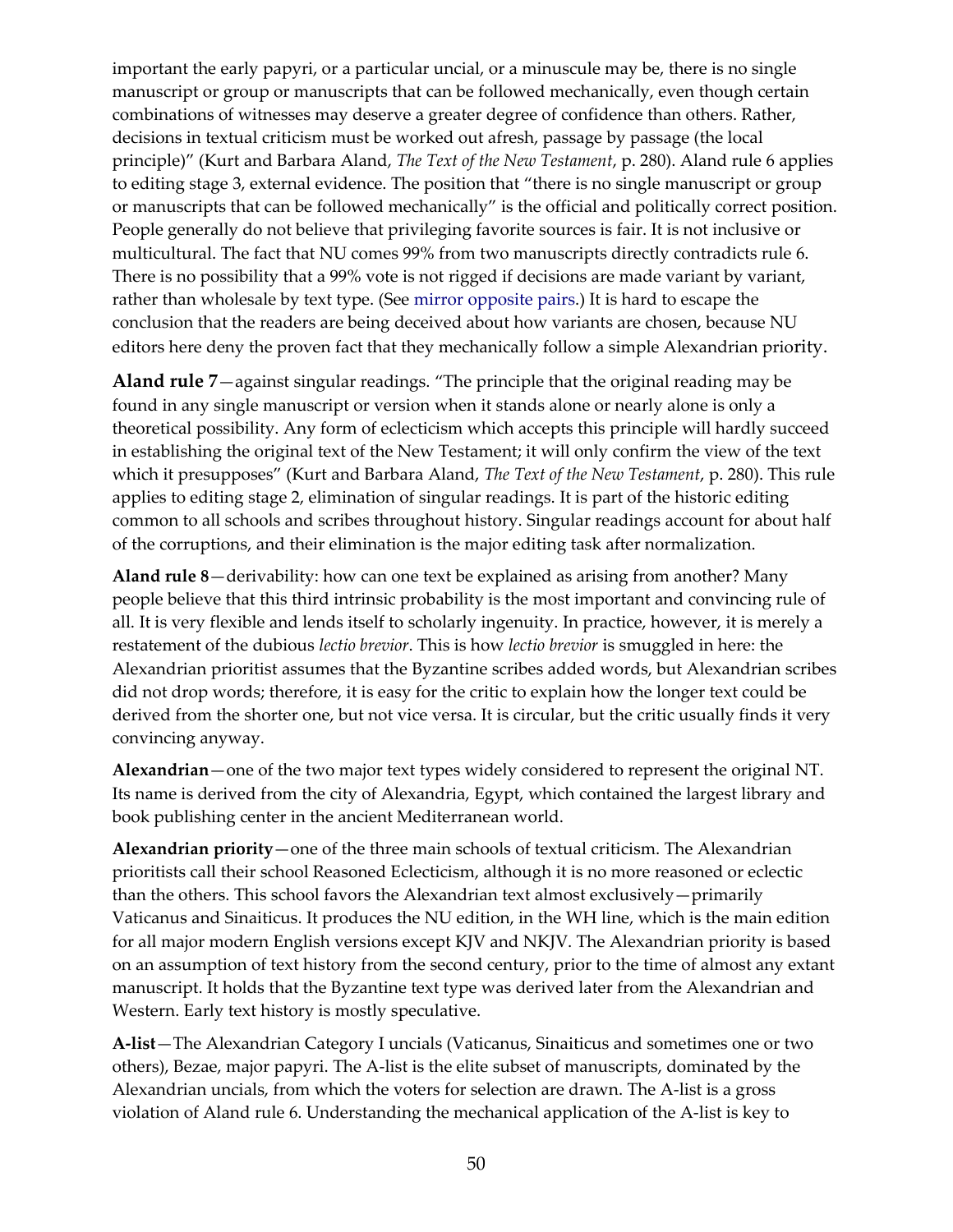understanding the NU.

**apparatus**—critical apparatus. The section of each page that lists the rejected variants, the witness lists, and other supports such as versions, early fathers and lectionaries.

**autograph**—the manuscript as it was originally written by the author or his amanuensis.

**Bezae**—Codex Bezae, a fifth century uncial, is the premier example of the Western text type.

**Byzantine**—one of the two major text types widely considered to represent the original NT. Its name is derived from the Byzantine Empire, the Eastern Roman Empire, centered at Constantinople, under the control of the Greek Orthodox Church. Its extent varied with the fortunes of the Empire, but generally it included Greece, Turkey and Syria, where Koine was widely spoken and where the majority of the NT books originated, and where Greek continued to be spoken after 300 AD. The Byzantine text is also called the Ecclesiastical text because the Greek speaking church chose it over the Alexandrian text. It is also called the Koine or Antioch or Syrian text.

**Byzantine priority**—one of the three main schools of textual criticism. This school favors the Byzantine text. There are three main branches: the Greek Orthodox Church, the Reformation era TR, and the modern Byzantine priority NT of Pierpont and Robinson and the Byzantine majority NT of Farstad and Hodges. The main English Bibles are KJV and NJKV from the TR. The TR and the Orthodox are not active academically recognized schools. The Alexandrian manuscripts are older but the Byzantine prioritists think that is a weather accident. The Byzantine scribes were more disciplined copyists, but the Alexandrian prioritists think the scribes did their changes before the time of the extant manuscripts. The trail is cold, and no one knows. The Farstad and Hodges version is called Byzantine majority and the simple vote counting is often regarded as invalid by critical scholars of the WH persuasion on genealogical and evolutionary grounds. Robinson explicitly rejects the majority rule and lists a set of external and internal criteria that are parallel to but different from NU's. In spite of the methodology differences, the two modern Byzantine editions produced virtually the same text. None of the Byzantine editions openly reveal the witnesses variant by variant as Swanson or NU does.

**candidate**—a variant under consideration to be voted for selection by an editor or committee as representing the original.

**categories**—Aland categories range from I (mostly Alexandrian) to IV (Western) to V (Byzantine), with II and III being partly Alexandrian. Categories are mainly based on text types. Categories largely determine the selection in external editing (stage 3). For a second dimension of categories, see [degrees of fidelity.](#page-51-0)

**circular logic**—the claim that Alexandrian manuscripts are more original because they are shorter and scribes tended to shorten rather than lengthen is an example of circular logic. Both the originality and scribal habits are conclusions to be proved, not *a priori* starting points to be assumed. Age is different from originality, as the papyri prove. The fact that age and shortness sometimes correlate does not prove causality. To break out of the assumption circle, independent measures of scribal habits, like the singular reading rate, need to be quantified. The NU scholars have not done a good job here. Selection in textual criticism is still largely prescientific. We are prone to circular logic and dependency on expert authority.

**conflate**—to combine elements of two sources. Conflation is an example of circular logic, used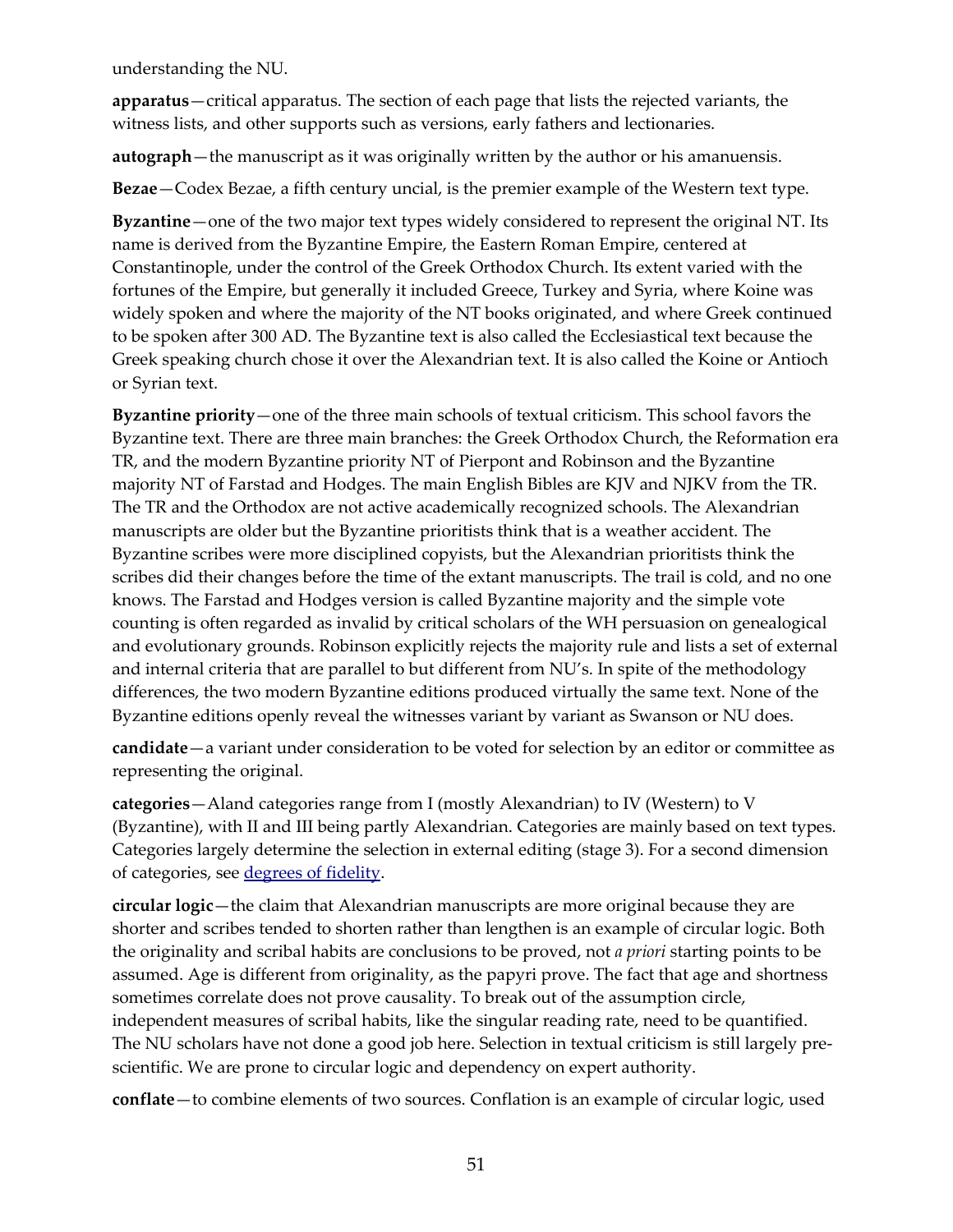very successfully by WH and all their successors on people with weak logic skills. Sometimes Byzantine manuscripts have words that match two different shorter Alexandrian manuscripts. Alexandrian prioritists believe this proves that the longer Byzantine conflation derives from the combination of the two Alexandrian or Western or papyrus exemplars, and hence the Byzantine is "late conflate." However, since conflation is relatively uncommon and the Alexandrian and papyri scribes were known deleters (according to NU editors), and different scribes dropped different words, the Byzantine prioritists think that the differences arose due to differential Alexandrian shortening. It is a standoff.

**collate**—to line up manuscripts so that the common units coincide and the variant units coincide, so that variation and similarity can be compared systematically.

**colophon**—an inscription at the end of a manuscript, giving the title or subject of a work, its author, etc.

**corruption**—something in a manuscript like an added or omitted word that is changed from the original or transposed, not including misspellings or abbreviations. In practice a corruption is a variant that the editor has rejected as not original. A variant that is called a corruption by a particular editor may actually be original. The technical use of the term "corruption" in text criticism is not as pejorative as the popular use.

**corruption rate**—a measure of the reliability of a manuscript and its scribe. In general, the corruption rate increases with the manuscript age. The Alexandrian manuscripts have a higher rate of corruption than the Byzantine, and the papyri have a higher rate than the Alexandrian uncials. The correlation is rough, not strict.

**criteria**—see [rules.](#page-55-0)

**critical editing**—the speculative and controversial part of text editing (after standard editing) consisting of applying external and internal criteria to variants. The solid part is standard editing.

**critical editor**—see [text editor.](#page-56-1)

**critical scholar**—textual scholar.

<span id="page-51-0"></span>**degrees of fidelity**—Aland degrees of fidelity are for papyri, which predate text types to some extent. They are strict, normal, free, and paraphrastic. They refer to how many liberties the scribe took with his exemplar. P75 is strict. The other large papyri (P66, P45, P46, P47) tend to be free, meaning that the scribe took more liberties with the text (i.e., corrupted it) than the Alexandrian or Byzantine scribes usually did.

*de gustibus non disputandum*—Latin for "Don't argue about taste." It applies well to style. Alexandrian, Byzantine and Western have their distinctive styles.

**editing**—the process of selecting the original from among the variants to produce an edition. Standard editing is the solid basic historic common ground for all schools. Critical editing is the second part which is speculative and differs among schools. (See [stage.](#page-56-0))

**edition**—a printed Greek text of the New Testament, chosen from a set of source manuscripts which the editor considers to best approximate the original. The edition often contains other variants (presumed corruptions) in an apparatus.

**eclectic**—choosing the edition text from various manuscript sources. The most eclectic choose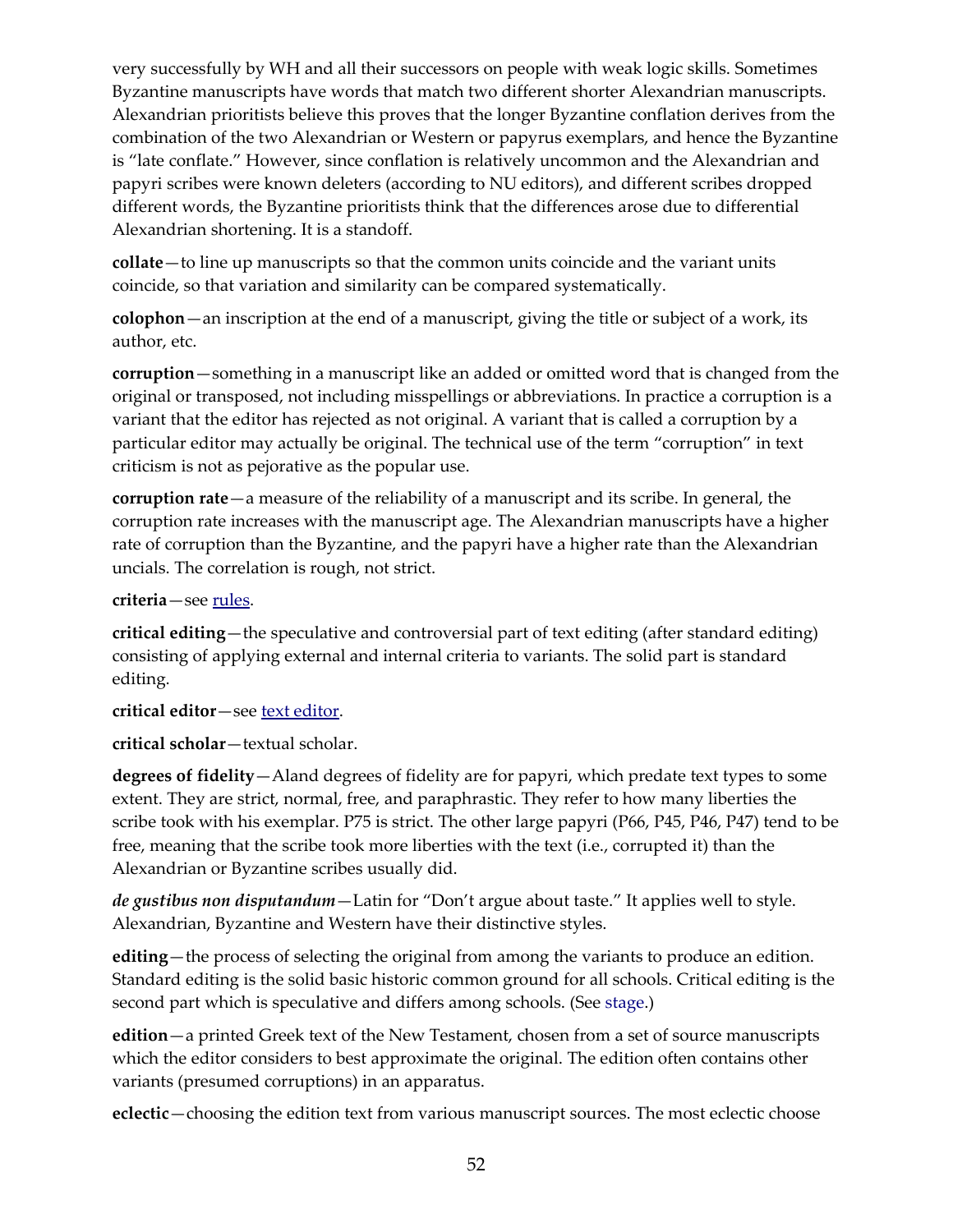#### from various text types. (See [thoroughgoing eclecticism.](#page-57-1))

<span id="page-52-4"></span>**elimination of singular readings**—the second stage of standard editing, the first selection stage. The policy of eliminating singular readings is common to scribes throughout history and to the Byzantine and Alexandrian priorities, although WH indulged in it, as do the radical eclectics sometimes. It is a reliable and objective part of editing, mainly independent of speculative theories. It is extensive, since about half of the corruptions are singular.

#### **evidence**—see [rules.](#page-55-0)

**exemplar**—the source text that the scribe had to read or hear when he made the new copy. Different exemplars may have served for different books or even the same book for the same scribe. The correctors may have used still other exemplars, even of different text types. In this way it can be seen that the copy process is not like the genealogical propagation of species.

**external rules**—the first and major part of NU critical editing, involving text types and the physical manuscripts. Editing stage 3. (See [rules.](#page-55-0) See [text type.](#page-57-0)) The extent of control exerted by text types in the Alexandrian priority is disguised.

<span id="page-52-2"></span>**Greek Orthodox Patriarchal edition**—the official NT edition of the Greek Orthodox Church, produced in 1904. It is Byzantine. Its textual witnesses have not been publicly documented in detail. Maurice Robinson asserts that it is a lectionary edition.

**free**—see [degrees of fidelity.](#page-51-0)

**haplology**—the omission of one of two similar adjacent syllables or sounds in a word.

**internal rules**—the second and minor part of NU critical editing (editing stage 4). (See [rules.](#page-55-0) See *[lectio brevior](#page-52-1)* and *[lectio difficilior](#page-52-0)*.) This subject figures very prominently in the TCGNT and debates about individual variants, but plays a minor role in the actual NU selection process. In NU internal rules are applied subjectively on an exceptional basis in the process of variant selection.

**intrinsic probabilities**—the second and more nebulous of the two divisions of internal evidence. These rules, like context, are based on speculative theories about how NT authors would write. Intrinsic probabilities are open ended, covering the gamut of exegetical ideas.

**KJV**—King James Version.

<span id="page-52-3"></span>**Koine**—the popular, international form of Greek spoken from the time of Alexander and the LXX and during the early centuries of the New Testament. The fact that the popular *lingua franca* was more verbose and pleonastic than the elliptical classical style was unknown to WH.

<span id="page-52-1"></span>*lectio brevior*—Latin for the rule that the shorter reading is to be preferred. One of the three main internal criteria. This is a mainstay of the popular Alexandrian priority, obviously because the whole Alexandrian text is considerably shorter than the Byzantine or Western. Although this rule has been proven false by numerous proofs, including NU's own rejection rates of Alexandrian omissions, the rule is retained tenaciously by the Alexandrian prioritists because their case would be devastated without it. Ironically, although the public discussion and justification for individual variants frequently revolves around *lectio brevior*, the actual selections in NU are mostly based on text type.

<span id="page-52-0"></span>*lectio difficilior*—Latin for the rule that the more difficult reading is to be preferred. The theory is that scribes would simplify the text but not make it harder. One of the three main internal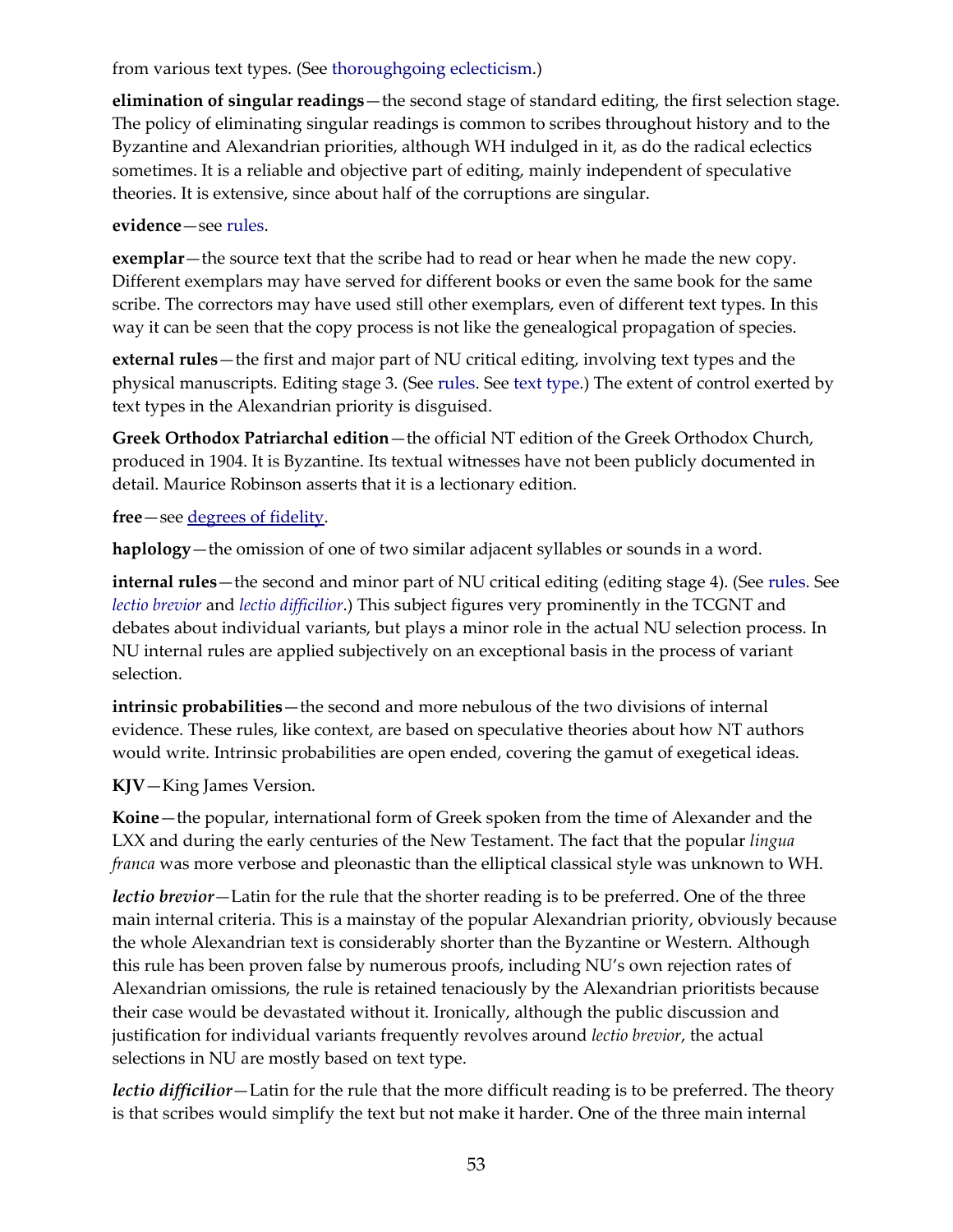criteria. The Alexandrian prioritists believe this rule, but the Byzantine prioritists and Eclectics put much less stock in it.

**lexical mistake**—word fragments or garbled words. Not real words. These differ from ordinary spelling mistakes, which are phonetic equivalents of valid words.

<span id="page-53-2"></span>**Lucian recension**—see [recension.](#page-55-1)

**LXX**—the Septuagint. A paraphrastic translation of the Hebrew and Aramaic Scriptures into Greek at Alexandria in the early third century BC. It served as a kind of universal KJV translation throughout the Mediterranean as long as Greek was the *lingua franca*. It is often quoted in the NT.

**manuscript**—papyrus or parchment or paper document handwritten in Greek as a copy of the New Testament or part of it.

**minuscule**—one of the three types of Greek NT manuscripts, written in minuscules (mixed case alphabet invented in the 9th century). Minuscules are mostly Byzantine.

<span id="page-53-0"></span>**mirror opposite pairs**—two variant units that have a similar characteristic, but the roles of the Alexandrian and Byzantine variants are reversed. For example, in one unit, the Alexandrian variant has "Jesus Christ" and the Byzantine variant has only "Christ." In the other unit the roles are opposite. In accordance with Aland rule 2, TCGNT generally tries to list both internal and external justification for choosing the Alexandrian witness. The significance of the mirror opposites is that it shows definitively in those cases that TCGNT claims of internal evidence are rationalizations (not the real reasons).

<span id="page-53-1"></span>**multivalance**—the Orwellian redefinition of the word "original" to include later alterations, as in "multiple originals." A violation of Aland rule 1. For critical editors it solves the dilemma of having to choose. WH started the tradition with the two endings of Mark. NU carried it on by putting words in square brackets when the evidence was tied in their minds. Fortunately, translators ignored these ambiguities. Modern critics like the idea. Swanson's editions promote it in Greek. Critics like Epp want to introduce it to the English Bible reading public, and it could be a characteristic of the next wave of Bibles.

**NA**—Nestle Aland. The current dominant Greek edition, now in its 27th edition. It is Alexandrian, a close descendant of WH. The 27th edition has the same text as UBS4. (See [NU.](#page-54-0))

**NASB**—New American Standard Bible.

**NKJV**—New King James Version.

*nomina sacra*—sacred names, such as Jesus, God, cross, frequently represented by conventional abbreviations in manuscripts.

**normalization**—(orthography) editing stage one. This is primarily a pre-selection edit process of correcting spellings and *nomina sacra* back to convention. Orthographic variants were common and this stage touches more words than any other. Typical NU apparatus readers do not see this stage, but Swanson readers do.

**NT**—New Testament.

<span id="page-53-3"></span>**NT Greek Manuscripts**—edited by Reuben Swanson (*New Testament Greek Manuscripts: Variant Readings Arranged in Horizontal Lines against Codex Vaticanus*. Wheaton, Illinois: Tyndale House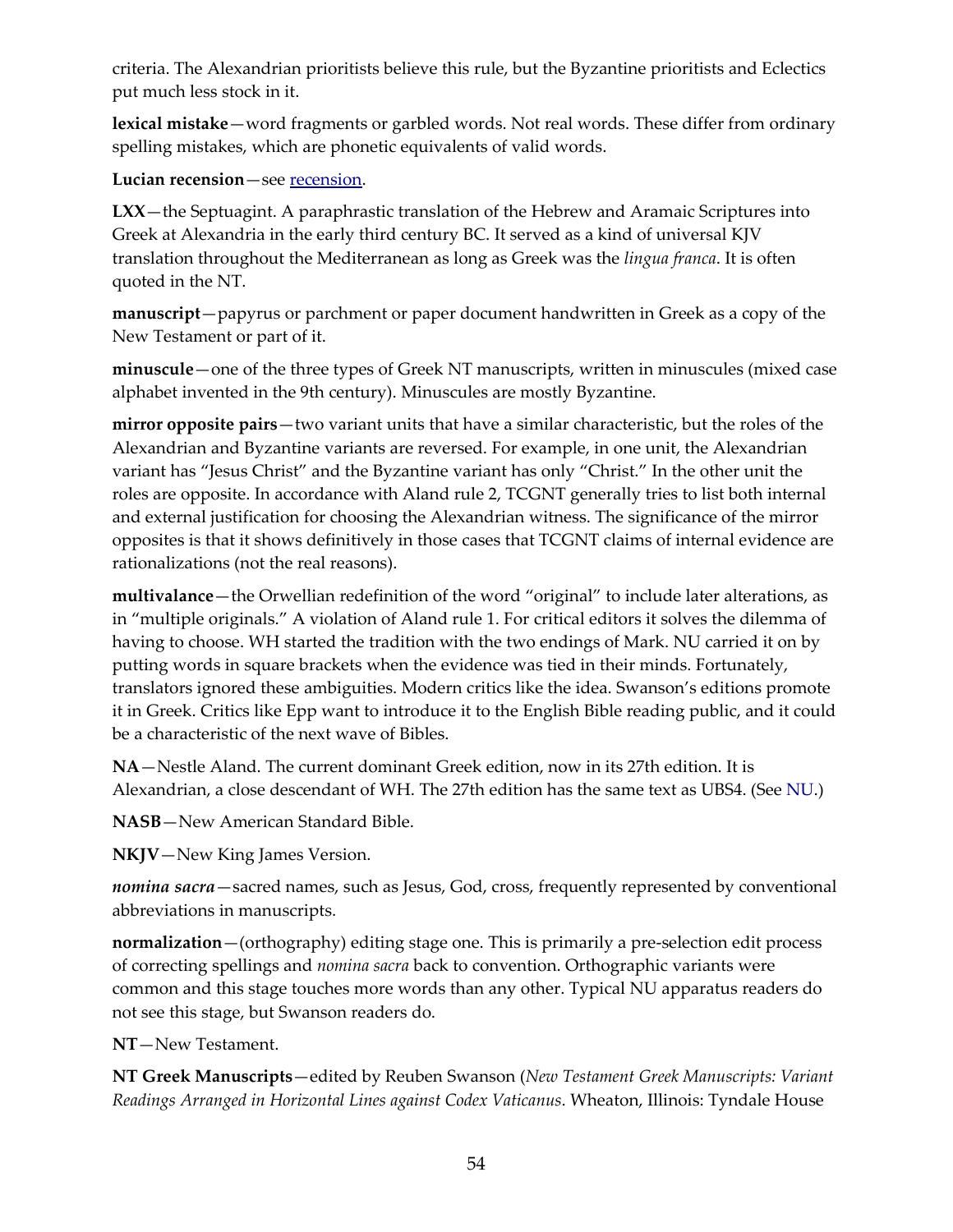Publishers/Pasadena: William Carey International University Press, 1995ff.). One volume per NT book (currently completed through Galatians). This recent publication of an extensive set of NT variant witnesses is a revolutionary format to reveal the full manuscript evidence. It goes far beyond the NU apparatus in completeness, especially in spelling variations and *nomina sacra*. Its organization greatly facilitates large scale comparison. From this work, lay people can begin to form comprehensive assessments of scribal habits and manuscript evaluation.

<span id="page-54-0"></span>**NU**—the joint text of Nestle-Aland 27 and UBS4, the basis of most modern versions.

**omission**—the lack of an original word in a manuscript. While this definition is absolute, in practice it is circular, because it assumes the thing that is to be proved. Therefore omission is defined relatively with respect to some base. The common definition of omission as words in the TR but not in the NU is circular, since Byzantine is longer. However, singular omissions may be regarded as objectively defined omissions with considerable confidence. NU omissions are words in NU that are not in Vaticanus or some manuscript. Byzantine words are seldom NU omissions.

**original**—the autograph. (However, some modern scholars have tried to substitute a stretchy definition; see [multivalance.](#page-53-1)) In terms of variants, the selected original is the opposite of the rejected corruption.

#### **Orthodox Patriarchal edition**—see [Greek Orthodox Patriarchal edition.](#page-52-2)

**P45, P46, P47**—the Chester Beatty papyri (originally from different dates and scribes), the largest collection of early NT texts prior to the uncials. These manuscripts are described as "free" by Aland, meaning that the scribes took considerable liberties with their exemplars.

**P75**—Bodmer papyrus, the third most important Alexandrian manuscript (John and Luke). Third century. This papyrus confirms the existence of a Vaticanus-like text a century before Vaticanus. This manuscript is described as "strict" by Aland, meaning that the scribe was unusually careful by the standards of Egypt at that time to reproduce the text exactly from his exemplar.

**papyri**—one of the three types of Greek NT manuscripts, written in uncials on papyrus, mostly in or near Egypt, mostly prior to the sixth century. Contrary to the popular WH theory that older is more original, the papyri demonstrate that our oldest extant manuscripts show the greatest diversity and the highest rates of obvious mistakes. The main papyri were discovered after WH and invalidate some of the WH assumptions. The post-WH Alexandrian priority has not adjusted to them. (See [Koine.](#page-52-3))

#### **Patriarchal edition**—see [Greek Orthodox Patriarchal edition.](#page-52-2)

**pleonastic**—extra words beyond what are necessary, for example, "to whom he gave it to him."

**prioritist**—Alexandrian or Byzantine prioritists are persons who subscribe to certain speculative text histories (the Alexandrian or Byzantine priority schools) concerning the chronological order of text types. Alexandrian prioritists believe that the Alexandrian text was original and the Byzantine text was derived from it. Byzantine prioritists think the opposite.

#### **probabilities**—see [rules.](#page-55-0)

**reading**—variant. A set of words found in one or more manuscripts, that differs from one or more other manuscripts. The editor may judge the reading to be original or a corruption. If the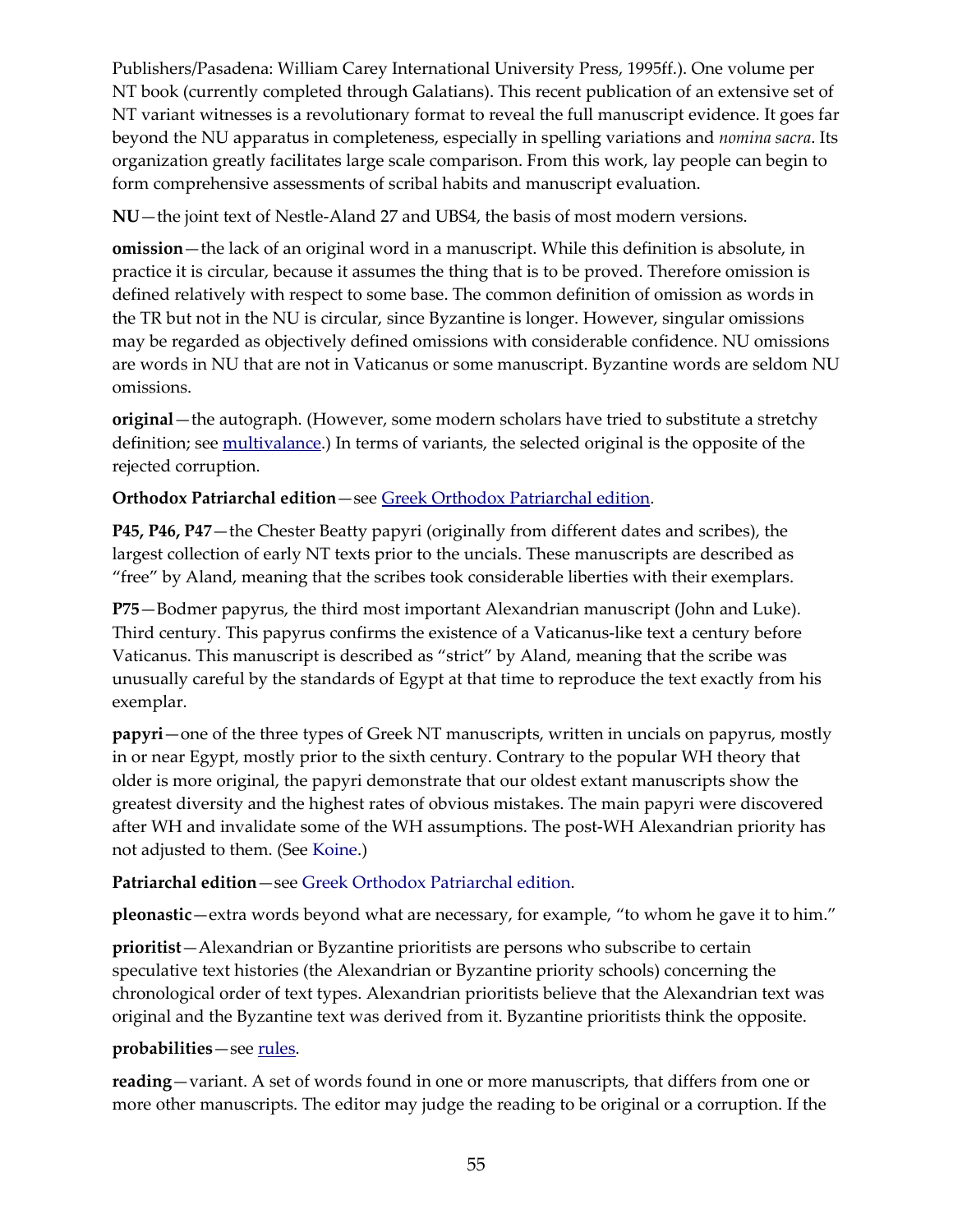reading is merely a misspelling of the original, it is not a corruption. *Reading* is a relative-length unit.

**Reasoned Eclecticism**—one of the three main schools of textual criticism. (See [Alexandrian](#page-49-1) [priority.](#page-49-1))

<span id="page-55-1"></span>**recension**—a deliberate edition involving changes. The Lucian recension is a fictitious story invented by the Alexandrian prioritists to dismiss the Byzantine majority. (See [text history.\)](#page-56-2) WH claimed that around the time of Constantine, Lucian or someone else produced an official Byzantine edition, based on phrases and paraphrases from the Alexandrian and Western texts, and its promotion by the state-sponsored bishops explains why the Byzantine text suddenly went into the ascendancy.

**recovering the original**—producing an edition with satisfactory evidence that the selected variants are the originals.

<span id="page-55-0"></span>**rules**—criteria used for selecting which of the variants is most likely to have been original and which are to be rejected as corruptions. As Eskimos have many words for snow, textual critics have many words for rules. The words "criteria," "evidence," "probabilities," "reasons," "canons" and "principles" all overlap with "rules." The more consistently recognizable words are "external" and "internal." External evidence or criteria correlate with external rules, and internal probabilities or criteria correlate with internal rules. "Internal" has to do with the words of the text (e.g., *lectio brevior* or *lectio difficilior*). "External" supposedly has to do with the physical side (the age, type of material, geographic origin). Unfortunately, "external" has come to mean primarily text type, which is a mixture of verbal and physical criteria. Ideally, the objective application of a set of clear rules to determine originality would put selection on a firm basis. However, there are so many rules, often contradicting each other, and without any clear priority, that it is generally recognized that they are not actually rules, canons or principles. So they are softened as evidence or probabilities or criteria. Readers of the TCGNT recognize that internal probabilities are open ended, including an unrestricted number of exegetical considerations. The welter of internal rules and unpredictability of their application make them more subjective than the external text type rules.

**schools of textual criticism**—textual criticism currently has three main schools, popularly known as thoroughgoing eclecticism (radical eclecticism), reasoned eclecticism (Alexandrian priority) and Byzantine priority (Byzantine majority).

**scribe**—the copyist who wrote the new manuscript from the exemplar.

**scribal habits**—a set of assumptions about how scribes accidentally or deliberately corrupted text from the exemplar. The transmissional probabilities such as *lectio brevior* and *lectio difficilior* are based on these assumptions. NU scholars always assumed that the corruptions lengthened the text and smoothed and harmonized it and made it more pious. They assumed that the scribes did not shorten it or make it harder or more heretical. However, if anything, empirical evidence shows that Alexandrian and papyri scribes did frequently shorten their texts. So the subject of scribal habits and the supposed internal rules derived from them remains on shaky ground.

**selection**—the variant that the editor considers original, as opposed to the corruption, which is rejected. The one that goes into the text of the edition.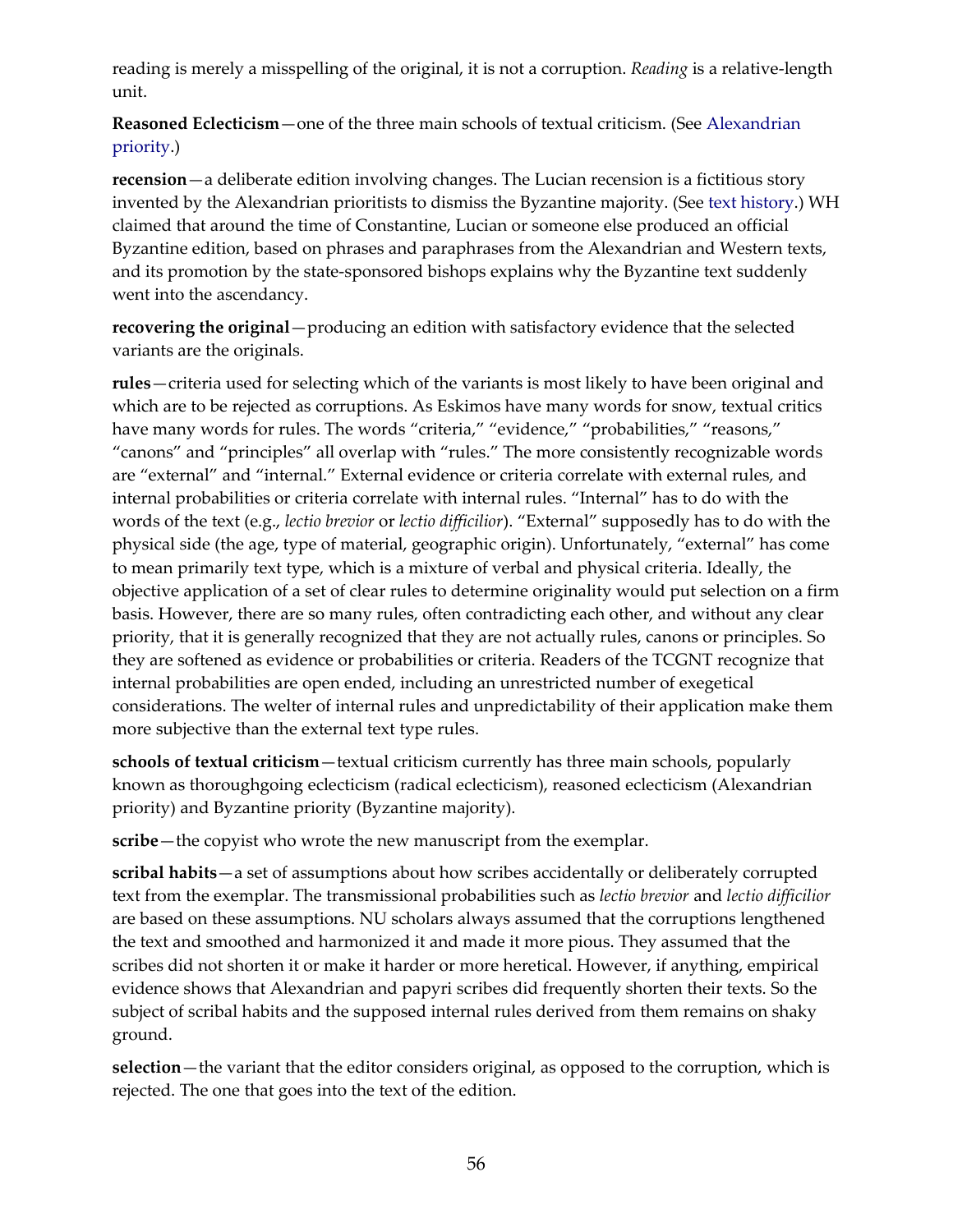**Sinaiticus**—the second most important manuscript in the Alexandrian text type, written in the fourth century, probably in Egypt, discovered by Tischendorf in the nineteenth century at a monastery at Mt. Sinai. Most of the NU that does not come from Vaticanus comes from Sinaiticus.

**singular readings**—variants that occur only in one manuscript, or at least only one early manuscript. (See [elimination of singular readings.](#page-52-4)) Throughout history scribes and editors have rejected singular readings in favor of better attested readings, because they were likely to be mistakes or alterations from the original. Singular readings comprise up to half of the corruptions.

<span id="page-56-0"></span>**stage**—the edit process of selecting the original from among individual variant units has four editing stages: (1) normalization (spelling), (2) elimination of singular readings, (3) external evidence (text type) and (4) internal evidence. The percentage of the selection work is highest in stage 1 and decreases to the least important in stage 4. Stages 1 and 2 are part of solid standard editing, common to all schools. Stages 3 and 4 are critical editing unique to the Alexandrian priority. They are disputable and calculated to result in an Alexandrian outcome.

#### **Swanson, Reuben**—see [NT Greek Manuscripts.](#page-53-3)

**TCGNT**—*Textual Commentary on the Greek New Testament*, by Bruce Metzger, a committee member (Stuttgart: Deutsche Bibelgesellschaft, 1994). This is one of the most important commentaries on the NU because it is organized by verse and purports to give the reasoning of the Committee in making the edit selection. It is generally a misleading document when dealing with individual variants because it focuses largely on internal evidence whereas the decisions are based mostly on text type.

<span id="page-56-1"></span>**text editor**—a scholar who examines manuscripts or transcripts of them and attempts to produce a Greek edition. Normally this task results in a selection of the text that the editor considers original. However, sometimes the term is applied to text compilers who list variants without committing to an opinion on which variant is original.

<span id="page-56-2"></span>**text history**—the imaginary or reconstructed history of the Greek NT text between the second and fourth centuries. The conjectured text history is indispensable in choosing between the Alexandrian and Byzantine priorities. The text history is required to explain how the Byzantine text won out over the Alexandrian text in the Greek speaking church eventually. The Alexandrian version of text history is that the Byzantine text did not exist before 300 but was created by deliberate editing of the Alexandrian and Byzantine texts about the time of Constantine, which was then promoted by the bishops to supplant the original. (See [Lucian](#page-53-2) [Recension.](#page-53-2)) The Byzantine version of text history is that the Byzantine text overwhelmed the Egyptian text by sheer volume because it was always more numerous from the beginning. The Byzantine story is more probable statistically, since the recension story is fictional. But both histories are speculative because virtually no second-century manuscripts survive and none survive from the main Greek speaking area before the fifth century.

*The Text of the New Testament*—by Kurt and Barbara Aland (Grand Rapids: Eerdmans, 1987, 1989). The most important book for people who want to know how variants were selected in the NU. It describes the rules for the selection, the categories of text types, the texts themselves and the Alexandrian scholars' beliefs about text history and why the NU should come mostly from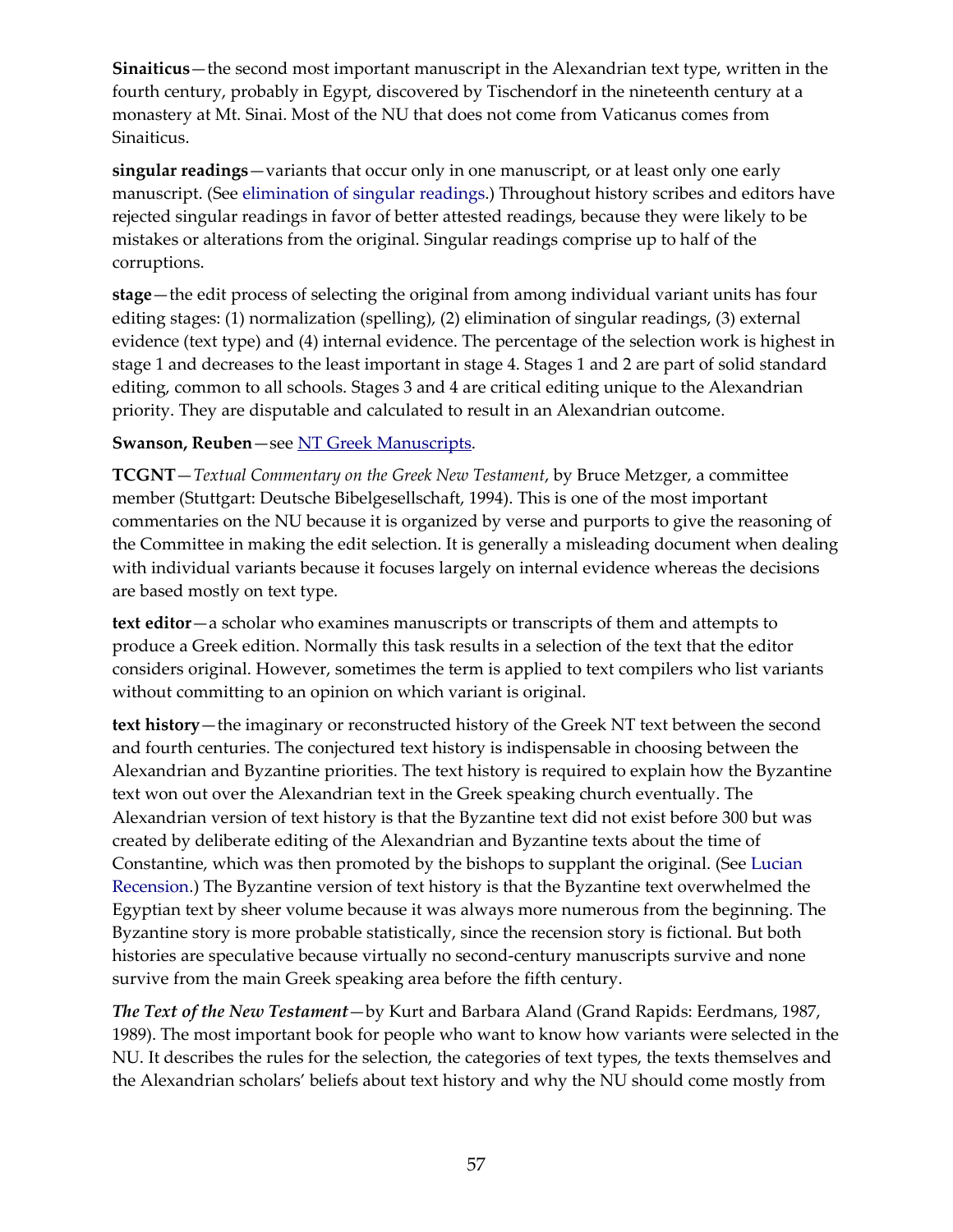the Vaticanus and Sinaiticus. See [Aland rule 6](#page-48-0) for a statement of the central weakness of the NU program.

<span id="page-57-0"></span>**text type**—groups or families of somewhat similar manuscripts. The term is necessarily vague because the manuscripts have many differences and crossovers. Some people reject the whole idea of text types other than empirical definitional classifications based on similarities. The clearest text type is the Byzantine, due to the many closely related manuscripts, although there are many families within the Byzantine. The Alexandrian text type has three main members (Vaticanus, Sinaiticus and P75), which differ considerably among themselves, and a number of other manuscripts which conform to these models to a lesser degree. The Western text type headed by Bezae has some other similar texts. All of these text types have versions. Some scholars advocate other text types as well.

**textual criticism**—the entire enterprise of collecting Greek NT manuscripts, evaluating and collating them, especially involving evidence bearing on the originality of the readings.

**textual scholar**—a scholar who works on manuscript interpretation or otherwise contributes to the task of determining which variants are original.

<span id="page-57-1"></span>**thoroughgoing eclecticism**—one of the three main schools of textual criticism. Academically, this is the inclusivist school, openly accepting variants from any text type. This school does not have a popular edition and is not unified. It is the most subjective of the three schools because it relies more heavily on internal criteria, which are the most subjective and disputable criteria. It is hard to see how a stable edition could come from this school. However, many academics lean toward it. The school is also called radical eclecticism.

**TR**—*Textus Receptus*, Latin for "Received Text," a name given to a family of Greek NT editions first printed by Erasmus, 1514, and last printed by Scrivener, 1894. There are numerous minor differences between the editions of the TR. It is in the Byzantine text type. The TR was an early critical edition based on selections from a limited number of variants, sometimes based on editing practices that would not be acceptable today. However, since the Byzantine textual variance is tighter than the Alexandrian, the TR is closer to the average Byzantine text than the best Alexandrian manuscripts are to the NU.

**transposition**—a reordering of the words without adding or omitting any words.

**transmissional probabilities**—the first of the two divisions of internal evidence. These rules, like *lectio brevior*, are based on speculative theories about scribal habits, how the texts were transmitted successively from exemplar to new copy. The theories are disputed.

**UBS**—United Bible Society, publisher of one of the most widely used Greek editions (now version 4). UBS4 now contains the same text as NA27 and the joint text is referred to as NU. The text is Alexandrian, based closely on WH. The NA and UBS apparatuses are different.

**uncial**—one of the three types of Greek NT manuscripts, written in uncials (capital letters) on parchment or velum, prior to the development of minuscules (mixed case alphabet) in the ninth century. Confusingly, papyri were also written in uncials, but those manuscripts are not called uncials.

**variant**—a set of words in an NT manuscript (a reading) that differ from a corresponding set in another manuscript. The term is relative to the set of manuscripts under comparison; it is not an absolute term. Variants are always plural. The original is included under the variants. The term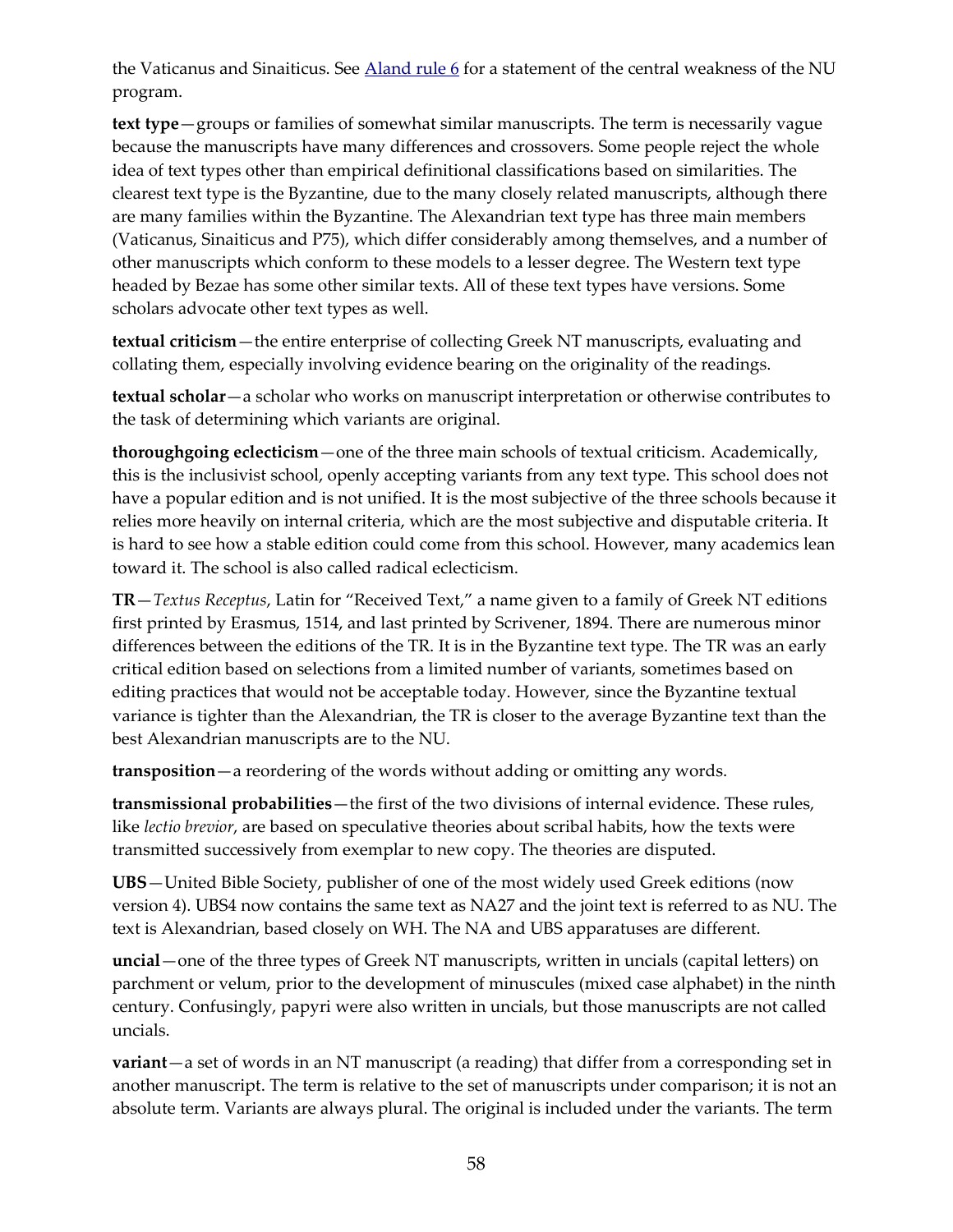avoids presupposing which is the original. Manuscript differences include physical gaps, spelling differences and abbreviations.

**variant unit**—a set of alternate variants from different manuscripts occupying the same slot. The unit is identified by the variant that is selected as original. The whole edition may be regarded as a series of variant units and common units (units that have no variants).

**Vaticanus**—the principal manuscript in the Alexandrian text type written in the fourth century, probably in Egypt, and housed at the Vatican Library since the fifteenth century. Some Vaticanus variants were known in Erasmus' time, but publication did not occur until the nineteenth century. The great majority of NU is Vaticanus.

**version**—a translation from the original Greek into another language, such as Latin, English or modern Greek.

**Vulgate**—the Latin translation of the Bible by Jerome from the fourth century AD. Its text type is mixed.

**WH**—Wescott and Hort. Textual scholars of the nineteenth century who produced the 1881 Alexandrian edition that started the version revolution that challenged the TR and the KJV. All major modern versions except KJV and NKJV and the Orthodox versions are based on the NU derivative of WH. WH based their work on the work over of a century of previous critical scholars. WH continue to dominate the current textual criticism landscape.

**Western non-interpolation**—an Alexandrian prioritist embarrassment invented by WH, based on a radical adherence to *lectio brevior.* It is proof that critical scholars' judgments are speculative. WH decided that if the Western text lacked a word or phrase, the lack must have been original. WH excised whole verses from the Bible on that basis, and it put the Revised Version in bad odor. When papyri were discovered (after WH's time) containing the alleged omissions, the critical scholars were forced to admit their exuberance and reinstate the original verses, causing more doubt among the public about the Alexandrian scholars' objectivity.

Western text type—one of the three main text types. Characterized by expansive paraphrasis. The book of Acts is 7% to 10% longer. Members of this text type are few and unusually variable. The text type was about as early as the Alexandrian, and is found in the papyri (unlike the Byzantine). It influenced the early North African Latin and Greek fathers and Old Italic versions, but later died out in the Greek speaking church. The Western text features very prominently in most NU discussions. Western text, not Byzantine, is identified as the main early rival for the Alexandrian text. It is a stage drama, and the Western text virtually always loses the contest.

**witness**—normally a Greek manuscript that supports a particular variant. These are papyri, uncials and minuscules, classified by age, text type, region and copy fidelity. Early fathers, versions and lectionaries may be secondary witnesses.